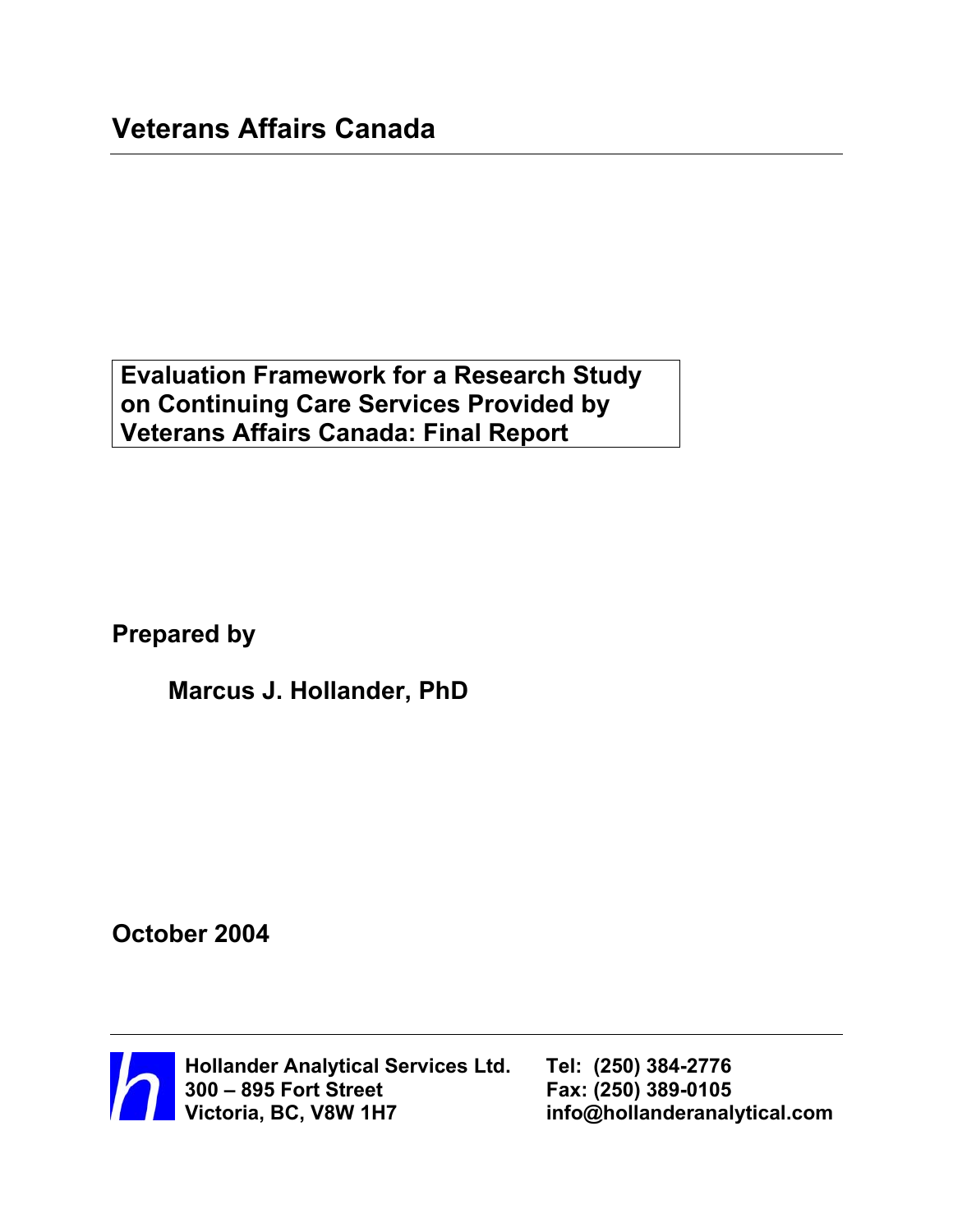# **TABLE OF CONTENTS**

| 1.                                                                                   |  |
|--------------------------------------------------------------------------------------|--|
| 1.1                                                                                  |  |
| 1.2                                                                                  |  |
| 1.3                                                                                  |  |
| 2.                                                                                   |  |
| 2.1                                                                                  |  |
| 2.2                                                                                  |  |
| 2.3                                                                                  |  |
| 2.3.1                                                                                |  |
|                                                                                      |  |
| 2.4                                                                                  |  |
| 3.                                                                                   |  |
| 3.1                                                                                  |  |
| 3.2                                                                                  |  |
| 3.2.1                                                                                |  |
| Canadian Studies on the Maintenance and Preventive Function of Home Care  9<br>3.2.2 |  |
| 3.2.3                                                                                |  |
| 33                                                                                   |  |
| 3.3.1                                                                                |  |
| 3.3.2                                                                                |  |
| 3.4                                                                                  |  |
| 3.4.1                                                                                |  |
| 3.4.2                                                                                |  |
| 3.5                                                                                  |  |
| 4.                                                                                   |  |
| 4.1                                                                                  |  |
| 4.1.1                                                                                |  |
| 4.1.2                                                                                |  |
| Substudy 2: The Comparative Cost-Effectiveness of Home Care,<br>4.1.3                |  |
|                                                                                      |  |
| 4.2                                                                                  |  |
| 4.3                                                                                  |  |
| 4.4                                                                                  |  |
| 4.4.1                                                                                |  |
| 4.4.2                                                                                |  |
| 4.4.3                                                                                |  |
| 4.5                                                                                  |  |
| 5.                                                                                   |  |
|                                                                                      |  |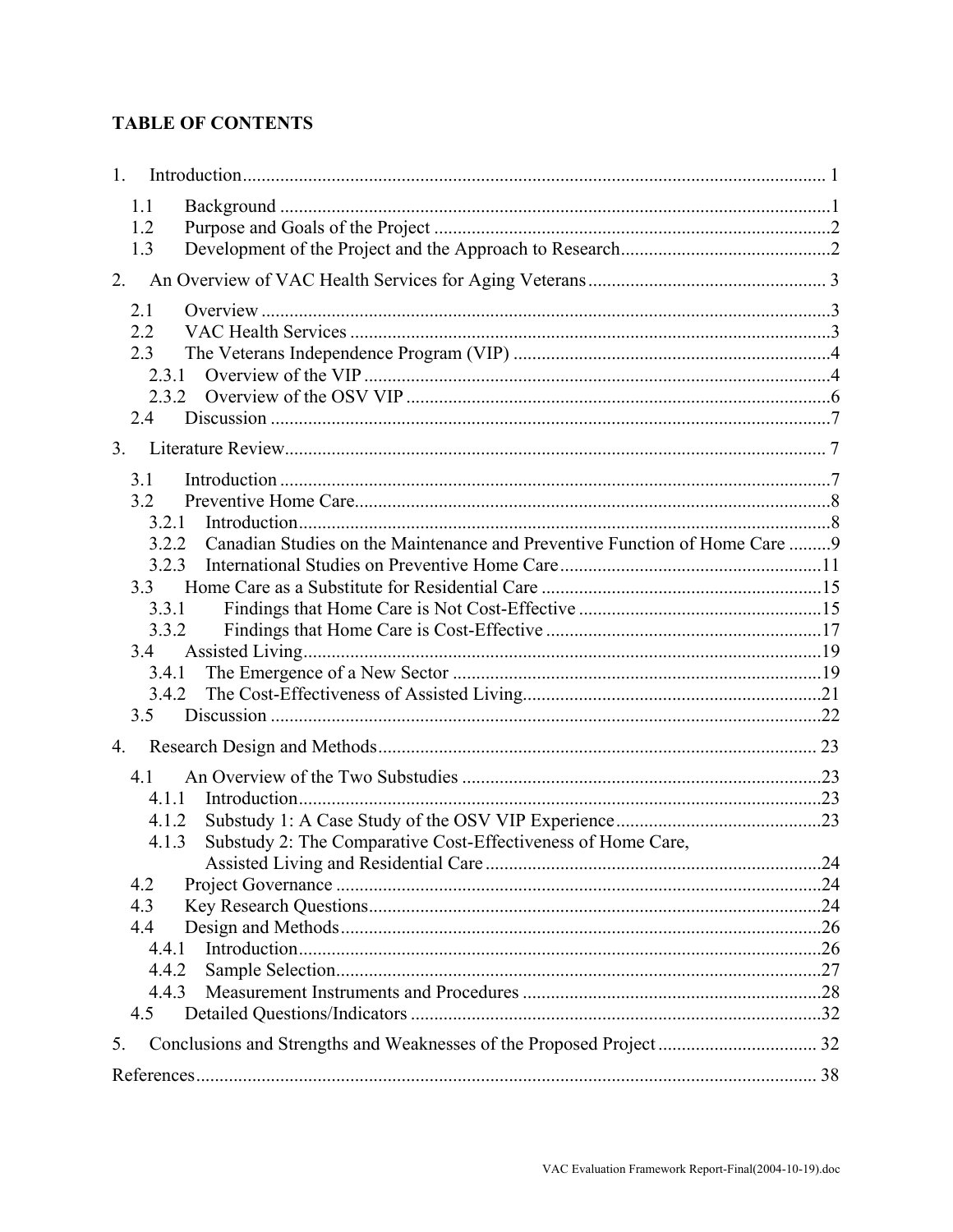# **LIST OF TABLES**

| Table 3: Overview of Sampling Design: Substudy 2 on the In-Depth Cost-Effectiveness |  |
|-------------------------------------------------------------------------------------|--|
|                                                                                     |  |

# **APPENDICES**

| Appendix A: Benefits Provided Under the Health Benefits Program and the                                                                                                                                                                                                                                                                                                                                                                                                                    |  |
|--------------------------------------------------------------------------------------------------------------------------------------------------------------------------------------------------------------------------------------------------------------------------------------------------------------------------------------------------------------------------------------------------------------------------------------------------------------------------------------------|--|
| Veterans Independence Program                                                                                                                                                                                                                                                                                                                                                                                                                                                              |  |
| $\blacksquare$ $\blacksquare$ $\blacksquare$ $\blacksquare$ $\blacksquare$ $\blacksquare$ $\blacksquare$ $\blacksquare$ $\blacksquare$ $\blacksquare$ $\blacksquare$ $\blacksquare$ $\blacksquare$ $\blacksquare$ $\blacksquare$ $\blacksquare$ $\blacksquare$ $\blacksquare$ $\blacksquare$ $\blacksquare$ $\blacksquare$ $\blacksquare$ $\blacksquare$ $\blacksquare$ $\blacksquare$ $\blacksquare$ $\blacksquare$ $\blacksquare$ $\blacksquare$ $\blacksquare$ $\blacksquare$ $\blacks$ |  |

Appendix B: An Overview of Economic Evaluation, Including Cost-Effectiveness Analysis, and its Relationship to Continuing Care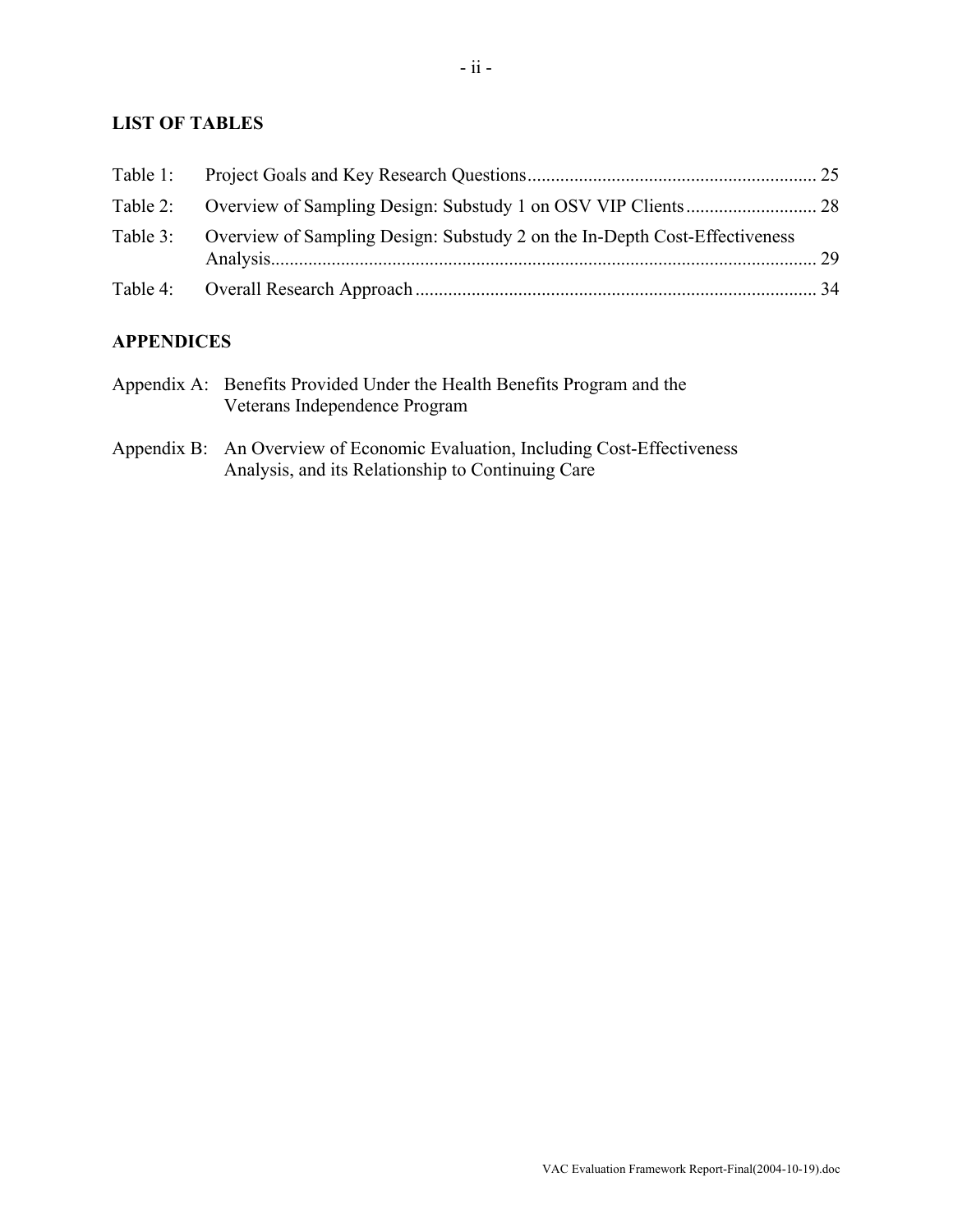# <span id="page-3-0"></span>**1. INTRODUCTION**

#### **1.1 Background**

 $\overline{a}$ 

Veterans Affairs Canada (VAC) and the Government of Ontario have an interest in contributing to the broader policy debate regarding the provision of health services for the elderly in Canada. The current policy trend in Canada seems to focus on short term, acute care replacement home care, provided predominantly by professional care providers.<sup>1</sup> However, experience, and recent studies in Canada,<sup>[2](#page-3-2)</sup> have demonstrated the importance of longer term supportive services as a means to delay institutionalization, and substitute for residential care services. Thus, recent research seems to indicate that longer term home care, including non-professional home support services, can be a means of increasing the efficiency and effectiveness of care services for the elderly and, as a consequence, the overall health care system.

There is also an emerging trend in the field of health services for persons with ongoing care needs, hereafter referred to as continuing care (home care and residential care), $3$  to focus on supportive housing. It has long been recognized that some individuals may be admitted to residential services because they can no longer function on their own in their homes but could, in fact, function in a lower cost residential setting with appropriate, structured support services. Thus, given cost constraint, there has been a move across Canada to focus on supportive housing.

Veterans Affairs Canada, for some time, has had a well regarded and effective program of support services for aging veterans called the Veterans Independence Program (VIP) which has supported veterans in the community, and delayed institutionalization. However, not all categories of veterans are, or have been, eligible for the VIP. One case in point is the Overseas Veterans (OSVs) who until recently were only eligible for residential care services.

In the late 1990s VAC had growing waiting lists for residential beds for OSVs across Canada. To address this matter, the decision was made to conduct a pilot project in which VIP services would be made available to OSVs in three cities, Halifax, Ottawa, and Victoria, who were deemed to be at Level 2 in the federal residential care classification system.<sup>4</sup> An internal review of the pilot<sup>5</sup> found that it was well received by OSVs.

<span id="page-3-1"></span><sup>&</sup>lt;sup>1</sup> Kirby, M.J. (2002). *The Health of Canadians: The federal role. Volume Six: Recommendations for reform. Ottawa,* Ontario, Standing Senate Committee on Social Affairs, Science, and Technology; Romanow, R.J. (2002). *Building on values: The future of health care in Canada*. Ottawa, Ontario: Commission on the Future of Health Care in Canada; Health Canada (2003) Health Care Renewal Accord 2003. 2003 Firsts Ministers' Accord on Health Care Renewal. Online at http://www.hc-sc.gc.ca/english/hca2003/accord.html. 2

<span id="page-3-2"></span>Hollander, M.J. (2003). *Unfinished Business: The Case for Chronic Home Care Services, A Policy Paper.*Victoria: Hollander Analytical Services Ltd.; Hollander, M.J. and Chappell, N.L. (2002). *Synthesis Report: Final Report of the National Evaluation of the Cost-Effectiveness of Home Care*. Victoria: National Evaluation of the Cost-Effectiveness of Home Care. 3

<span id="page-3-3"></span><sup>&</sup>lt;sup>3</sup> The term "continuing care" refers to a range of holistic medical and social services for individuals who do not have, or who have lost, some capacity to care for themselves, including elderly individuals, adults with physical disabilities, adults with mental health needs, and children with special needs. The continuing care services may be provided in the home, in supportive living environments, or in institutional settings.<br><sup>4</sup> Level 2 clients are defined as: persons requiring the availability of personal care on a 24-hour basis under medical

<span id="page-3-4"></span>and nursing supervision for  $1\frac{1}{2}$  to  $2\frac{1}{2}$  hours of care or supervision per day.<br><sup>5</sup> For an overview of the findings of this review see Pedlar, D. and Walker, J. (2004). (in press).

<span id="page-3-5"></span>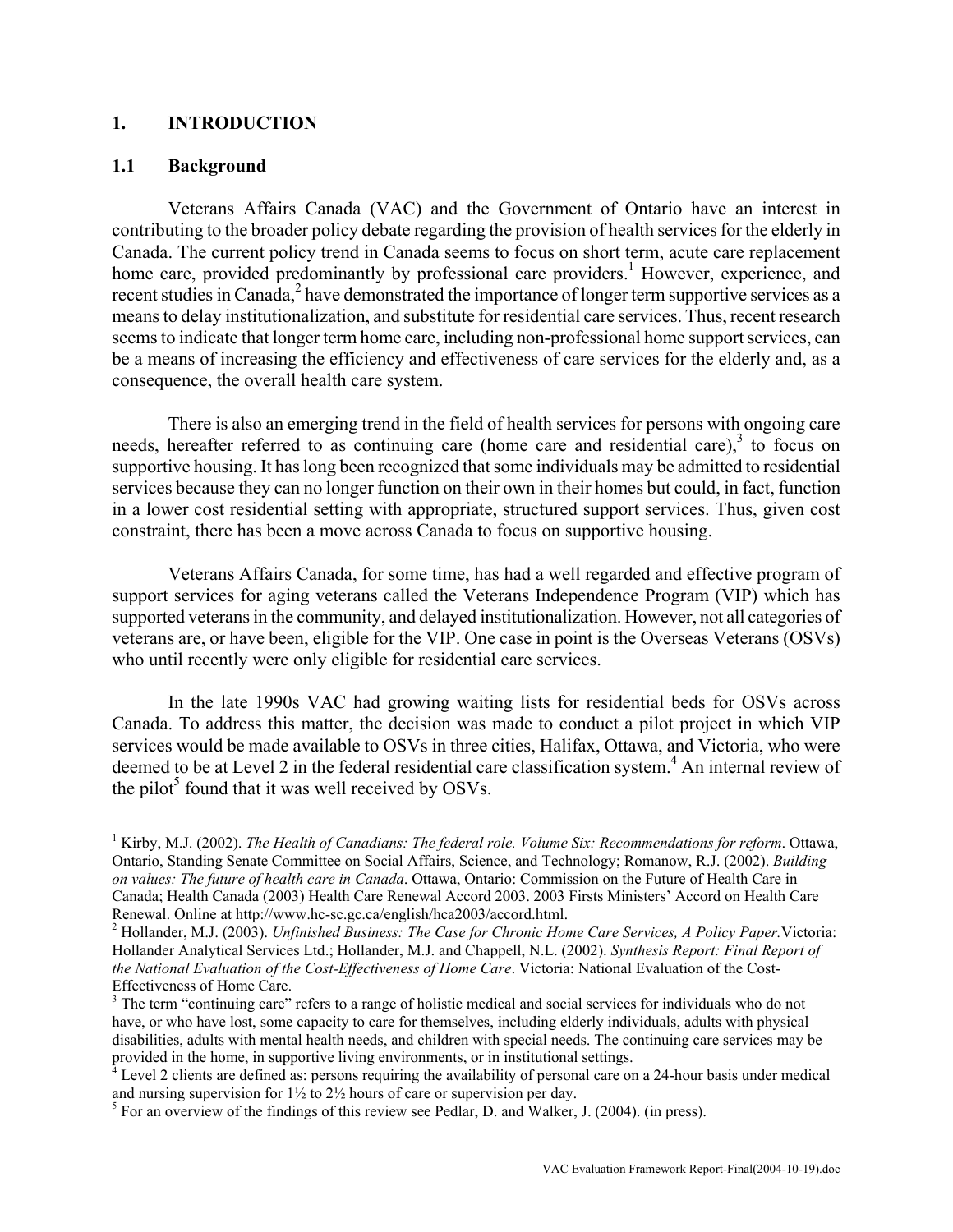<span id="page-4-0"></span>VAC is now interested in conducting a more rigorous study of the OSV VIP initiative both for internal planning and policy development, and as a means of obtaining information that can contribute to broader health policy discussions in Canada. The Government of Ontario (GO) also has an interest in learning about the potential benefits of long term home care and, furthermore, is interested to see if supportive housing could be a cost-effective alternative to residential care. Thus, VAC and the GO have decided to work together to conduct a detailed study of the relative costs and outcomes (i.e., cost-effectiveness) of long term home care (including home support), assisted living, and residential long term care services.

# **1.2 Purpose and Goals of the Project**

The overall purpose of the proposed project is to develop new knowledge to contribute to future policy and planning initiatives. The specific goals of the project are:

- To obtain information which can be used to contribute to the broader policy debate in Canada about health services for the elderly;
- To obtain information on the relative success of the OSV VIP initiative;
- To obtain information about the contributions of long term home care and home support services in regard to the care of the elderly; and
- To obtain information on the relative costs and outcomes (i.e., cost-effectiveness) of long term home care (including home support), assisted living and residential care.

# **1.3 Development of the Project and the Approach to Research**

Based on their mutual interest, VAC and the GO entered into discussions regarding the best way to meet the above goals. A number of different options were considered, from one large study to a multi-component program of research. After extensive review and consultation with external experts, field staff and senior executives a number of options were developed. These options were reviewed in regard to the following parameters:

- The desire to have a study of relevance to VAC;
- The desire to conduct a study which would contribute to the broader policy debate about continuing care and home support;
- The desire to incorporate an analysis of supportive housing into the study;
- The desire to have a credible and rigorous study, the results of which would be publishable in peer-reviewed scientific and/or professional journals; and
- The desire to have a study which could be conducted in a reasonable time period and at a reasonable cost.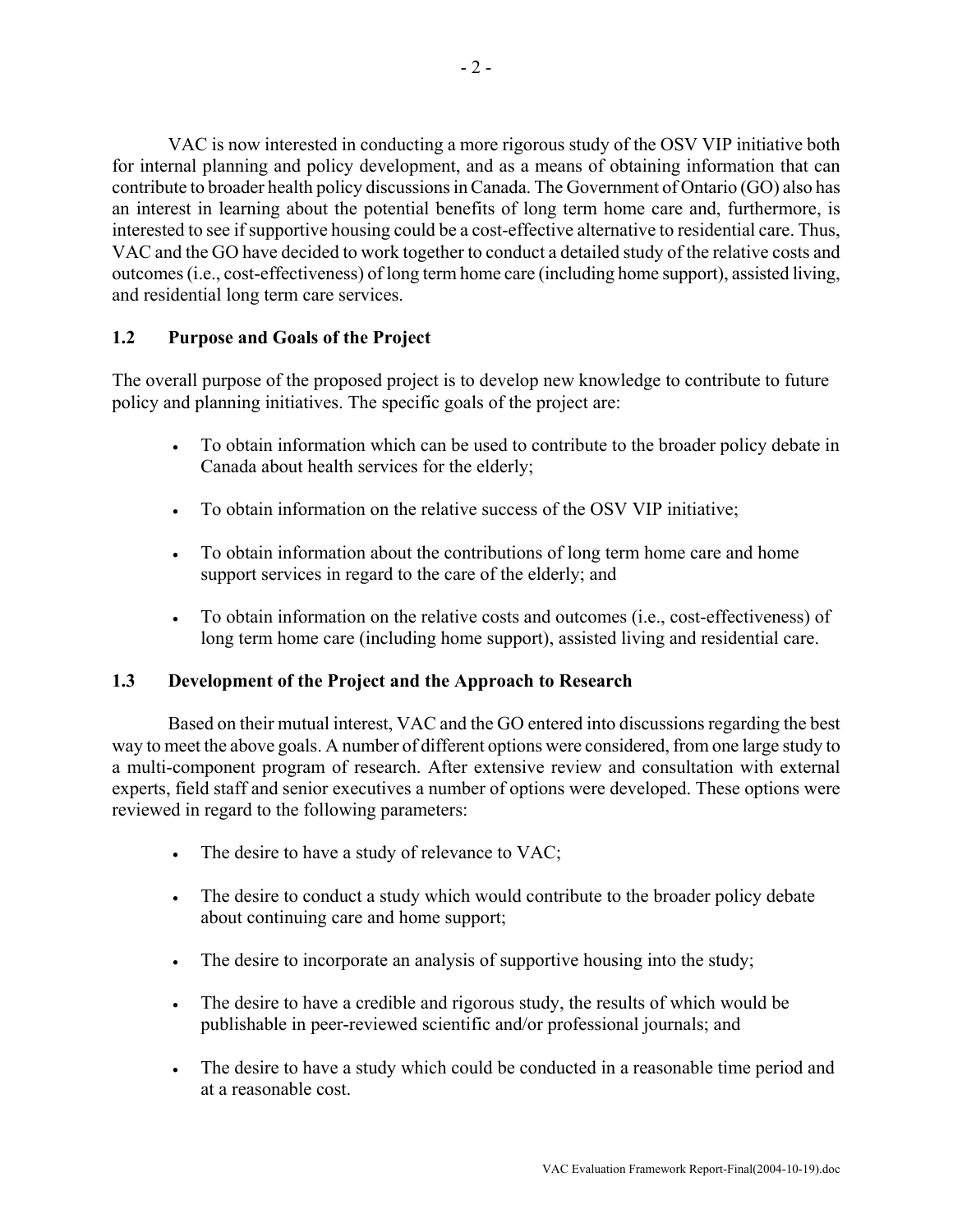<span id="page-5-0"></span>Based on the above goals, it was decided to proceed with one project with two Substudies, or component parts: an evaluation of the OSV VIP initiative; and a more comprehensive evaluation of the costs and outcomes of home care, assisted living and residential care. This document constitutes the proposed Evaluation Framework for the overall project and its two Substudies.

# **2. AN OVERVIEW OF VAC HEALTH SERVICES FOR AGING VETERANS**

#### **2.1 Overview**

VAC supports a wide range of health and supportive services for Veterans. It also provides funding to "top up" existing provincial services which may not be sufficient to meet the care needs of veterans, and provides funding for services which are not funded by Provincial Ministries of Health.

VAC has a complex structure of eligibility for services based on the type and location of military service which the veteran has had. VAC now also provides health and VIP services to some still-serving Canadian Forces members, members of the Royal Canadian Mounted Police (RCMP), and certain civilians, as well as to their dependents and survivors. Thus, there are numerous categories of veterans and other service recipients, and categories of benefits,<sup>6</sup> within two main programs: the Health Benefits Program (HBP) and the Veterans Independence Program (VIP). There is now also an interim program for Overseas Veterans who receive VIP benefits.

# **2.2 VAC Health Services**

 $\overline{a}$ 

Veterans Affairs Canada offers health benefits including medical, surgical or dental examinations or treatment provided by health professionals; surgical or prosthetic devices or aids and their maintenance; home adaptations to accommodate the use of devices or aids; preventative health care; and prescribed drugs. In addition, clients may be eligible to receive supplementary benefits such as costs associated with travel to receive treatment, and travel costs for escorts, treatment allowances, and costs associated with medical examinations when requested by the DVA. A complete list of health benefits, and descriptions of the benefits, is provided as Table 1 in Appendix A.

There are two groups of clients who are eligible for Health Benefits through VAC. These are referred to as Group A clients and Group B clients. Clients receive a Health Identification Card which they can use to access health services for which they are eligible. Health benefits and services are offered through what is referred to as Programs of Choice (POC). The front of the health identification card identifies if the holder is an A or B client. The types of services (Program of Choice) which the cardholder is eligible to receive are noted on the back. Thus, the receipt of services is based on eligibility criteria and assessed need. There are also limits to the amount VAC will pay under the Health Benefits Program for particular services.

<span id="page-5-1"></span><sup>6</sup> For an overview of what services are available to which individuals see: Veterans Affairs Canada (April, 2004) *A guide to access VAC health benefits and the Veterans Independence Program*, Charlotteown, PEI: Veterans Affairs Canada.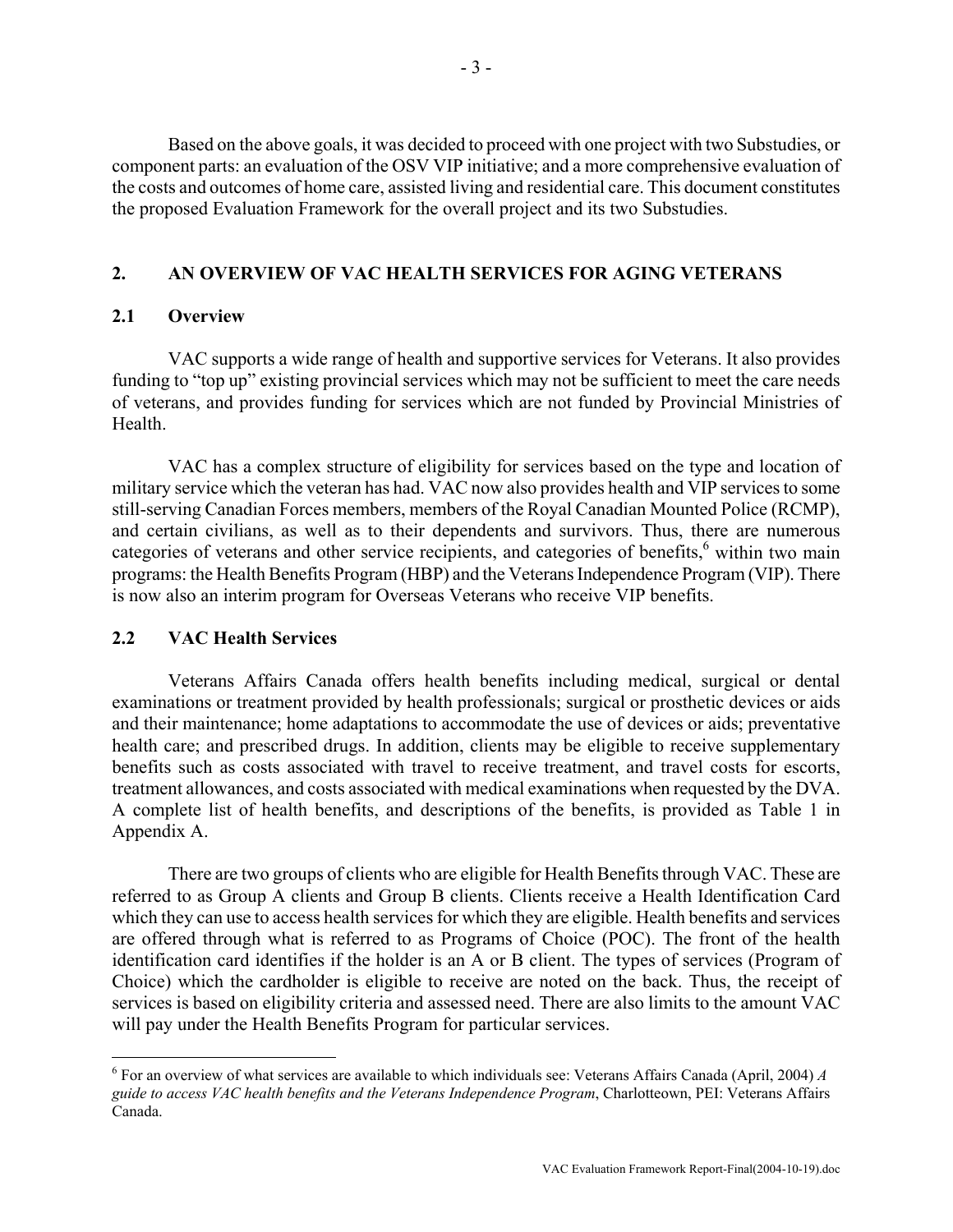<span id="page-6-0"></span>Group A clients only receive benefits that are related to the particular client's pensioned condition, for example, hearing aids or other benefits for people who have reduced, or lost, their hearing due to their service such as people involved in artillery. All payments for benefits for Group A clients require prior authorization from VAC before the service can be provided. All Group A clients are eligible for ambulance services, medical travel services, hospital services, medical services and prescription drugs, regardless of the pensioned condition, but the receipt of services must be clearly linked to a pensioned condition. Other services are approved on a case by case basis. Group A clients include:

• Veterans and civilians, including retired members of the Canadian Forces and the Royal Canadian Mounted Police as well as regular serving civilian members of the RCMP, who have been granted a disability pension by Veterans Affairs Canada.

Still-serving members of the Canadian Forces and regular serving members of the Royal Canadian Mounted Police who are VAC disability pensioners must continue to receive all medical treatment and health benefits exclusively from the Department through which they are employed until released. Once released from the Canadian Forces or RCMP, disability pensioners will commence receiving their health benefits directly through Veterans Affairs Canada.

Group B clients have access to services based on a clearly demonstrated health need, to the extent such services are not covered by a provincial health plan or a private plan. VAC is considered to be the payer of last resort and only covers payments for services which are over and above the services covered by provincial and/or private plans. Group B clients first bill their provincial and/or private insurer and submit claims for "top up" amounts (or for the full amount where the service is not covered by the provincial and/or private insurer) to VAC. Group B clients include:

- Income qualified Veterans and civilians, including civilian and War Veteran Allowance recipients;
- Veteran, civilian, and Special Duty Area pensioners who are receiving services under the Veterans Independence Program;
- Canada Service Veterans receiving services under the Veterans Independence Program; and
- Veteran pensioners or Overseas Service Veterans receiving care in a Departmental or contract care facility.

# **2.3 The Veterans Independence Program (VIP)**

# 2.3.1 Overview of the VIP

The roots of the Veterans Independence Program at VAC can be traced to 1957 when Dr. E.B. Convery, Adviser in Geriatrics, penned a 'Charter for Aged Veterans'. Based on his concerns Convery called upon Veterans Affairs to launch a program for aging veterans. His vision included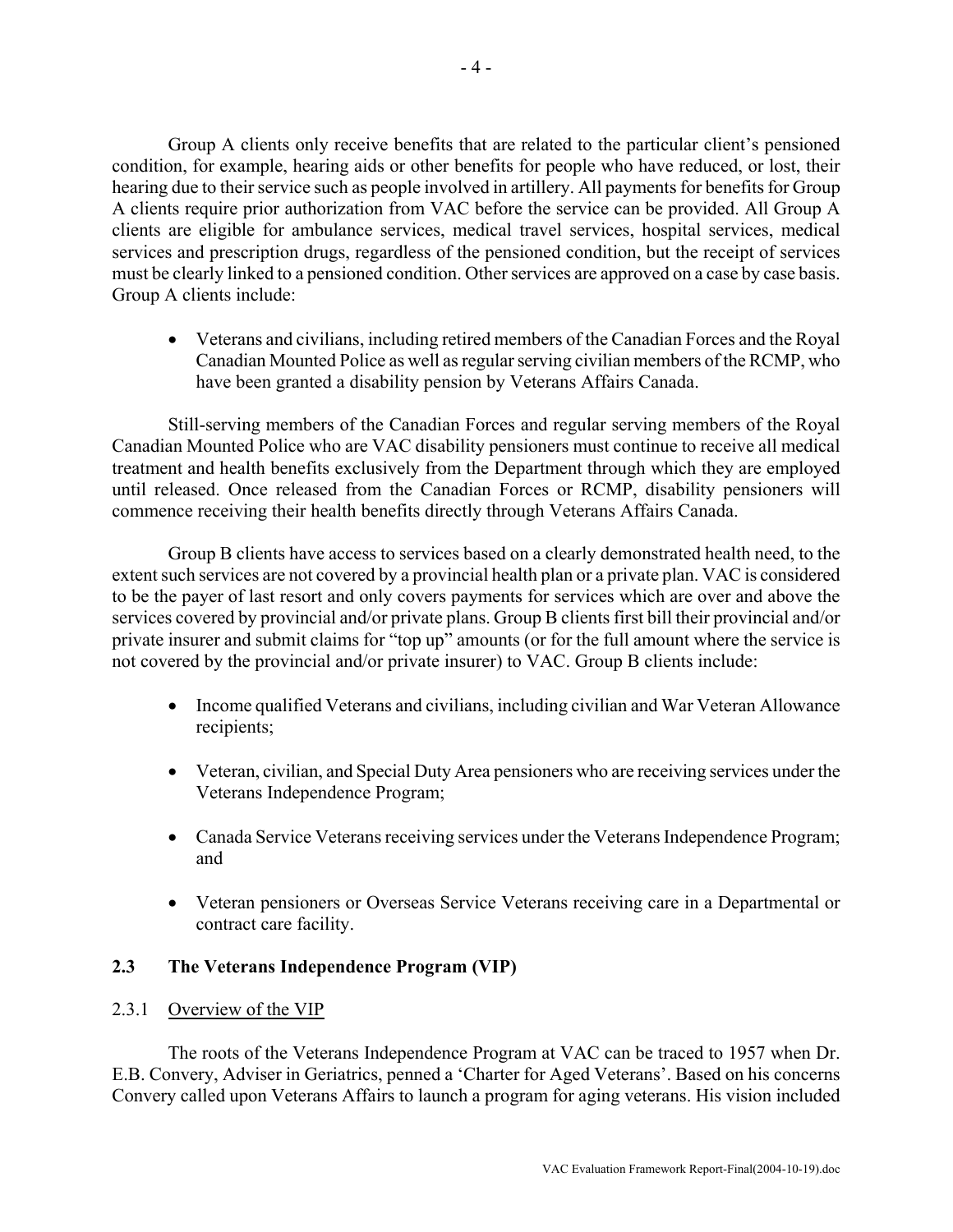day care in its hospitals, home delivered meals, supportive services in the home, social and health visiting, regular health examinations and rehabilitation services. He recommended close cooperation with the Royal Canadian Legion and other veterans and senior citizens organizations in order to develop recreational and educational programs for Canada's aging veterans. He foresaw teams of health workers working closely together to deliver these programs. Convery's vision foreshadowed many of the core ideas and initiatives which would ultimately inform the Aging Veterans Program, developed in the 1970s, launched in April 1981, and renamed the Veterans Independence Program in 1985.

A key policy driver and theme underlying the Veterans Independence Program has been what could be called "bed avoidance". That is to say, the development of home care initiatives at Veterans Affairs has generally been linked to pressure, sometimes urgent, arising from waiting lists for residential beds as well as the consequent pressure to greatly escalate the number of residential beds available.

In its current formulation, the VIP is a national home care program that assists clients to remain healthy and independent in their own homes or communities by offering a variety of services. VIP works in concert with other federal, provincial, or municipal programs. The services an eligible client may receive depend on their particular circumstances and health needs. VIP benefits include: grounds maintenance; housekeeping; personal care; home adaptations; nutrition services; health and support services provided by a health professional; ambulatory health care; access to community long term care beds (i.e., intermediate care beds when a client is no longer able to function at home); and social transportation (Table 2 in Appendix A provides a listing, and description, of VIP services). Home care services are provided using a comprehensive assessment and the development of a customized care plan.

The following persons are eligible for the VIP:

- Veterans whose income is insufficient to cover the costs of home care or long term care;
- Disability Pensioners who require home care or long term care due to limitations directly related to their pensioned condition;
- Veterans with exceptional health needs; and
- Seriously Disabled Veteran Pensioners meaning anyone in receipt of a combined total of 78% disability pension, or above (Regular Force Special Duty Area Pensioners and Military Service Pensioners are not included in the "Seriously Disabled Veteran" provision.)

VIP is not intended to duplicate or replace existing provincial or community services. When provincial or local services are not sufficient to meet a client's needs, VIP services may be approved to complement or "top up" the services provided by the province or a publicly funded local agency.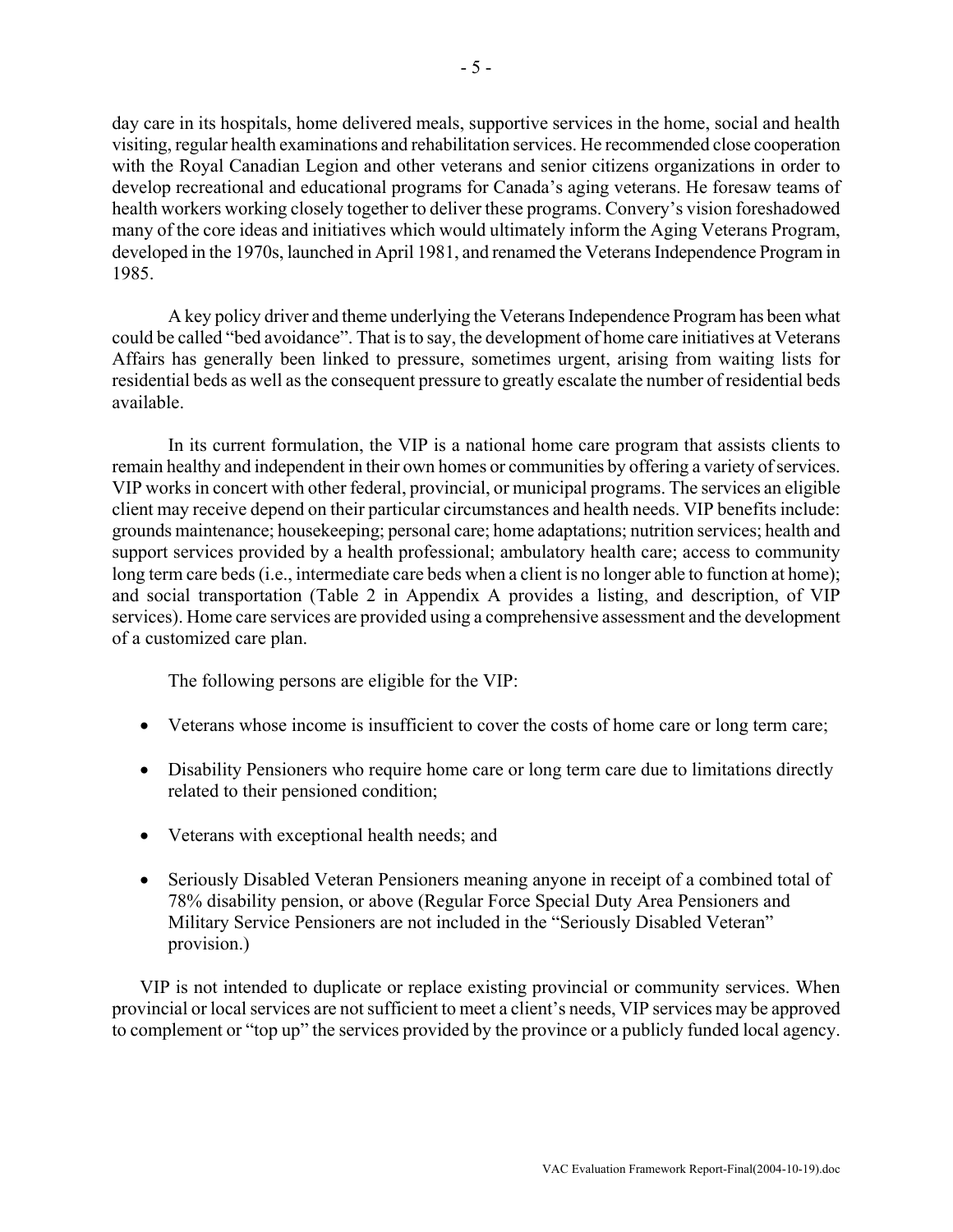#### <span id="page-8-0"></span>2.3.2 Overview of the OSV VIP

Veterans Affairs Canada has extended the OSV VIP At Home Pilot Project to constitute a new program within VAC. The policy which frames this new program is referred to as the "Provision of VIP Services at Home to Veteran Clients on a Waiting List for a Priority Access Bed (PAB)" This policy applies to OSVs, Veterans Pensioners and Dual Service Veterans who are on a waiting list for a PAB, and will be referred to in this text as the Overseas Service Veterans, Veterans Independence Program (i.e., OSV VIP). Thus, the OSV VIP is a program in which home care serves as a substitute for residential care services. To be eligible for the OSV VIP, the following conditions must apply:

- A VAC nursing assessment or an external agency assessment which may be used in place of the VAC form, must indicate that the Veteran client needs Federal Type II or Type III care, and has applied for an been placed on a wait list for a PAB;
- A PAB bed is not available to meet the Veteran client's need within the normal catchment area of Veteran client (i.e., the geographic are in which the veteran resides); and
- These services are not available to the Veteran client as an insured service under a provincial health care system.

Veteran clients who are in receipt of VIP services under the OSV VIP policy are eligible for treatment and supplementary benefits for any condition, unless such benefits are covered by a province. Thus, the eligible Veteran client must have been assessed in accordance with Departmental standards and a determination must have been made that the provision of the services outlined below would assist the Veteran client to remain at home while awaiting admittance to a PAB.

Veteran clients on the OSV VIP are entitled to receive the following:

- Health and support services by a registered health professional;
- Personal care services other than by a health professional;
- Housekeeping services;
- Grounds maintenance;
- Access to nutrition;
- Ambulatory health services; and/or
- Home adaptations.

Social transportation is not provided as this service is available to income-qualified veterans only. In addition, a Veteran pensioner receiving an attendance allowance is limited to fifty-nine (59)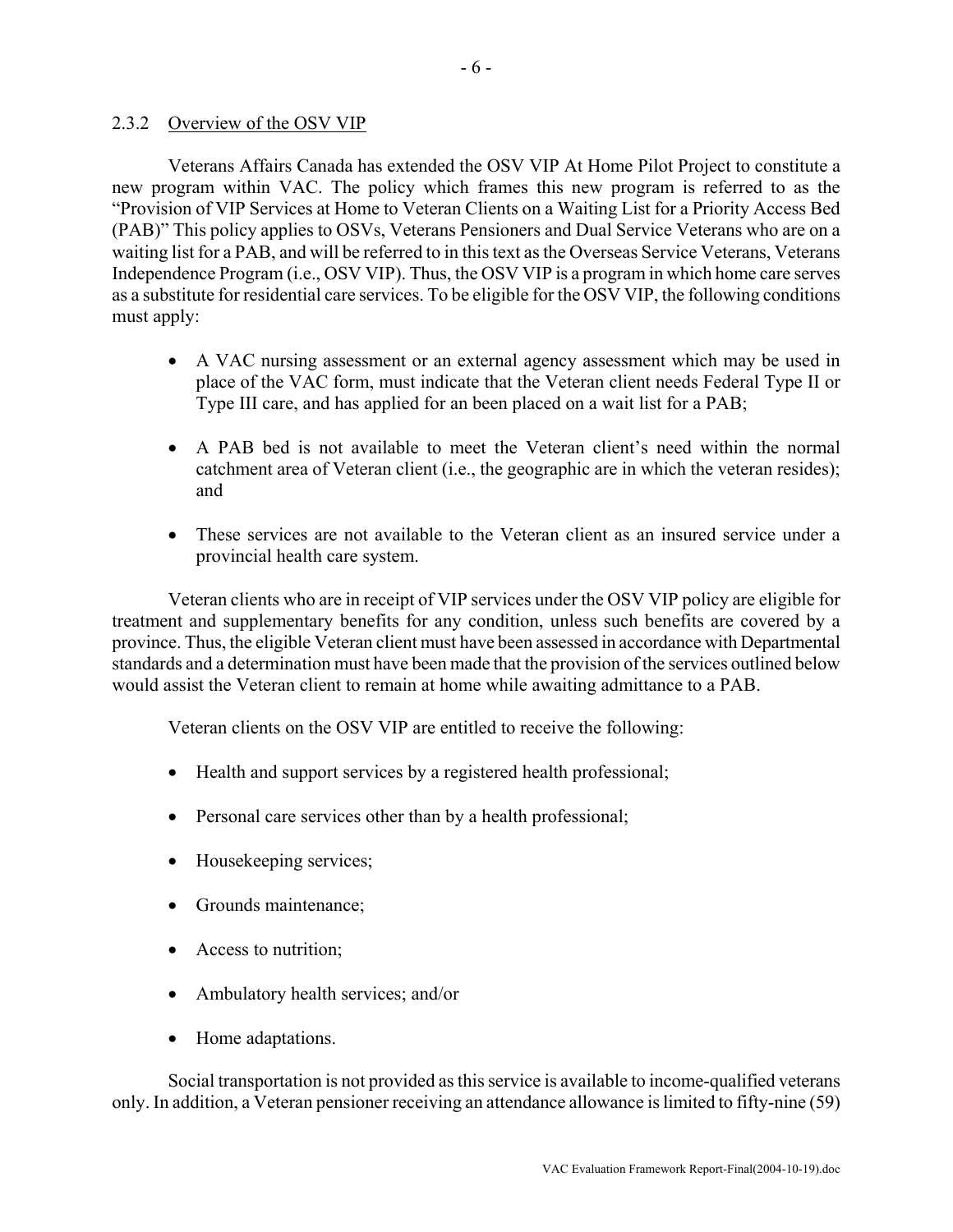<span id="page-9-0"></span>days of personal care services annually. Finally, as the provision of services is intended to bridge a short term need pending the Veteran client's admission to a facility, home modifications are restricted to those essential for the safety of the Veteran (i.e., where failure to make the modifications would prevent the individual from living at the residence, and where there are no temporary solutions available).

OSV VIP services are terminated:

- The date following the Veteran client's admission to a long term care facility;
- The date of the Veteran client's refusal to accept placement in a suitable PAB results in the PAB being vacant;
- Once an official determination is made that care at home is no longer appropriate; or
- The date of the Veteran client's death.

Survivors of Veteran clients who died at home while awaiting a PAB may be eligible to a continuation of VIP housekeeping and/or grounds maintenance services, as appropriate.

# **2.4 Discussion**

Combining the services provided through the Health Benefits Program and the Veterans Independence Program, VAC provides perhaps the widest range of services of any home care program in Canada. It is currently also the only truly national home care program in Canada. Thus, VAC provides a comprehensive program of care with a wide range of services, and has made a commitment to provide these services in depth, that is, to fully met the care needs of clients. In contrast to current policy directions, VAC has made a commitment to providing home support services on a long term basis to delay, and substitute for, institutional care. Clients are offered choices from a range of services to meet their needs and family caregivers are supported. Thus, VAC provides an alternative vision regarding home care and home support which, increasingly, is in contrast to current policy directions focusing on short term, professional home care. Given this alternative vision and its implications for future policy, it is now most timely to conduct a comprehensive evaluation of the VAC model of home care.

# **3. LITERATURE REVIEW**

# **3.1 Introduction**

There are a number of components to the proposed study. Given that the costs and benefits of home care, assisted living and residential care will be studied, this chapter will address the following issues:

• The extent to which home care and home support can delay admission to residential care and acute care;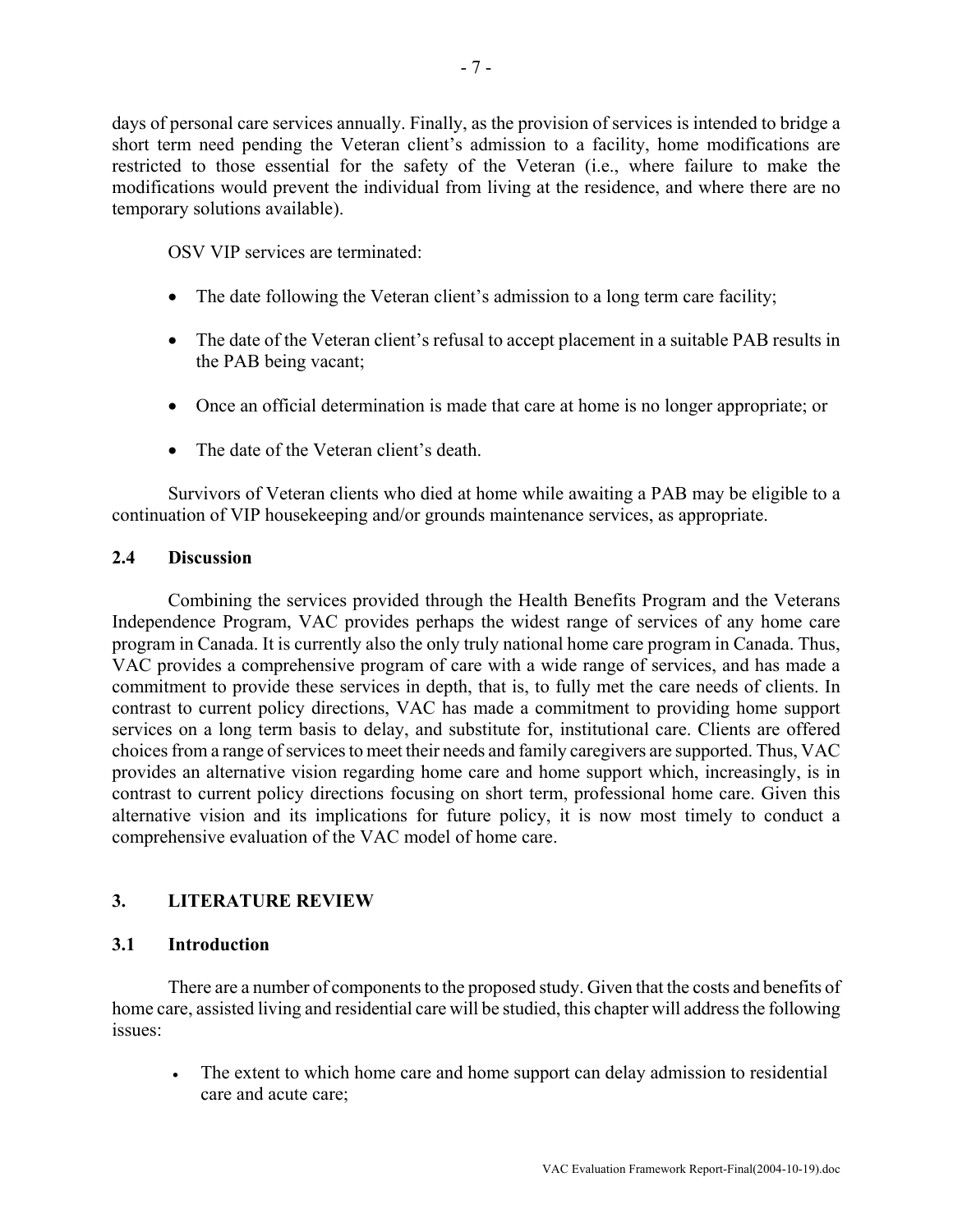- <span id="page-10-0"></span>• The extent to which home care and home support are a cost-effective alternative to residential care; and
- The extent to which supportive housing is, or is not, cost-effective, in the broader continuum of care.

While the following literature review includes acute care related findings, the topic of short term, acute care replacement, home care is not a primary objective of this study.

# **3.2 Preventive Home Care**

#### 3.2.1 Introduction

The existing literature evaluating the cost-effectiveness of the maintenance and preventive function of home care is relatively limited. While a comprehensive literature research was conducted, relatively few documents were found on this topic.

In reviewing the materials obtained, it was ascertained that there were very few Canadian studies on the maintenance and preventive function of home care. In addition, the typology of the three models or functions of home care (prevention/maintenance, long term care residential substitution, and acute care substitution), which is widely used in Canada, does not appear to be used in the international literature. Similarly, linkages between levels of care and preventive activities are generally not found in the international literature. The most relevant studies in the international literature typically focus on certain types of preventive programs, rather than on the broader preventive functions of home care *per se*. Thus, this section will have two primary parts, a subsection on Canadian studies of the preventive aspects of home care and a sub-section on international studies of particular preventive programs.

There are generally considered to be the three levels of prevention. They are:

- **Primary Prevention** which focusses on general preventive activities for a population and includes programs such as lifestyle counselling and immunization. Specific activities would include the promotion of regular aerobic exercise, tobacco reduction and safe driving initiatives.
- **Secondary Prevention** which focusses on the identification of individuals at risk through preventive activities related to early detection of subclinical disease by screening or case finding to prevent disability. Examples of such activities include screening questionnaires for problem drinking, hearing impairment and diminished visual activity, and regular mammography and clinical examinations for breast cancer.
- **Tertiary Prevention** which focusses on minimizing disability and handicap from established diseases.

(Adapted from Patterson and Chambers, 1995)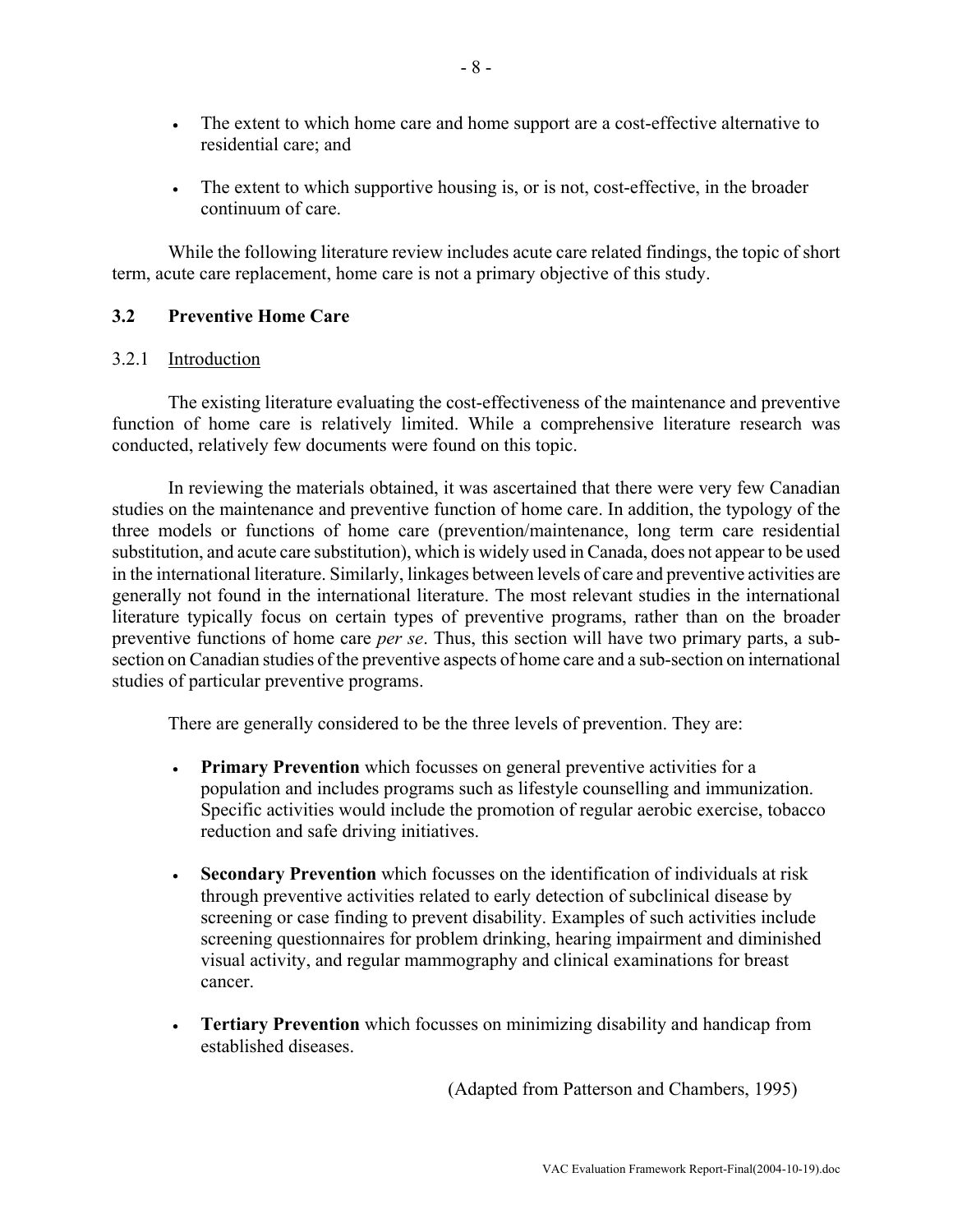<span id="page-11-0"></span>The proposed project focusses primarily on tertiary prevention aimed at allowing people to function at their optimal capacity and reducing the rate of deterioration in health and functional status.

# 3.2.2 Canadian Studies on the Maintenance and Preventive Function of Home Care

# *3.2.2.1 Studies Indicating that Preventive Home Care is Not Cost-Effective*

Patterson and Chambers (1995) note that while there is some evidence for the effectiveness of primary and secondary prevention, the evidence on tertiary prevention seems to indicate that it is not cost-effective in regard to improving the functional status of older people. They note that there is greater utilization of community services such as physiotherapy, domestic help, and chiropody, and that there are more referrals for specialist opinions (Patterson and Chambers, 1995, p. 1614).

There were a few Canadian studies which were specifically designed to evaluate whether or not preventive home care is cost-effective, Contandriopoulos, Tessier and Larouche (1986) in a study conducted in Lachute, Québec, looked at two different cohorts, one before a home care service was introduced and one after it was introduced. The hypotheses in the study were the following:

- Setting up home aid services will decrease the utilization of health care resources by those 65 and over (global impact); and
- The establishment of home aid services will decrease the utilization of the resources of the health care system by the program's clients (specific impact).

(Contandriopoulos, Tessier and Larouche , 1986, p. 733)

The authors used multiple regression to study the impacts of socio-demographic, economic and health status variables, and the presence or absence of home care, as independent variables. The utilization of hospital inpatient services, emergency and outpatient hospital services, physician services, and home care services, were used as dependent variables. While the authors only present findings for the use of hospital services they note that the results were similar for all of the services. In both the global and specific impacts analyses the presence of home aid services was not found to be a significant variable in regard to the use of hospitals or other services. The two variables which were significant were age and the number of tests or examinations the client had received.

Another Canadian study was conducted in Saskatchewan (HSURC, 2000) and was a retrospective, observational cohort study which used administrative data. Some 26,490 seniors from across Saskatchewan were in the sample of whom 36 percent (9,524) received preventive home care (defined as being at level 1 or 2 of a four level classification system) and nine percent (2,484) were in seniors housing. This cohort of seniors was studied for eight years. The major findings of the study were that 50 percent of those receiving preventive home care were more likely to lose their independence or die than those not receiving this service. In addition, costs for clients on preventive home care were three times as high as for clients not receiving this service.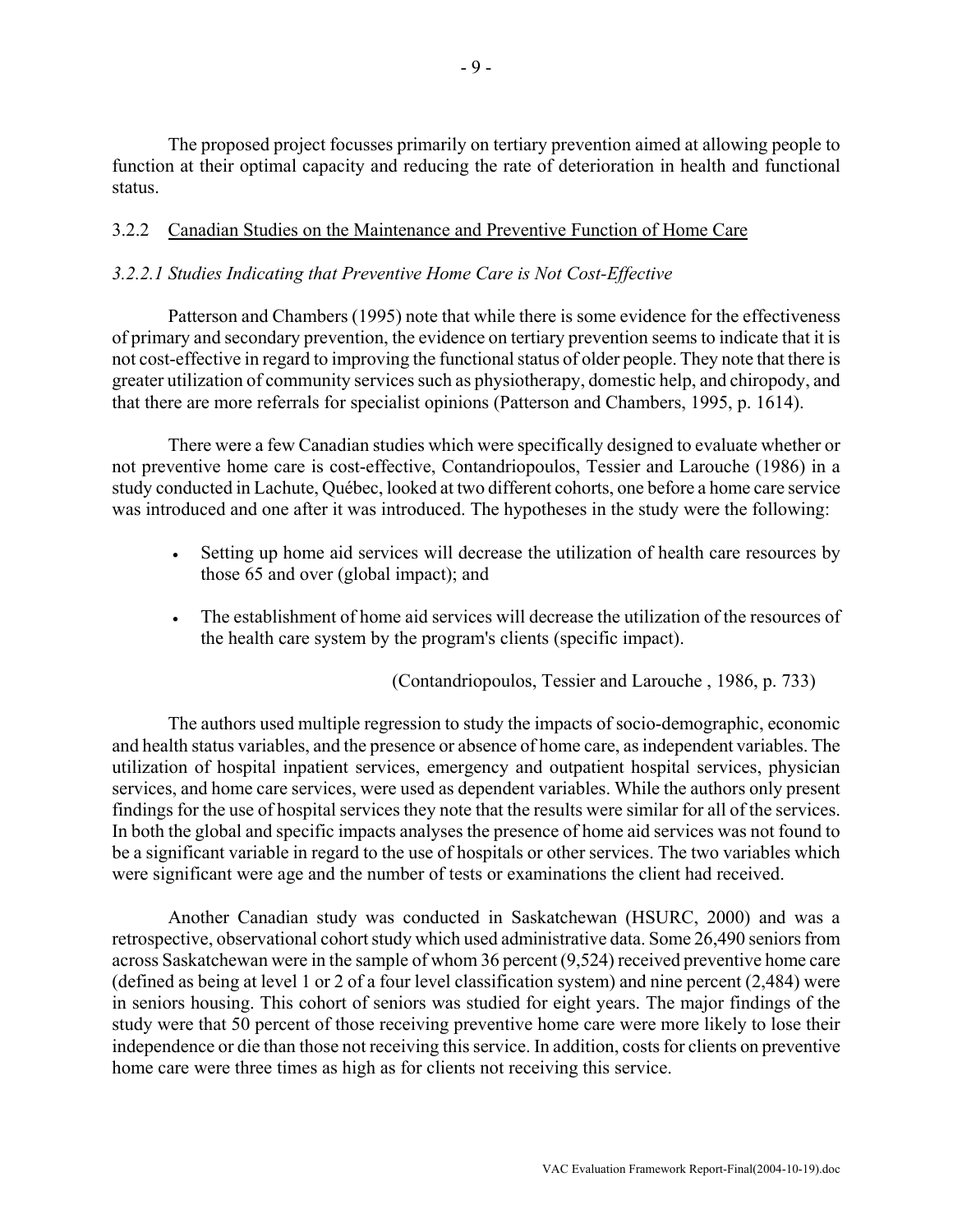There are a number of issues that could have affected the results of this study. The first issue is the extent to which the researchers were able to have true comparability between clients on home care and those not on home care. The authors note that they had a limited number of variables with which they could adjust the non-home care subjects in the study. This could be a serious limitation as the people who are accepted into a home care program must have care needs sufficient to make them eligible for services. In addition, the fact that home care services are available is widely known, or easily discovered, by prospective clients or family members making a few phone calls to the health region office or to their physician. Thus, there is good reason to believe that individuals on home care have higher care needs, and greater functional deficits, than those who are not on home care because if the non-home care individuals had the same needs, many of them would have applied for, or been "self-selected" into, home care services.

A major shortcoming of the study was that the research team did not have data on the functional status of clients not in home care. As classification systems in Canada for the elderly and people with disabilities rely heavily on functional status (the ability to perform activities of daily living such as bathing and eating) and, in some jurisdictions, the ability to perform instrumental activities of daily living such as shopping, it would be difficult to make statistical adjustments to truly match clients on home care, and not on home care, without information on the functional status of the people in the study. Thus, there is some question about the comparability of the home care and non-home care people in the Saskatchewan study. In addition, the study did not have information on the availability of informal supports, another important factor that can have an impact on service utilization and health outcomes.

In order to address the above issues of selection bias, several sets of statistical adjustments were made. Even though there is no reason to believe that the adjustments were inappropriate, one has to question the extent to which a series of different types of adjustments, based on a limited administrative data set that lacks information about functional status, can reflect the complex and real world dynamics of the home care system and the characteristics of home care clients. The researchers themselves recognized most of the above noted shortcoming in their study (HSURC, 2000).

#### *3.2.2.2 Studies Indicating that Preventive Home Care is Cost-Effective*

In contrast to the above findings, other recent Canadian studies on the cost-effectiveness of preventive home care indicate that it is cost-effective. Hollander (2001a) conducted a study of a natural experiment which occurred in British Columbia in the 1994 to 1995 period in which some health regions cut people from care who were at the lowest level of care need and were only receiving housecleaning services (one component of home support services), and some regions did not make such cuts. He studied the overall costs to the health care system of people who were cut from service in two health regions compared to people who were not cut from service in two similar regions where there were no, or limited, cuts. In the year before the cuts the average annual cost per client for those who were cut from service was \$5,052 and the cost per client for the comparison group was \$4,535. In the third year after the cuts were made the comparative costs were \$11,903 and \$7,808, respectively, for a net difference of some \$3,500. Thus, on average, the people who were cut from care cost the health care system some \$3,500 more in the third year after the cuts than people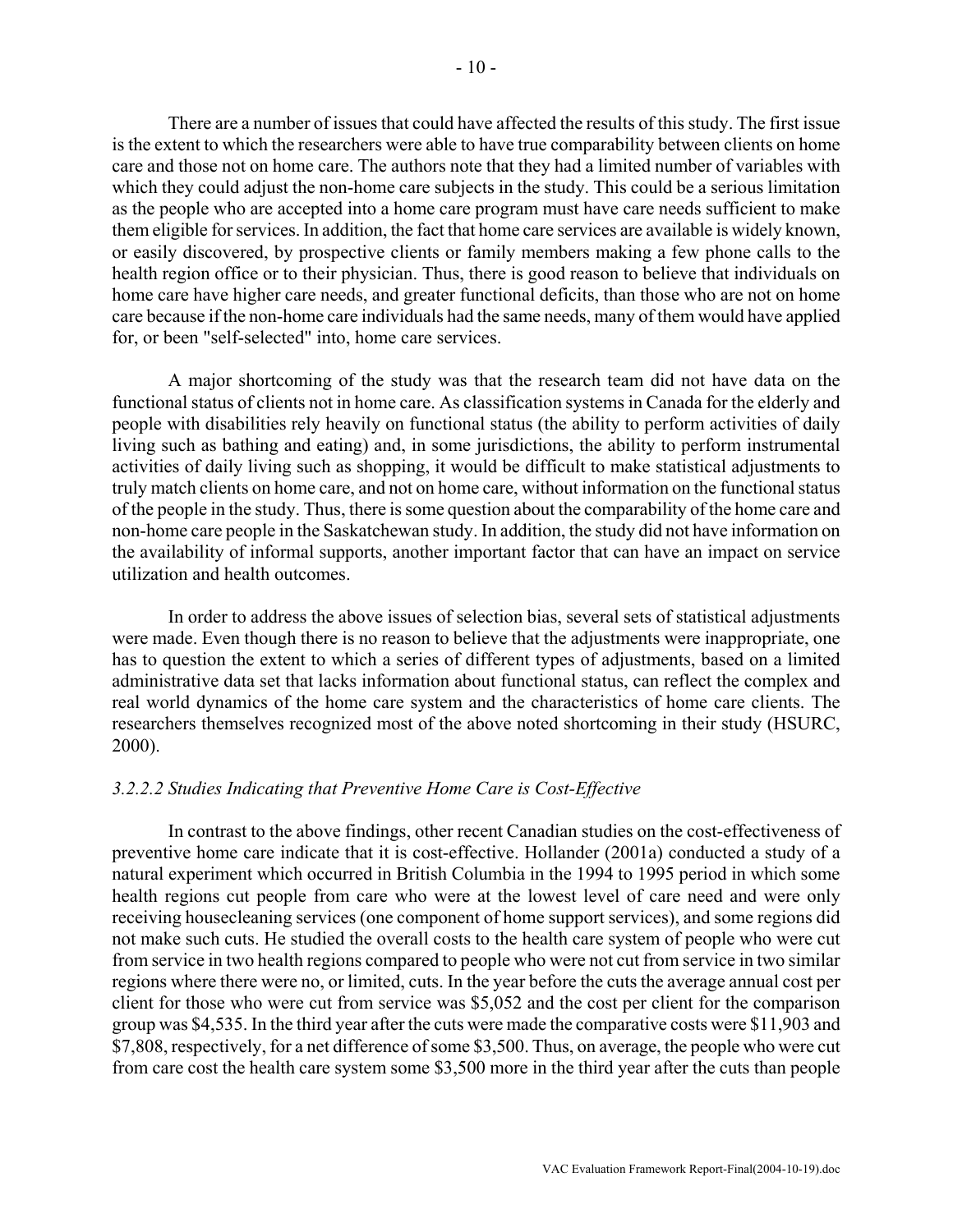<span id="page-13-0"></span>who were not cut. Total costs over the three year period after the cuts were \$28,240 and \$20,543, respectively, for those who were cut from care compared to those who were not cut.

In examining the data, it was found that most of the differences in costs were accounted for by increased costs for acute care and long term residential care. Over the three years, there was a net difference in hospital costs of some \$2,300 (i.e., an average additional costs of \$2,300 for people who were cut from care compared to those who were not cut) and residential long term care service costs of some \$3,200. Thus, the findings of the study seem to indicate that even basic home support services can have a significant impact on the cost-effectiveness of our health care system. While the reasons for increased costs could not be directly ascertained in the study, there was some anecdotal evidence to indicate that the findings are consistent with the following scenario. The people who were receiving cleaning services had been assessed by a health professional as needing governmentfunded services to enable them to remain independent. The assessment would have indicated that the clients needed cleaning to maintain a normal, sanitary home environment due to frailty or some other limiting condition. Thus, one can hypothesize that if these people were not able to pay for cleaning, or did not have family members who could assist, or in some cases even if they did, they may have attempted to clean and vacuum by themselves. This may have led to an accident requiring hospitalization, or a more rapid deterioration in function which may have led to institutionalization.

With regard to Canadian studies on specific program interventions, Darby (1992) found that a Quick Response Team in the Greater Niagara Hospital in Ontario was able to prevent 206 admissions from the Emergency Department to the hospital of frail, elderly adults, out of 237 referrals over a 12 month period. While Darby does not provide a cost comparison, he does indicate that by being able to send people home, with enhanced services, the Quick Response Team was able to free up the equivalent of 8 to 10 beds for a one year period.

Larson, Odegard and Brown (1992) conducted a comparative cost analysis of a Respiratory Home Care Program in Alberta for patients on ventilators who were cared for in the hospital (in a long stay unit) and at home. While the sample size was fairly modest, they found that by treating patients at home through the Respiratory Home Care Program, they were able to save some \$2.7 million per year as a result of the cost differential of treating 27 patients at home compared to the hospital. In a study conducted in Prince Edward Island, Robertson and Kayhko (2001), found that an intensive home care follow-up program for first time post-myocardial infarction patients provided a cost-effective alternative to traditional cardiac rehabilitation programs.

Finally, Detsky, McLaughlin, Abrams, Whittaker, Whitwell, L'Abbé and Jeejeebhoy (1986) conducted an economic evaluation of a home parenteral nutritional (HPN) program in Toronto. They found that, over a 12 year time period from 1970 to 1982, HPN resulted in a net savings of \$19,232 per patient, over the 12 year period, compared to Total Parenteral Nutrition provided in the hospital.

#### 3.2.3 International Studies on Preventive Home Care

#### *3.2.3.1 Introduction*

The findings from the international literature tend to fall into four categories: long term substitution of home care for services provided in hospital; case management and hospital related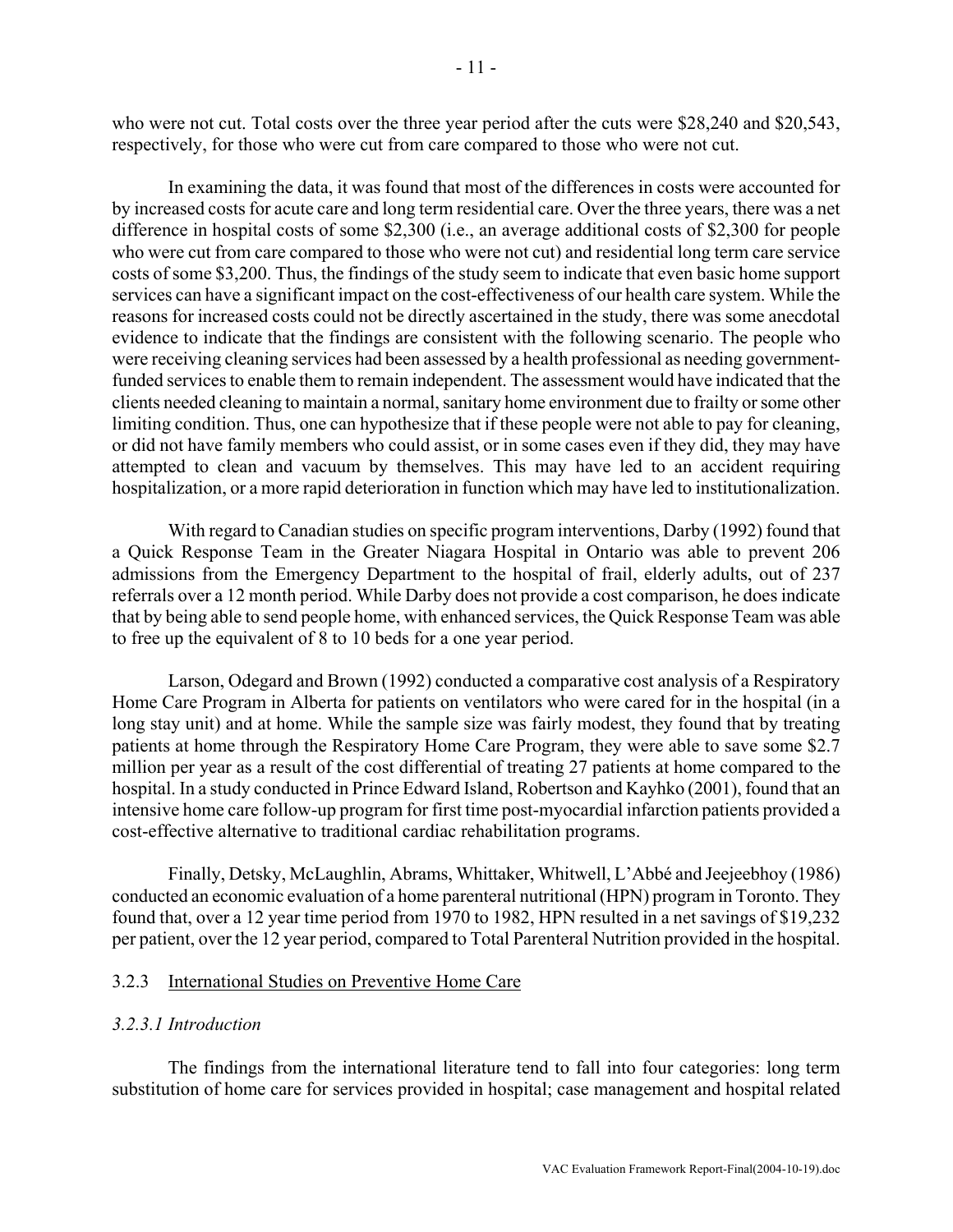approaches to prevent re-admissions to hospital; community based programs to reduce admissions or readmissions to hospitals and care facilities; and other special topics. While results were somewhat mixed, the preponderance of studies seemed to indicate positive and/or cost-effective outcomes for preventive home care initiatives.

#### *3.2.3.2 Long Term Hospital Substitution*

In an Israeli pre-post study, Guber, Morris, Chen and Israeli (2002) compared the costs of people receiving a home care management system for respiratory patients to the costs of providing respiratory care to the same people in hospital before their transfer to home care. The average length of stay in hospital of the people on the home care program was 181 days per patient and the average time on home care itself was 404 days. The comparative average monthly cost for home care patients was one third of the costs they had incurred in the hospital, that is \$3,547 and \$11,000 respectively.

In an American study, Harjai, Mehra, Ventura, Lapayre, Murgo, Stapleton and Smart (1997) conducted an analysis of the costs and outcomes of home IV inotropic therapy for patients with with advanced heart failure. Based on a retrospective analysis of 24 patients treated at home and in hospital, they concluded that home IV inotropic therapy "reduces hospital admissions, length of stay, and cost of care and improves functional class in patients with advanced (NYHA class IV) heart failure."

#### *3.2.3.3 Case Management and Hospital Related Approaches*

Mixed results were found by Stuck, Aronow, Steiner, Alessi, Büla, Gold, Yuhas, Nisenbaum, Rubenstein and Beck (1995) in California with regard to a trial of in-home comprehensive geriatric assessment for elderly people living in the community. This was a three-year, randomized, controlled trial of in-home comprehensive geriatric assessment and follow-up for people 75 years of age or older living in the community. There were 215 people in the intervention group and 199 people in the control group. The latter received regular medical care. Nine people in the intervention group compared to 20 in the control group were permanently admitted to nursing homes and, after three years, 12 percent of surviving participants in the intervention group, compared to 22 percent of people in the control group required assistance in performing the basic activities of daily living. That is, a higher proportion of clients had deteriorated in regard to their functional status over time in the control group. However, the proportion of people needing assistance with the instrumental activities of daily living did not differ significantly between the two groups. Similarly, the number of admissions to acute care hospital, and short term nursing home stays, did not differ significantly between the two groups. In the second and third year of the study the intervention group members had significantly higher numbers of visits to physicians than the control group members.

Rich, Beckham, Wittenberg, Leven, Freeland and Carney (1995) conducted a study in St. Louis on the effects of a nurse-oriented, post-discharge multidisciplinary intervention to prevent the readmission to hospital of elderly patients with congestive heart failure, compared to conventional care. In this prospective, randomized trial, it was found that the treatment group had 56.2% fewer readmissions for heart failure and 28.5% fewer admissions for other causes within 90 days of hospital discharge compared to people receiving conventional care. For the treatment group, the overall costs of care was also \$460 less per patient than for the control group.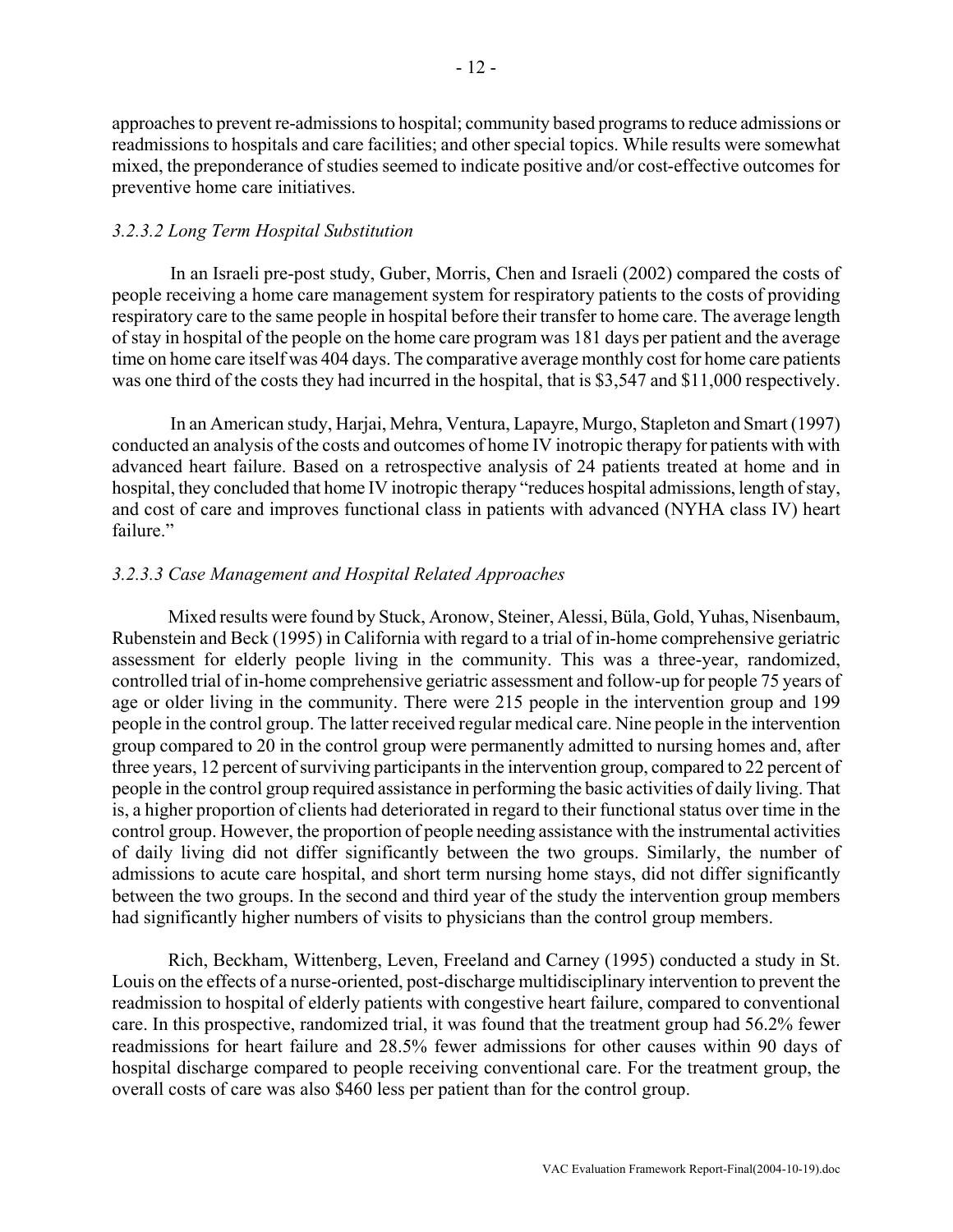In an Australian study, Lim, Lambert and Gray (2003) found that patients receiving postacute care coordination used fewer hospital days in the six months post discharge than patients receiving usual care and that this resulted in an average net savings of \$1,545 per person for the treatment group. There were also two Australian studies on home care services for people with congestive heart failure (Stewart, Marley and Horowitz, 1999; Stewart and Horowitz, 2003). Stewart Marley and Horowitz (1999) in a randomized study found that a multi-disciplinary home-based intervention, consisting of a home visit by a cardiac nurse resulted in fewer unplanned readmissions and associated days in hospital compared to usual care. There were 100 patients in both the treatment group and the control group. The overall hospital costs for the treatment group, in Australian dollars, was \$490,300 compared to \$922,600 for the control group. In a more recent study, Stewart and Horowitz (2003) found in their own work, and in a broad literature review, that home based care for chronic heart failure patients is some 30 to 50 percent less than usual care.

#### *3.2.3.4 Community Based Programs*

With regard to the impact of home care services on preventing re-admissions to hospital. Melin and Bygren (1993) in a Swedish study evaluated the impacts of a primary home care intervention program for people discharged from a short stay hospital. Some 249 clients were randomly assigned to the intervention group (150) and to the control group (99). The intervention group received services from a physician-led primary home care and home assistance team providing 24-hour services. The control group received standard care. The clients in this study were frail elderly individuals with higher level care needs. At 6-month follow-up, the intervention group members showed significant improvements in the instrumental activities of daily living (p<.04) and outdoor walking ( $p<03$ ). They also used less long term hospital services ( $p<001$ ) than controls. Unfortunately, the authors do not provide a comparative cost analysis for the two groups.

In a randomized controlled British study, Townsend, Piper, Frank, Dyer, North and Meade (1988) analyzed the impact of a community support program using care attendants, for a two week period, compared to standard care. After 18 months, they found that hospital readmission rates were significantly higher for the control group resulting in 30.6 hospital days for the control group compared to 17.1 days for the treatment group. The authors indicate that if the results are extrapolated to all patients 75 years of age who live alone, an average sized health district could save some 23 hospital beds using this approach, at a net annual savings of 220,000 British pounds.

In an American study of a senior's health promotion program, Nuñez, Arbruster, Phillips and Gale (2003) found that in a community based, nurse-managed health promotion and chronic disease management program for community-residing older adults, such adults had better health and social functioning, and fewer doctor visits and hospital days per year, than a national comparison group.

There were two Italian studies on the impact of an integrated home care program (including social and health services) on hospital use (Landi, Gambassi, Pola, Tabaccanti, Cavinato, Carbonin and Bernabei, 1999; Landi, Onder, Russo, Tabaccanti, Rollo, Federici, Tua, Cesari and Bernabei, 2001). These studies indicate a significant reduction in hospitalizations, hospital days and costs, when one compares data for the same patients before and after the implementation of the integrated home care program.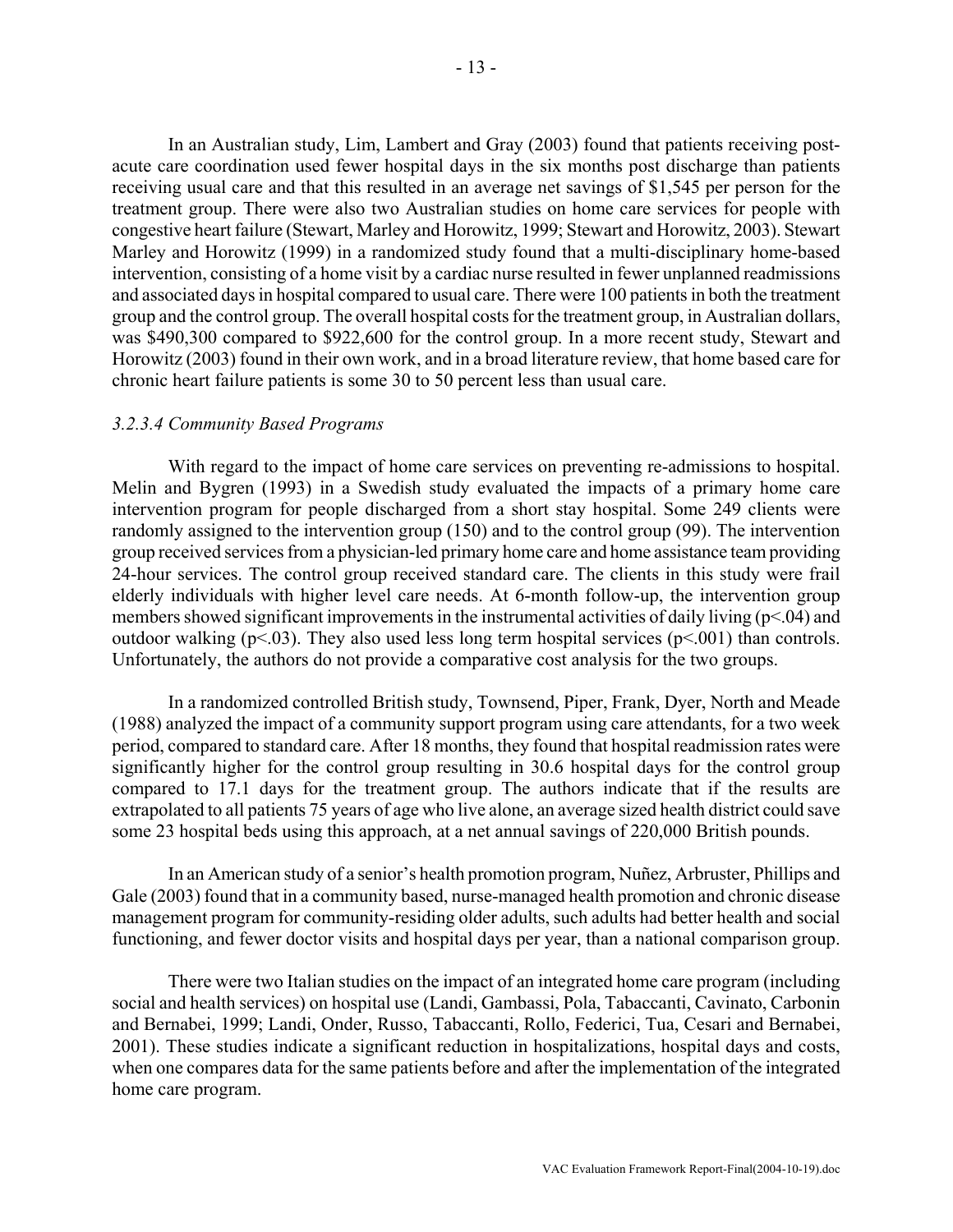#### *3.2.3.5 Special Topics*

In a study of comprehensive rehabilitation services for elderly homebound patients with arthritis and orthopedic disability, it was found that there were no overall significant differences in functional scores, institutionalization or contentment between clients receiving a goal oriented outreach rehabilitation program and those receiving usual care (Liang, Partridge, Larson, Gall, Taylor, Berkman, Master, Feltin and Taylor, 1984).

An important preventive and supportive program is that of preventing falls among the elderly. Rizzo, Baker, McAvay and Tinetti (1996) conducted a cost-effectiveness study of a multifactorial, targetted prevention program for falls among community living elderly persons. Their study consisted of 301 participants aged 70 years of age or older who possessed at least one targetted risk factor for falling. Some 153 participants were randomly assigned to the treatment group and received a combination of medication adjustment, behavioural recommendations, and exercises, determined by their baseline assessment. The remaining 148 participants were randomized to the control group and received a series of home visits by a social work student. The findings of the study were that, overall, the mean health care cost was \$2,000 (US) less for the treatment group than the control group. This reduction in cost was due to lower overall health care costs and fewer falls. Subgroup analysis indicated that within the treatment group, the strongest effects were for individuals at high risk of falling, defined as having at least four of the eight targetted risk factors.

Mann, Ottenbacher, Fraas, Tomita and Granger (1999) conducted a study of the effectiveness of assistive technology and environmental interventions in maintaining independence and reducing home care costs for the frail elderly. This was a randomized controlled trial of 104 home based frail elderly persons living in western New York state. All 104 participants received a comprehensive functional assessment. The 52 people in the treatment group received assistive devices and environmental interventions depending on their needs. The 52 clients in the control group received usual care services. After an 18 month intervention it was found that scores for the Functional Independence Measure (FIM) were reduced for both groups but that there was a significantly greater decline for the control group. While the costs of assistive devices and environmental interventions were higher for the treatment group (\$2,620) than the control group (\$443), the control group had significantly greater expenditures for institutional care (\$21,846 versus \$5,630) and for nurse and case manager visits (\$1,035 versus \$536). The authors note that there was no statistically significant difference for overall costs, even though the average cost per person was \$14,173 for the treatment group and \$31,610 for the control group.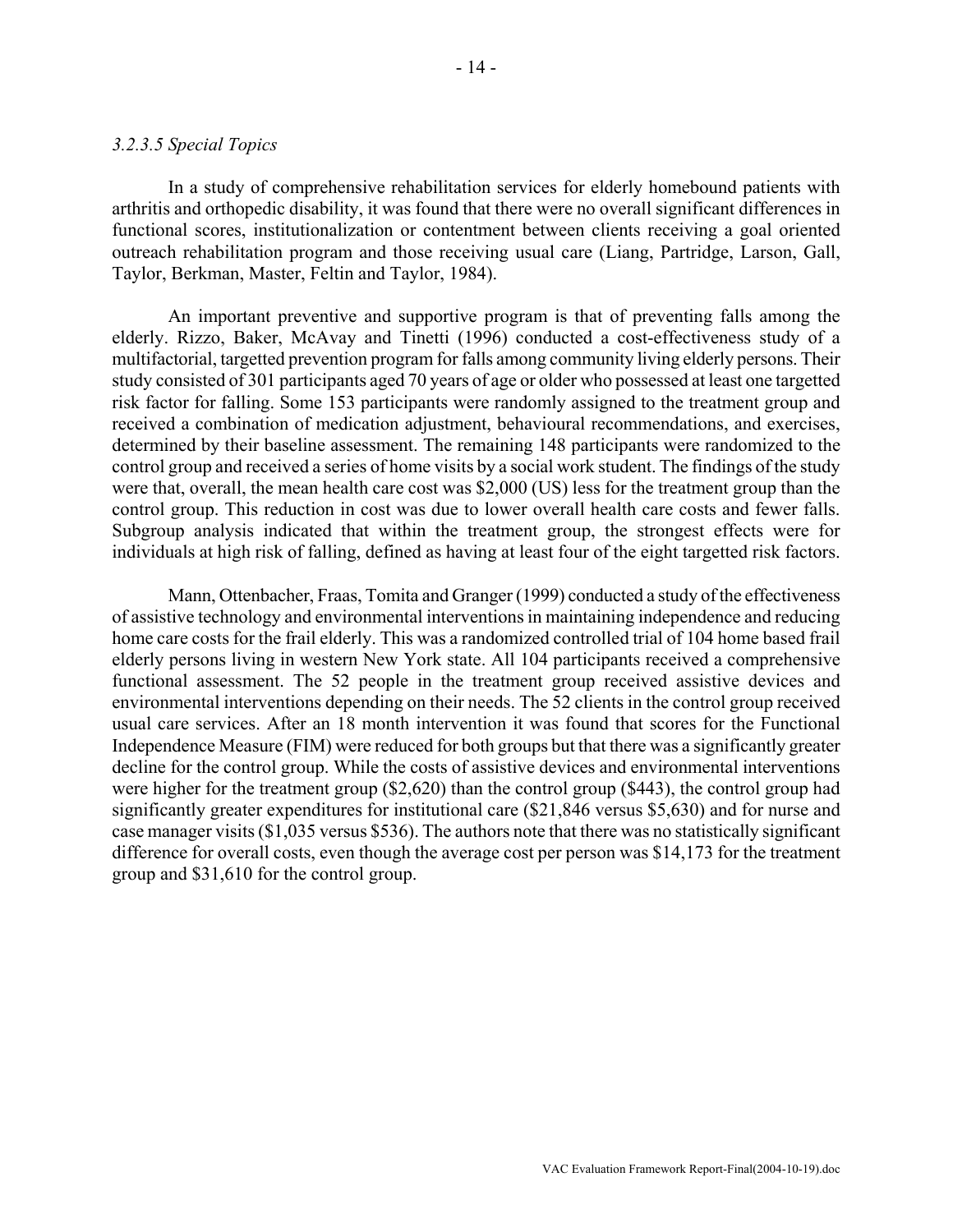### <span id="page-17-0"></span>**3.3 Home Care as a Substitute for Residential Care**

# 3.3.1 Findings that Home Care is Not Cost-Effective<sup>7</sup>

A considerable amount of research has been conducted on studies of home care as a substitute for residential services in the United States. Much of the literature is based on two series of federally funded studies: 14 community care demonstration projects which were funded in the late 1970s and the early 1980s, and an additional 10 projects which were funded between 1982 and 1985.

Given the nature of the American continuing care system in the 1980s, it was considered that the appropriate way to study whether or not home care was a cost-effective alternative to residential care was to introduce case management (often with an enhanced home care program) into a community and then randomly assign eligible clients to existing community services or to enhanced services. Researchers then determined whether or not the enhanced services led to greater quality of life and client satisfaction, decreased morbidity and mortality, increased functional status, and reduced admissions to long term care facilities and hospitals.

Generally, researchers found that the experimental group had greater satisfaction and quality of life and somewhat reduced costs relative to the control group (Mathematica Policy Research Inc., 1986, April). However, when the costs of the enhanced home care program were added into the equation, the overall costs were generally greater for the experimental group than for the control group (Berkeley Planning Associates, May 1985; Mathematica Policy Research Inc., 1986, May).

A study which illustrates the general approach used in the United States to analyze the costeffectiveness of home and community based services is that of Skellie, Favor, Tudor and Strauss (1984) who analyzed the Georgia Alternative Health Services Project. Enrollees in this study were required to be Medicaid-eligible, at least 50 years of age, and certified as eligible for residential care. The experimental group was comprised of 444 individuals who received a comprehensive range of community based services including alternative living services, adult day rehabilitation and home delivered services. They also received screening and case management services. The control group of 135 individuals was eligible to receive existing community services. Clients were randomly assigned to the two groups.

After the first two years of enrolment, 22% of the control group (that is, individuals receiving standard community services) and 21% of the experimental group (that is, individuals receiving enhanced community services) were admitted to a long term care facility. Thus, there was no difference between the groups. It was found that the costs of the experimental group were considerably higher than that of the control group and, as such, constituted "add-on" costs to Medicaid-reimbursed services. The authors noted that the cost per quarter for the experimental group was, however, considerably lower than the cost for residential care and suggested that savings should be possible where home care could be substituted for residential care. The authors also noted that it

 $\overline{a}$ 

<span id="page-17-1"></span> $^7$  There is a growing literature on the techniques of economic analysis in health care. Drummond, O'Brien, Stoddart, and Torrance (1997) note that economic analysis focuses on two aspects: the costs and consequences of activities; and choices between alternatives. There are four methods of economic evaluation, namely, cost-minimization, costeffectiveness, cost-utility, and cost-benefit analysis. For ease of reporting, the term *cost-effectiveness* will be used here as a generic term to refer to all four methods.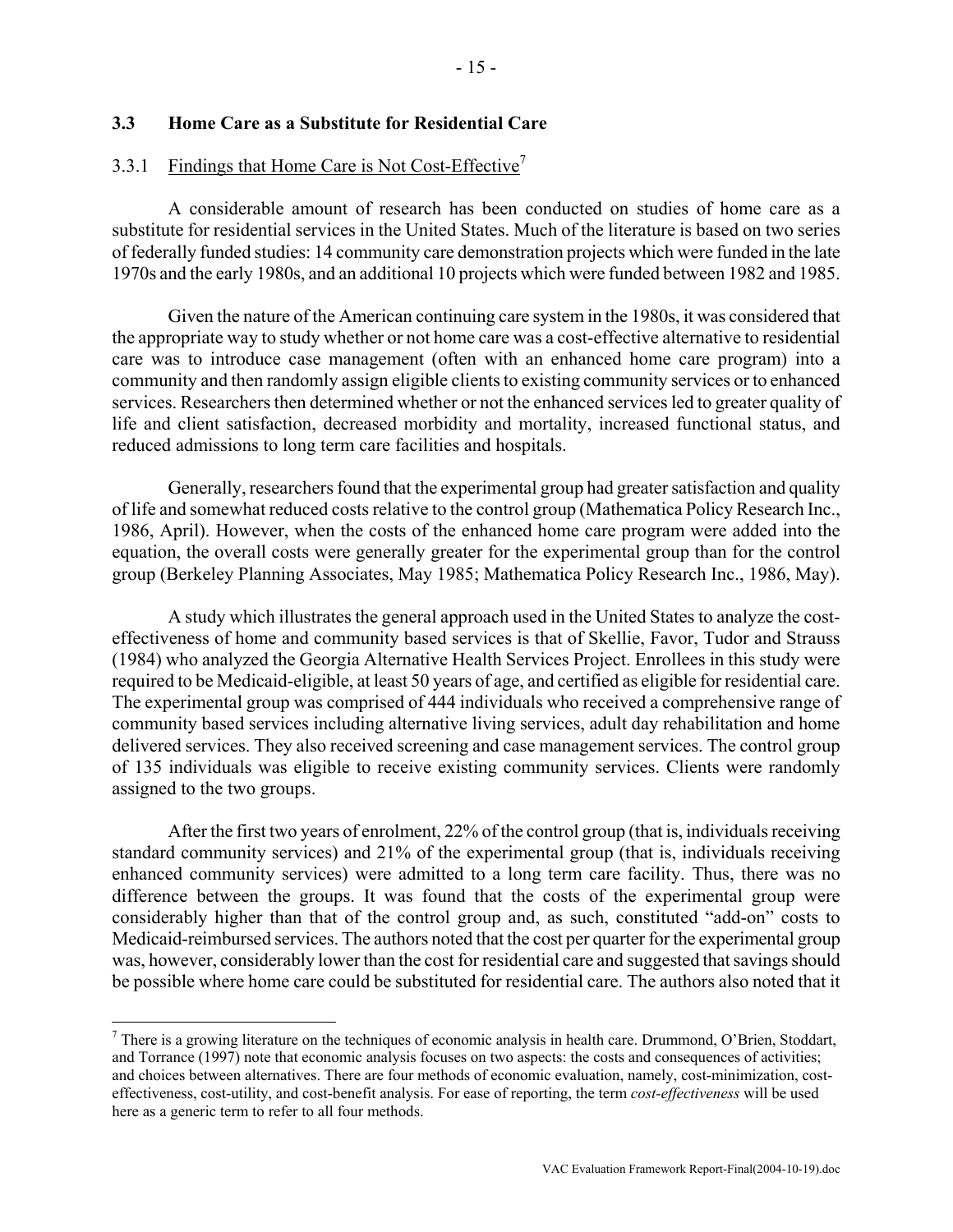was difficult, under a voluntary screening system, to select individuals for whom community based services could be cost-effective. In addition, given the low demand for project services, the low volume of clients screened resulted in higher administrative and direct service costs.

In a related study, Vertrees, Manton and Adler (1989) examined the Georgia and California Medicaid waiver programs. These programs were enhancements of earlier programs and placed a greater emphasis on screening to ensure that those receiving community based services would be likely candidates for admission to a long term care facility. The authors found that, for California, the monthly cost of community care was \$350 while monthly long term care facility costs were \$1,144 for a savings of \$794. However, not all individuals admitted to the community program were eligible for residential care and for those who were eligible, community services did not prevent admissions. This also occurred in Georgia. The rate of admission to a long term care facility was similar for controls (that is, individuals receiving standard community services) and for those in the enhanced community program.

Hedrick and Inui (1986) analyzed 12 studies on the cost-effectiveness of home care that used experimental or quasi-experimental research designs and were deemed to be methodologically sound by the authors. These studies involved chronically ill individuals. Hedrick and Inui found that home care services appeared to have no impact on mortality, patient functioning or long term care facility placements. They also found that home care had either no effect on hospitalization or tended to increase the number of hospital days. In addition, they found that either the cost of home care was not affected or was increased by up to 15 percent.

Weissert (1985) argued that it is difficult to make home and community based services costeffective because: community care is an add-on to other services and is not a substitute for residential care; community care does not reduce institutionalization rates; only short long term care facility stays can be avoided by community based care; screening and assessment costs are high; overhead costs can be relatively high particularly when community services are small; and improvements in health status are limited.

Weissert et al., (1988) expanded on this analysis in a study that looked at over 700 citations published since 1960 with regard to the relative costs of community and home based services versus residential long term care services. Of the 700 documents, 150 were selected for review and the 27 most rigorous and generalizable studies were chosen for detailed analysis. Weissert et al. concluded that their analysis indicated that home and community based long term care services usually raised overall health care service use and costs. They also noted that small savings for institutional care were often offset by the costs of the new home and community service.

There is also some evidence that home care is not a cost-effective alternative to residential care from countries other than the United States. Two studies from Taiwan (Chiu, L., Shyu, W-C., and Liu, Y-H, 2001; Chiu, L and Shyu, W-C, 2001) indicate that residential services are considerably more cost-effective than home care. However, a significant portion of the cost is attributed to the labour provided by informal caregivers, at replacement wages. If one eliminates the informal labour costs, then home care (including out-of-pocket expenses of informal caregivers and clients) is less costly than residential care.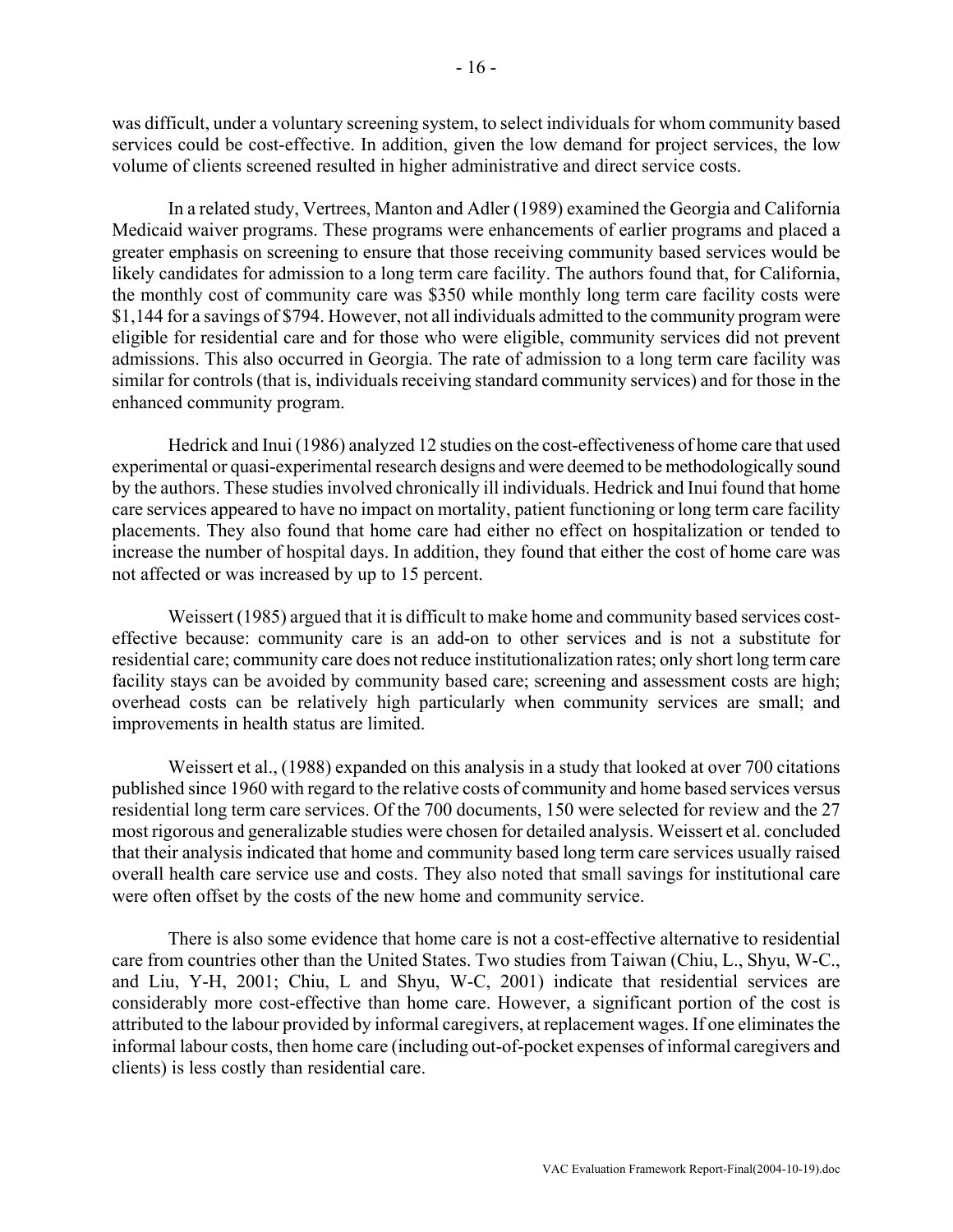<span id="page-19-0"></span>Given the findings of studies such as those reviewed above, American, and other researchers concluded that home care was not a cost-effective alternative to residential care because it did not decrease the rate of admission to long term care facilities and, therefore, that home care constitutes an add-on cost.

#### 3.3.2 Findings that Home Care is Cost-Effective

### *3.3.2.1 International Studies*

The research reviewed above suggests that home care is not cost-effective compared to residential care. However, the research generally does not compare the costs of community and home based services versus the costs of long term residential care directly. Rather, the studies tend to compare costs associated with the introduction of a new home care service to existing community services. Several recent studies have shown that when the costs of community based services are compared directly with the costs of long term care services, home care has the potential to be a costeffective substitute for facility care.

Weissert, Lesnick, Musliner and Foley (1997), in an American study, showed that home care can be cost-effective when home and community based services are designed to be a substitute for facility care. In a study examining the Arizona Long Term Care System, which was the first capitated, long term care Medicaid program in the United States, Weissert and his colleagues noted that the cost of home and community based services was substantially less than the cost of facility care. The investigators suggested that savings probably came from several sources, including the use of a payment methodology that encouraged program contractors to place clients in home and community based services rather than risk losing money by using more facility days than their monthly capitated rate allowed.

There are also other international studies which demonstrate the cost-effectiveness of home care. A Belgian study of people with dementia (Scurvee-Moreau, J., Kurz, X., Dresse, A and the NADES Group; 2002) found that the average monthly costs in Belgian francs was 445.50 francs for dementia patients treated at home and 2,301.70 francs for dementia patients in institutions. The comparable costs for persons with severe dementia were 556.88 francs and 2,465.28 francs, respectively. Stuart and Weinrich (2001) conducted a broad systems level analysis of the costs of continuing care services in Denmark by comparing the cost trends in Denmark and the United States. Denmark has for many years had an integrated system of care delivery for the elderly and persons with disabilities which puts a priority on home care, and includes a home support component. The authors found that, over the twelve year period after this integrated system was put into place, Danish long term care expenditures leveled off, while expenditures in the United States continued to increase over the same time period. More specifically, they found that for the period 1985 to 1997 per capita expenditures on continuing care services per persons 65 years of age or older increased by eight percent in Denmark and 67 percent in the United States. For persons 80 years of age or older costs actually decreased by 12 percent in Denmark while they increased 68 percent in the United States. It appears that the savings in Denmark were the result of reducing nursing home beds by 30 percent. In the United States, over the same period of time (1985 to 1997) there was a 12 percent increase in nursing home beds. Thus, an increasing proportion of people were cared for at home without decreases in client satisfaction or health status.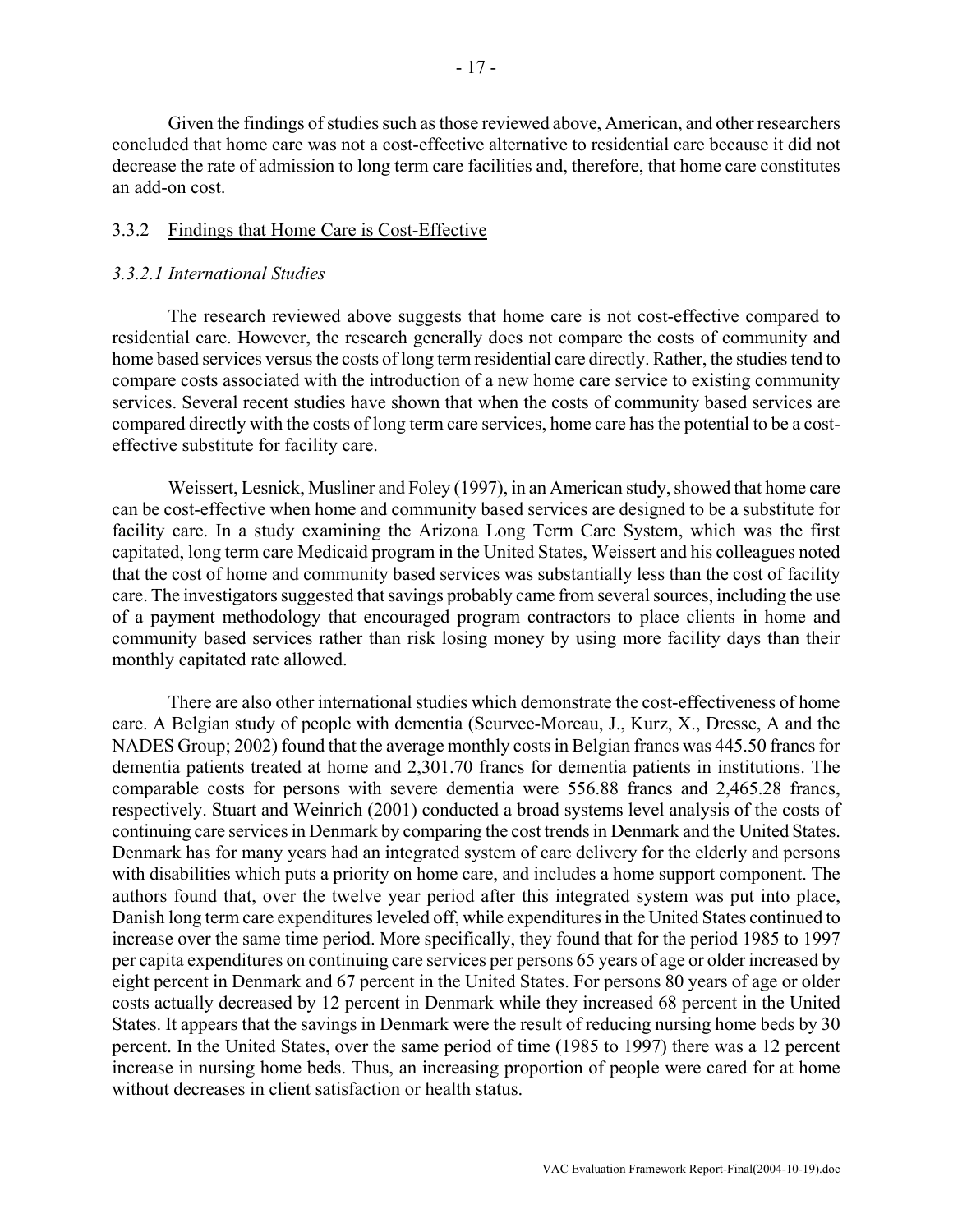#### *3.3.2.2 Canadian Studies*

<u>.</u>

With regard to findings from Canada, Hollander (2001b) in a study of the cost-effectiveness of long term home care found that over time, and for all levels of care needs, home care, on average, was significantly less costly than care in a long term care facility. For example, average annual costs to government for people with moderate care needs (Intermediate care 1 or IC1) in the mid-to-late 1990s, in British Columbia, was \$9,624 for persons on home care and \$25,742 for people in institutions. For people at the highest, or chronic, level of care (Extended Care) the corresponding costs were \$34,859 and \$44,233. In a related study, Hollander, Chappell, Havens, McWilliam and Miller (2002) note that similar cost differences are seen if one adopts a broader societal perspective which incorporates out-of-pocket expenses and the care time of informal caregivers into the analysis.

It should be noted that the savings from substituting home care services for residential services are not only theoretical. Actual savings were achieved in British Columbia by holding down future construction of long term care facilities and making investments in home care. (Hollander 2001b). Utilization of home and community care services in fiscal 1984/85 was 92 person years per 1,000 population 65 years of age and older and was 71.7 person years, or beds, for residential care for a total of 163.7. The overall utilization rate was also 163.7 for the 1994/95 fiscal year, but the utilization rate for residential services (long term care and chronic, or extended care, services) was reduced to 50.7 and the utilization rate of home care increased to 113. Thus, over a 10 year period, due to a pro-active policy of substituting home care services for residential services, the utilization of some 21 person years per 1000 population 65 years or older was shifted from residential care to home care for persons with ongoing care needs.

What role has home support played in regard to the cost-effectiveness of long term, or chronic, home care? It turns out that home support is central to this form of home care and the costeffective substitutions it can engender. Hollander (2001b) provides evidence on the relative costs of home support and professional home care (e.g., nurses, physiotherapists) in long term home care. He found that approximately 90% of the expenditure for long term home care, for people with higher level care needs, were for home support services while 10% were for professional services. Thus, the cost-effectiveness of home care compared to residential care is, in large part, due to home support services.

Some Canadian studies have focused on the cost-effectiveness of home care for individuals with cognitive impairments. Using data from the Canadian Study of Health and Aging (CSHA), $^8$  $^8$ Østbye and Crosse (1994) calculated the net economic costs of dementia, that is, costs that were incurred because of the dementia, using both direct costs (such as home support, physiotherapy, respite care, day centre care) and indirect costs (such as time spent by informal caregivers in assisting clients with activities of daily living). Østbye and Crosse estimated that the annual direct

<span id="page-20-0"></span><sup>&</sup>lt;sup>8</sup> The Canadian Study of Health and Aging Working Group (1994) estimated that approximately 8% of the population 65 years of age and older are affected by some form of dementia, and that the prevalence of dementia increases with age, affecting about 35% of those 85 years of age and older. Approximately 50% of those with dementia live in the community. A recent study estimated that 60,150 new cases of dementia are identified each year in Canada (Canadian Study of Health and Aging Working Group, 2000). Alzheimer's disease is the most common form of dementia, accounting for 64% of the individuals with dementia (Canadian Study of Health and Aging Working Group, 1994).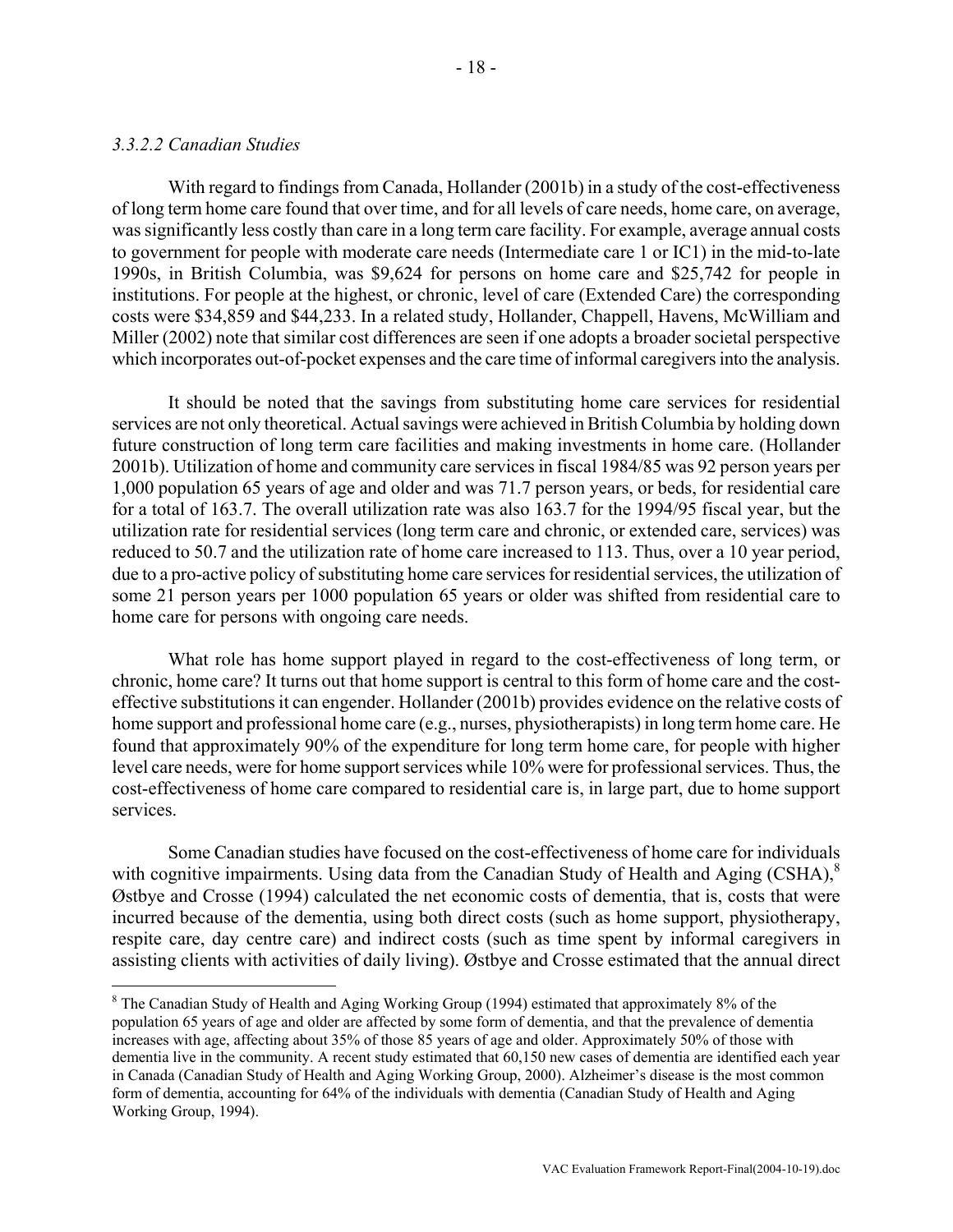<span id="page-21-0"></span>costs of caring for someone without dementia in the community was \$1,790. In contrast, the annual direct costs of caring for someone with dementia in the community was estimated to be \$4,506 for those with mild dementia and \$8,109 for those with severe dementia. For individuals with dementia, it was estimated that the annual net cost of providing care for those in the community was \$10,100 (\$4,970 for direct costs and \$5,130 for indirect costs). In contrast, it was estimated that the annual net cost of providing care to individuals with dementia in a facility was \$19,100.

Hux, O'Brien, Iskedjian, Goeree, Gagnon and Gauthier (1998), also using data from the CSHA, examined the costs of caring for individuals with Alzheimer's disease. The authors found that costs increased significantly in relation to the severity of the disease. The annual societal cost, per person, was estimated to be \$9,451 for those with mild Alzheimer's disease and \$36,794 for those with severe Alzheimer's disease. This study provided detailed cost estimates for both formal and informal care services. While the authors did not do a direct comparison of all costs for community and residential services, they did provide comparative costs for component parts of their analysis. A comparison of the community and facility costs for those with severe Alzheimer's disease indicated that the cost of residential care was significantly higher than the cost of care in the community.

# **3.4 Assisted Living**

# 3.4.1 The Emergence of a New Sector

# *3.4.1.1 Definitions of Assisted Living*

Assisted living is a new and emerging component of the care continuum for seniors. While new, it has many antecedents, which have, in fact, been in place in various forms over time. What is new is a shift by policy makers to provide more of a focus on this sector and begin to promote and develop assisted living arrangements more formally into the care continuum. There is no current, agreed upon, definition of assisted living. *Assisted Living* is, in fact, an umbrella term which, at least currently, seems to incorporate a number of new, and previously existing, housing arrangements such as group homes, congregate living, room and board (to the extent some additional supportive services were included), group living situations, and supportive housing.

Nyman (1994) states that assisted living can be defined in relation to two dimensions: the nature of the commodity and types of services provided; and the care needs of the person receiving the services. He cites Kane and Wilsons' definition of assisted living as being:

Any group residential program other than a licenced nursing home that provides personal care for persons with impairments in performance of activities of daily living . . . and has the capacity to meet unscheduled needs for assistance.

This definition would leave out nursing homes and most room and board and congregate housing alternatives. A less restrictive example also cited by Nyman (1994) is that of the Assisted Living Facilities Association of America. They define assisted living as:

A special combination of housing and personalized health care designed to respond to the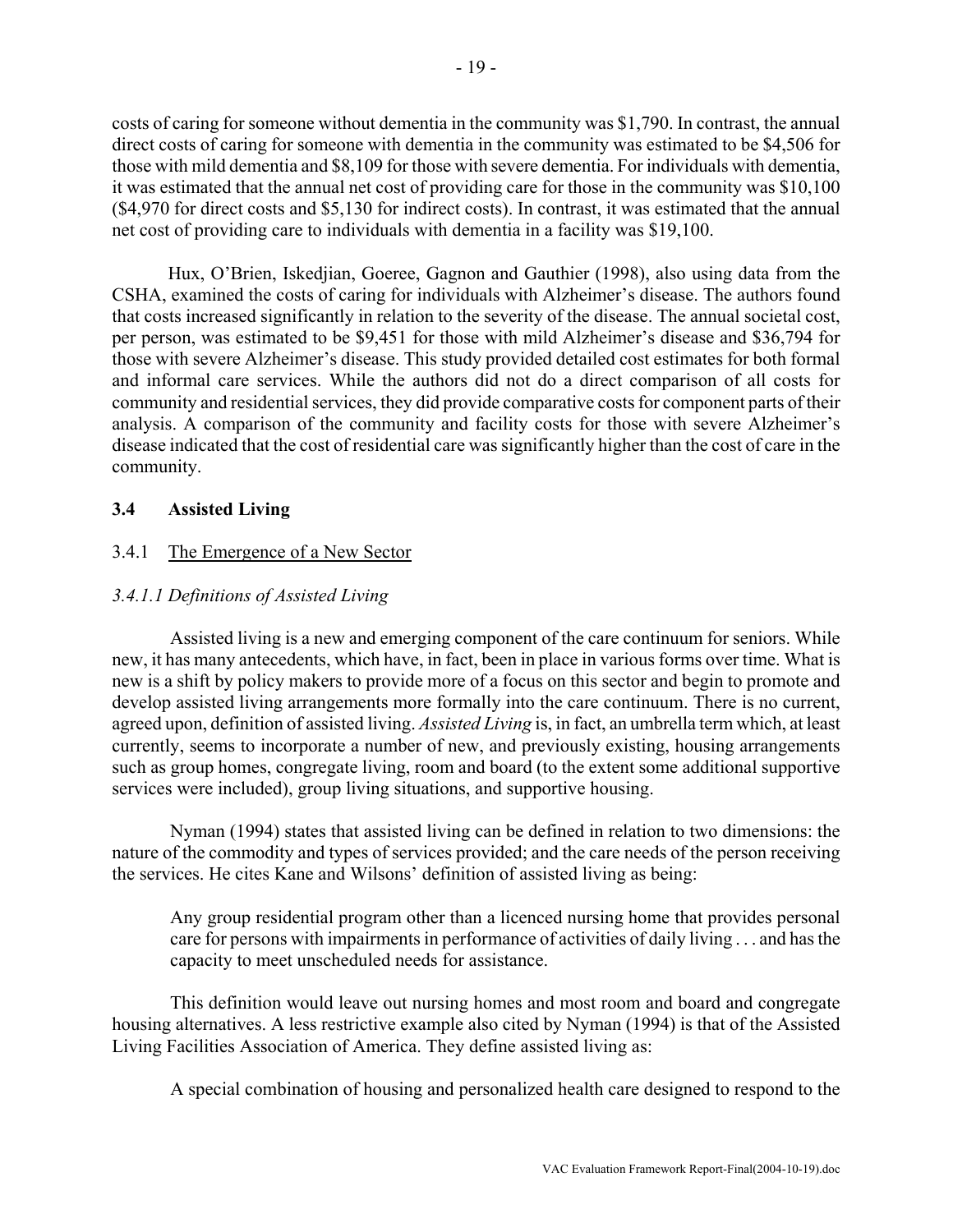individual needs of those who need help with activities of daily living. Care is provided in a professionally managed group living environment, in a way that promotes maximum independence and dignity for each resident and involves the resident's family, neighbors, and friends.

Murer (1998) also provides definitions for assisted living for the US Health Care Financing Administration and the American Health Association. These definitions, respectively, state that:

"Assisted living may be defined as services such as homemaker, chore, attendant care, companion services, medication oversight (to the extent permitted under state law), and therapeutic, social and recreational programming, provided in a licensed community care facility, in conjunction with those individuals residing in the facility. This includes 24-hour on-site response staff to meet scheduled or unpredictable needs and to provide supervision of safety and security. Other individuals or agencies may also furnish care directly, or under arrangement with the community nursing facility, but the care provided by these other entities supplements the community care facility and does not supplant it. Care is furnished to individuals who reside in their own living units (which may include dually occupied units when both occupants consent to the arrangement), which may or may not include kitchenette and/or living rooms, as well as bedrooms.

An assisted living setting is: 1) a residential setting that provides or coordinates personal care services, 24-hour supervision and assistance (scheduled and unscheduled), activities, and health-related services; 2) designed to minimize the need to move; 3) designed to accommodate the customer's changing needs; and 4) designed to encourage family and community involvement."

# *3.4.1.2 The Emergence of Assisted Living*

A number of factors have been noted in regard to the emergence of Assisted Living. In a comprehensive review of the expanding concept of home care, Rosalie Kane (1995) discusses the move of home care from being "care in the home" to care for people living in the community, including assisted living arrangements. Some of the rationales which have been put forward for assisted living are:

- The ability to focus on individualized care, compared to nursing homes (i.e., residential long term care);
- Greater freedom around schedules, lifestyles, the choice of food and other "independence" factors, compared to nursing homes;
- The belief that assisted living can provide a cost-effective alternative to nursing homes:
- Positive examples of home care organizations with a short stay residential component such as the On Lok program in San Francisco's Chinatown and a number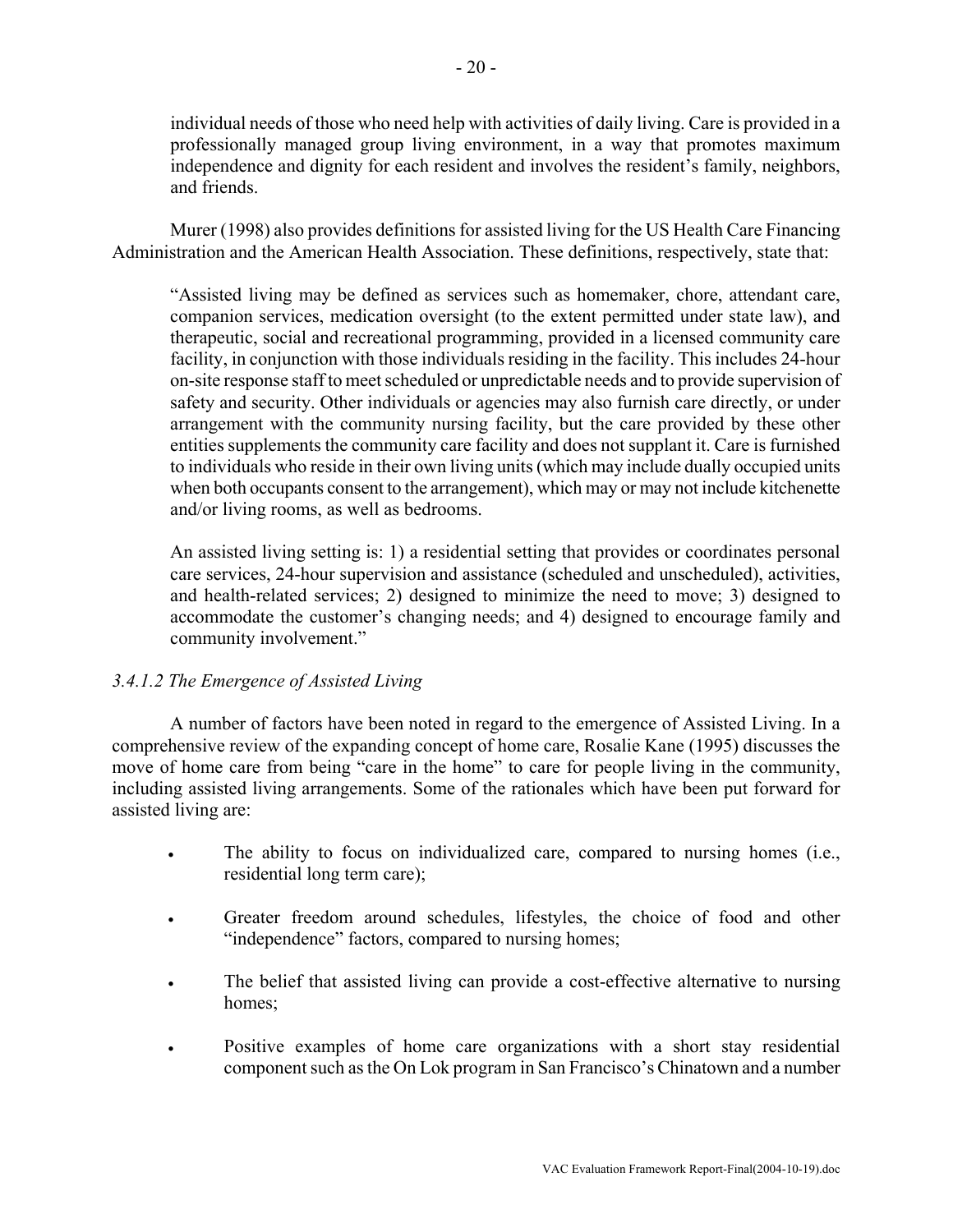of related programs referred to as Programs for All-Inclusive Care for the Elderly (PACE);

- <span id="page-23-0"></span>• The trend to delegation of professional nursing functions to home support staff or care aids, facilitating supportive care in a congregate environment.
- Advocates who have claimed that hospitals and nursing homes discriminate on the basis of health and disability through diagnosis and treatment, and case mix funding (e.g., more funding for higher care needs clients). Thus residential settings make distinctions based on disability while housing arrangements do not.

Kane (1995) also points out potential negative factors related to assisted living. The first is the interface between assisted living and licensed care facilities, and that at some point people may be forced to move out of assisted living arrangements into care facilities, by policy or legislation, against their will. Issues of legal liability are also a concern related to transfer of function arrangements in which professional functions are transferred to non-professionals. There are also potential liability issues related to health and safety considerations, particularly if a significant portion of the residents have aged in place and require significantly more care services than they did when they first came into the assisted living setting. Policy makers are also concerned that while advocates promote independence, they still wish to hold the state liable for accidents or other mishaps.

Similar issues to those noted above, and cost estimates, are made by other authors (Becker, Stiles and Schonfeld, 2002; Bicknell and Pike, 1993; Bowe, 1993; Fahrenfort, 1995; Hatton, Emerson, Robertson, Henderson, and Cooper, 1995; Moore, 1991; Moore, 1995; Moore, 1996; Ruchlin and Morris, 1987; Sohng, 1996; Valins, 1995).

#### 3.4.2 The Cost-Effectiveness of Assisted Living

There is now an emerging body of evidence on the cost-effectiveness of assisted living. Most of these studies compare the costs, or costs and outcomes, of assisted living with residential long term care. This literature is coming out of a number of countries.

In a Swedish study, Wimo, Mattson, Krakau, Eriksson, Welvig, and Karlsson (1995) conducted a cost utility analysis of a group living situation for dementia patients. The authors compared 46 patients in group living with 39 patients receiving home care and 23 institutionalized patients. Their overall finding was that the cost per gained quality-adjusted life year was most favourable for the group living alternative. This was quite a sophisticated study that looked at static and dynamic (change over time) models. The authors used Markovian analysis and had sound, validated scales of well being (the outcome measures). In the static model, home care was the most favourable outcome. However, in the dynamic model, which looked at changes over time, group living was the most favourable outcome for people with intermediate to high level dementia. The difference in outcomes between the static and dynamic models is, at least in part, attributable to the fact that patients in group living deteriorated at a slower rate than those receiving home care.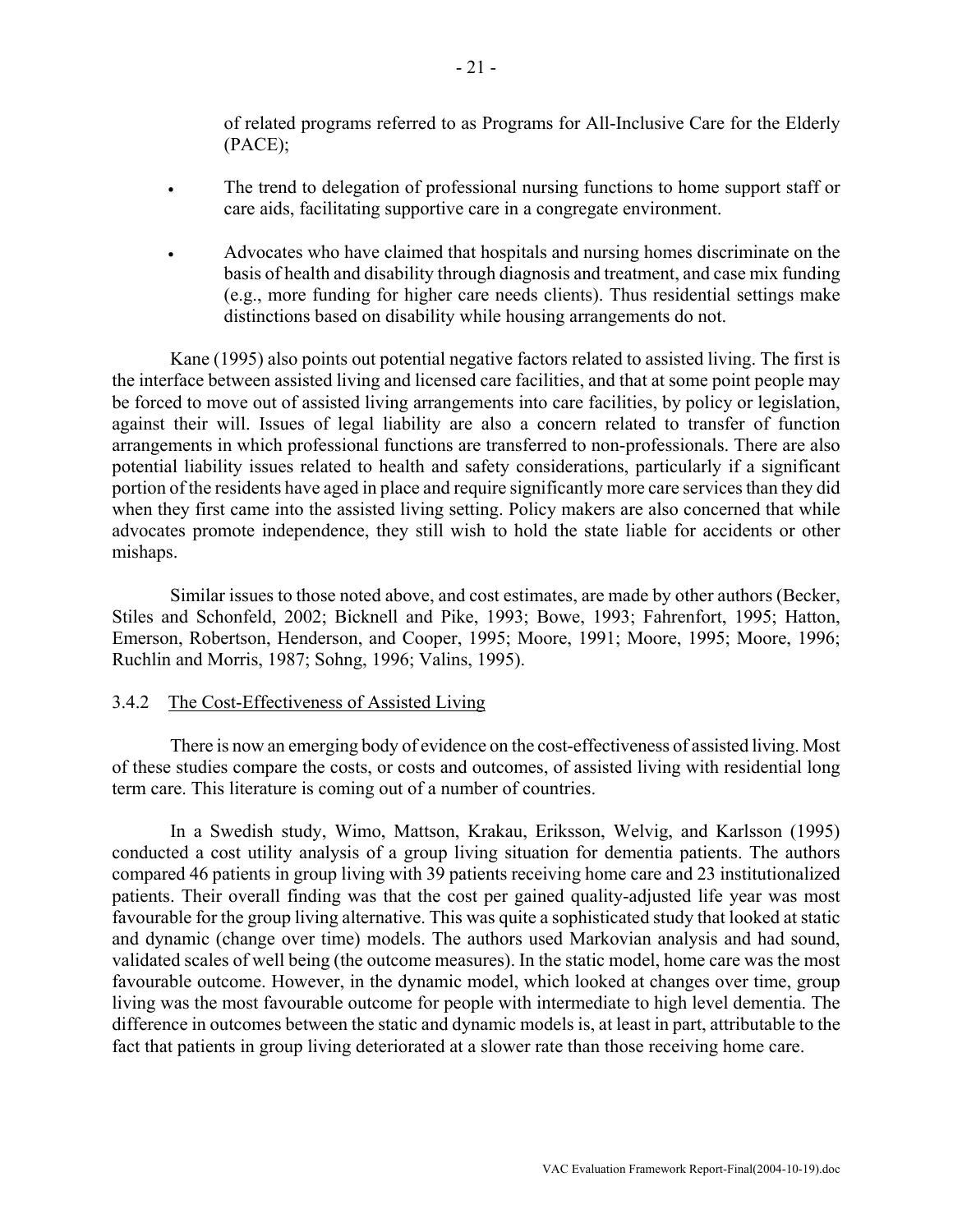<span id="page-24-0"></span>In a British study of different types of assisted living, Emerson, Robertson, Gregory, Hatton, Kessissoglou, Hallam, Järbrink, Knapp, Netten and Walsh (2001) analyzed the comparative quality and costs of supported living residences and group homes in the United Kingdom. This study essentially compared different types of "assisted living" arrangements. The authors found that, once adjustments were made for client characteristics, there were no statistically significant differences in service costs. The sample consisted of 63 people in supported living residences, 55 in group homes of 1 to 3 people (small group homes) and 152 people in large group homes (4 to 6 co-residents). There were also relatively few differences in outcomes across the three groups.

There were three American studies on the cost-effectiveness of assisted living. Nyman (1994) conducted a review of studies of the costs of assisted living arrangements and concluded that, overall, the unit costs of assisted living are lower than the unit costs of residential long term care facilities.

Schinka, Francis, Hughes, LaLone and Flynn (1998) compared the costs and outcomes of inpatient care and supportive housing for substance-dependent veterans. Patients in both settings went through a three week substance abuse treatment program in a large, metropolitan Veterans Affairs medical centre. The clients in the residential program resided in the hospital while the other clients lived in assisted living apartments and walked four blocks to the hospital each day. The clients in both groups were similar at baseline. The treatment outcomes were also similar. However, the cost for the inpatient group was \$9,524, compared to \$4,291 for the supportive housing group. Most of the differential in costs between the two groups was related to the cost of housing (i.e., hospital versus assisted living residence).

Leon and Moyer (1999) conducted an analysis of the comparative costs of assisted living versus nursing homes for patients with Alzheimer's disease. Costs of care were moderately lower in assisted living arrangements compared to nursing homes. Combining all levels of severity, the authors found that the annual costs of assisted living were 13.9% lower than the costs for nursing homes.

#### **3.5 Discussion**

As noted above, it is clear that while there is some emerging evidence of the costeffectiveness of home care and assisted living, the evidence is still limited and somewhat mixed. In addition, there is a paucity of research on the impacts of home support services on the costeffectiveness of home care, and on the ability of home care to delay admissions into long term care facilities and hospitals. While there is now some evidence that home support is a critical component in making home care cost-effective, more work needs to be done. This is particularly the case now as policy makers seem to be shifting the focus of home care to short term home care. Thus, while current findings are encouraging, more focused research is required on the cost-effectiveness of home care in order to determine if it is truly cost-effective.

The evidence on the cost-effectiveness of assisted living is only beginning to emerge. Nevertheless, there is currently considerable interest by policy makers in developing assisted living options. Thus, further research is also required in this area.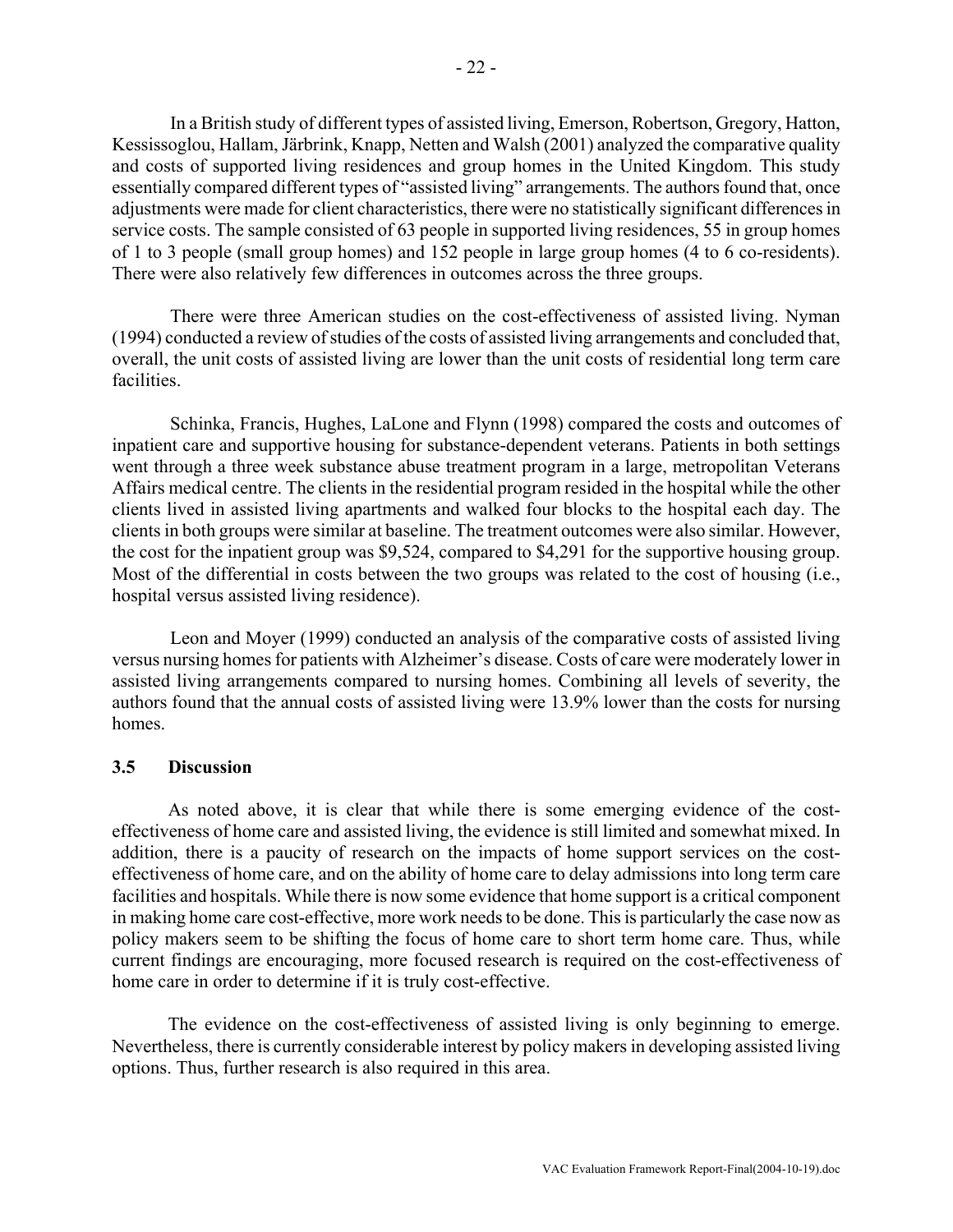<span id="page-25-0"></span>Thus, while there are encouraging results, as noted above, the results are still mixed. Given the alternative visions of home care that have now emerged across Canada, and the ongoing debate about the cost-effectiveness of home care, this proposed project should go a long way to building Canadian evidence for, or against, the cost-effectiveness of long term home care (including home support), and assisted living.

# **4. RESEARCH DESIGN AND METHODS**

# **4.1 An Overview of the Two Substudies**

# 4.1.1 Introduction

As noted above, it is proposed that two inter-related Substudies be conducted for this project. The same core set of instruments and procedures will be used in both studies in regard to obtaining cost and outcome data for individual clients. Thus, having two studies will also constitute a form of replication of the basic research approach as the same design, methods and instruments will be used to address the same set of core research questions. Each study will also have some unique research questions.

# 4.1.2 Substudy 1: A Case Study of the OSV VIP Experience

In 1999 Veterans Affairs Canada (VAC) implemented the Overseas Service Veterans At Home Pilot Project in response to a growing number of clients on waiting lists for beds in long term care facilities. The "At Home" pilot offered certain clients, on waiting lists, who met nursing level care and military service requirements, access to the Veterans Independence Program (VIP) home care and treatment services for which they had previously been ineligible. An internal review of the pilot showed that a large majority of clients preferred to remain at home, with support, rather than accept a long term care placement even when a bed became available. The pilot has helped reduce waiting times for nursing home beds and may have important implications for reducing costs and the demand for long term care beds. VAC implemented this program nationally in 2002.

VAC has yet to conduct a thorough study to determine the impacts of the OSV VIP initiative. Thus, it is proposed that a more detailed case study of this initiative be conducted. This would allow for a rigorous and independent evaluation of the outcomes of the OSV VIP initiative. The study would be conducted in the same three sites used for the original pilot: Halifax, Ottawa, and Victoria. It would include, to the extent the analysis of VAC data permits, a trend analysis of the uptake of VIP, and the comparative service utilization of VIP and residential care before and after the introduction of the VIP initiative. In addition to the historical analysis, a study of current OSV clients in VIP and residential services would be conducted to compare and contrast costs and outcomes between home care and residential care, by level of care.

This case study approach would allow VAC to tell its story of the OSV VIP initiative and would provide information on the comparative costs of home care and residential care, and the important role played by home support. However, there are a relatively limited number of people on OSV and, thus, the sample size across the three locations would be somewhat modest. This could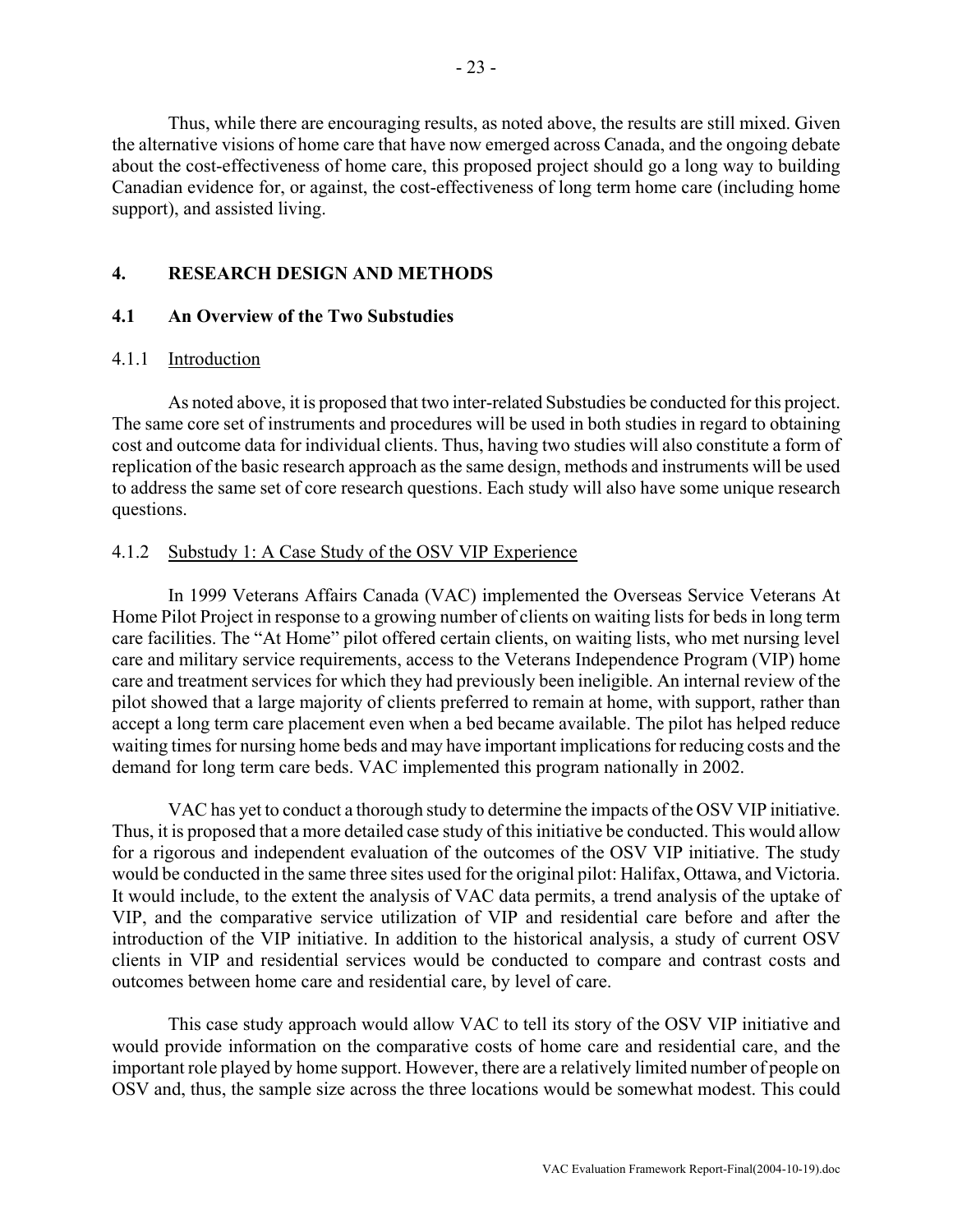<span id="page-26-0"></span>limit the rigour and generalizability of the findings. Thus, a broader companion study is also proposed.

### 4.1.3 Substudy 2: The Comparative Cost-Effectiveness of Home Care, Assisted Living and Residential Care

In this study, three groups of veterans would be compared: (1) VIP clients living at home; (2) VIP clients in assisted living settings; and (3) clients in residential long term care. These groups would be randomly sampled from Veterans receiving home care, assisted living and residential services who live in the greater Toronto region. If the sample size for Veterans in assisted living proves to be insufficient, this component of the study would be supplemented with non-veterans. A number of instruments and procedures to group clients into comparable levels of care needs would be used in order to conduct "apples to apples" comparisons across the three sites and to estimate the costs and outcomes of care, within levels of care, that is, for clients with comparable care needs. Comparative costs, satisfaction with care, and quality of life, would be analyzed for similar people across the three settings. The contribution that home support services play in keeping people in the community (home or assisted living), and the factors which lead to eventual institutionalization, would also be studied. This study would be more rigorous as it would have a larger sample size than the OSV VIP Study and would include an assisted living component.

#### **4.2 Project Governance**

As noted above, this project will be a collaboration between VAC and the GO. VAC will provide the primary funding for this project and VAC and the GO will also provide additional inkind support. Given the current policy reviews and discussions, in both organizations, about home care and assisted living this project should provide needed new knowledge to inform decision making and contribute to broader, national policy discussions. While the primary interest in regard to assisted living comes from the GO, VAC has also, through the Legion, been involved in assisted living. However, VAC is not currently intending to develop new assisted living services as part of this project. The VAC Research Directorate will, at the start of this project, propose a strategic work plan for implementing the project which will include a model for the governance of this project.

#### **4.3 Key Research Questions**

Table 1 provides an overview of the key research questions for this project and how they relate to project goals. It also indicates which questions are of primary relevance to VAC and/or the GO.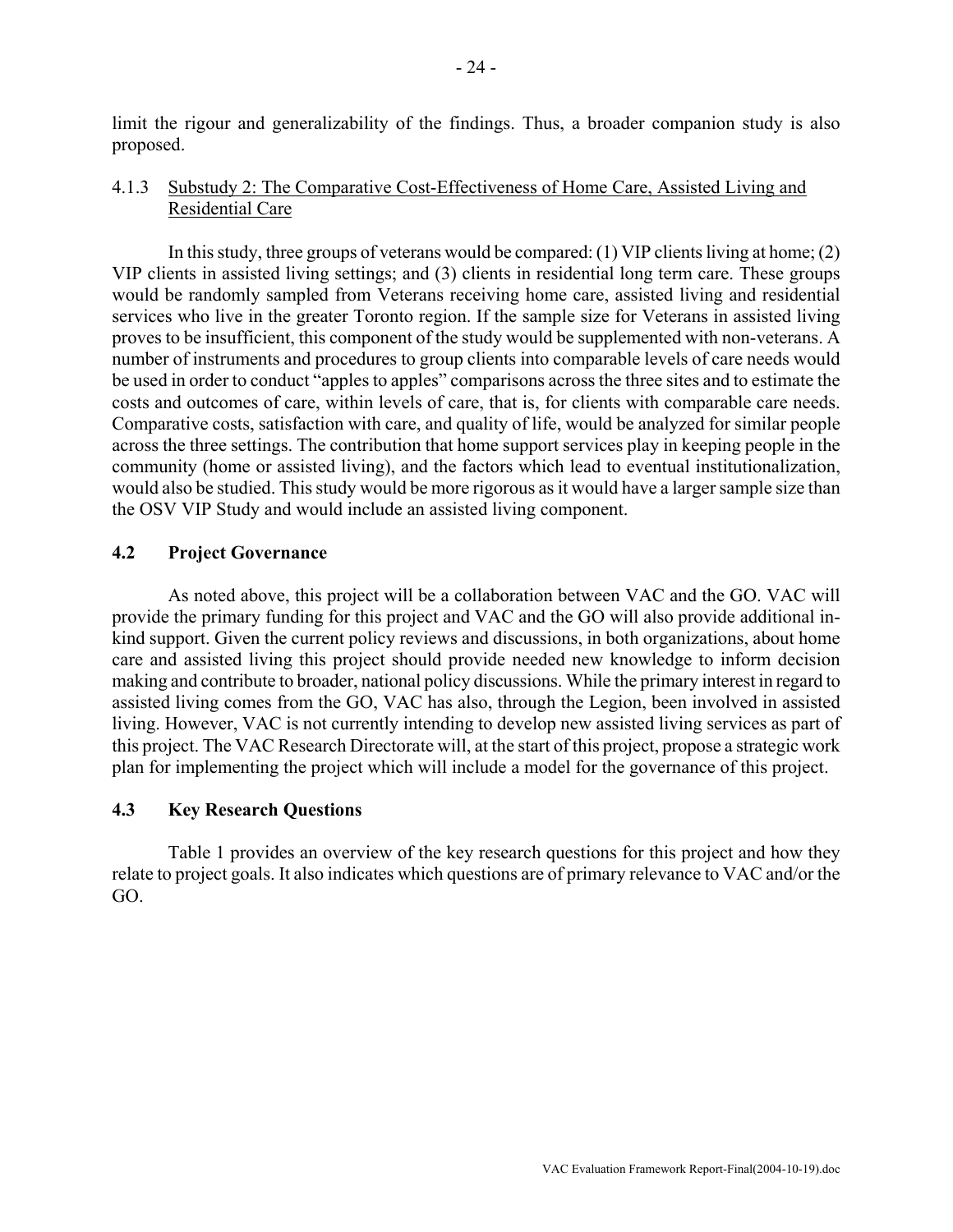| <b>Key Research Questions</b>                                                                                                                                                                         | <b>Project Goals</b>                                                                                                                                             |                                                                                 |                                                                                                                                                                      |                                                                                                                                                                                                 |
|-------------------------------------------------------------------------------------------------------------------------------------------------------------------------------------------------------|------------------------------------------------------------------------------------------------------------------------------------------------------------------|---------------------------------------------------------------------------------|----------------------------------------------------------------------------------------------------------------------------------------------------------------------|-------------------------------------------------------------------------------------------------------------------------------------------------------------------------------------------------|
|                                                                                                                                                                                                       | 1. To obtain<br>information which can<br>be used to contribute to<br>the broader policy<br>debate in Canada about OSV VIP<br>health services for the<br>elderly. | 2. To obtain<br>information on<br>the relative<br>success of the<br>initiative. | $\overline{3}$ . To obtain information<br>about the contributions of<br>long term home care and<br>home support services in<br>regard to the care of the<br>elderly. | 4. To obtain information on<br>the relative costs and outcomes<br>(i.e., cost-effectiveness) of<br>long term home care<br>(including home support),<br>assisted living and residential<br>care. |
| To what extent have<br>1.<br>people, who originally<br>would have only received<br>facility care, embraced the<br>VIP home option? $1$                                                                |                                                                                                                                                                  | X                                                                               | Χ                                                                                                                                                                    |                                                                                                                                                                                                 |
| $\overline{2}$ .<br>What are the<br>comparative systems costs<br>i.e., overall costs, for OSV<br>clients before and after<br>introducing the VIP home<br>option, on a cost<br>standardized basis? $1$ |                                                                                                                                                                  | X                                                                               | X                                                                                                                                                                    | X                                                                                                                                                                                               |
| 3. How satisfied are VAC<br>staff and managers with<br>the new approach, what do<br>they see as its strengths<br>and weaknesses, and how<br>would they rate the success<br>of the program? $1$        |                                                                                                                                                                  | X                                                                               | X                                                                                                                                                                    |                                                                                                                                                                                                 |
| How satisfied are<br>4.<br>comparable clients in VIP,<br>assisted living, and<br>residential care and how do<br>they rate their quality of<br>life? $2^2$                                             | X                                                                                                                                                                | X                                                                               | Χ                                                                                                                                                                    | X                                                                                                                                                                                               |
| 5. What proportion of<br>home care services (VIP<br>and health services) are<br>provided by home support<br>services? $2$                                                                             | Χ                                                                                                                                                                |                                                                                 |                                                                                                                                                                      | Χ                                                                                                                                                                                               |
| 6.<br>Which home care and<br>home support services are<br>the most instrumental in<br>keeping people out of<br>facility care? <sup>2</sup>                                                            | X                                                                                                                                                                | X                                                                               | X                                                                                                                                                                    |                                                                                                                                                                                                 |
| What factors<br>7.<br>contributed to community<br>and assisted living clients<br>entering residential care? <sup>2</sup>                                                                              |                                                                                                                                                                  | X                                                                               | X                                                                                                                                                                    | X                                                                                                                                                                                               |

# <span id="page-27-0"></span>**Table 1: Project Goals and Key Research Questions**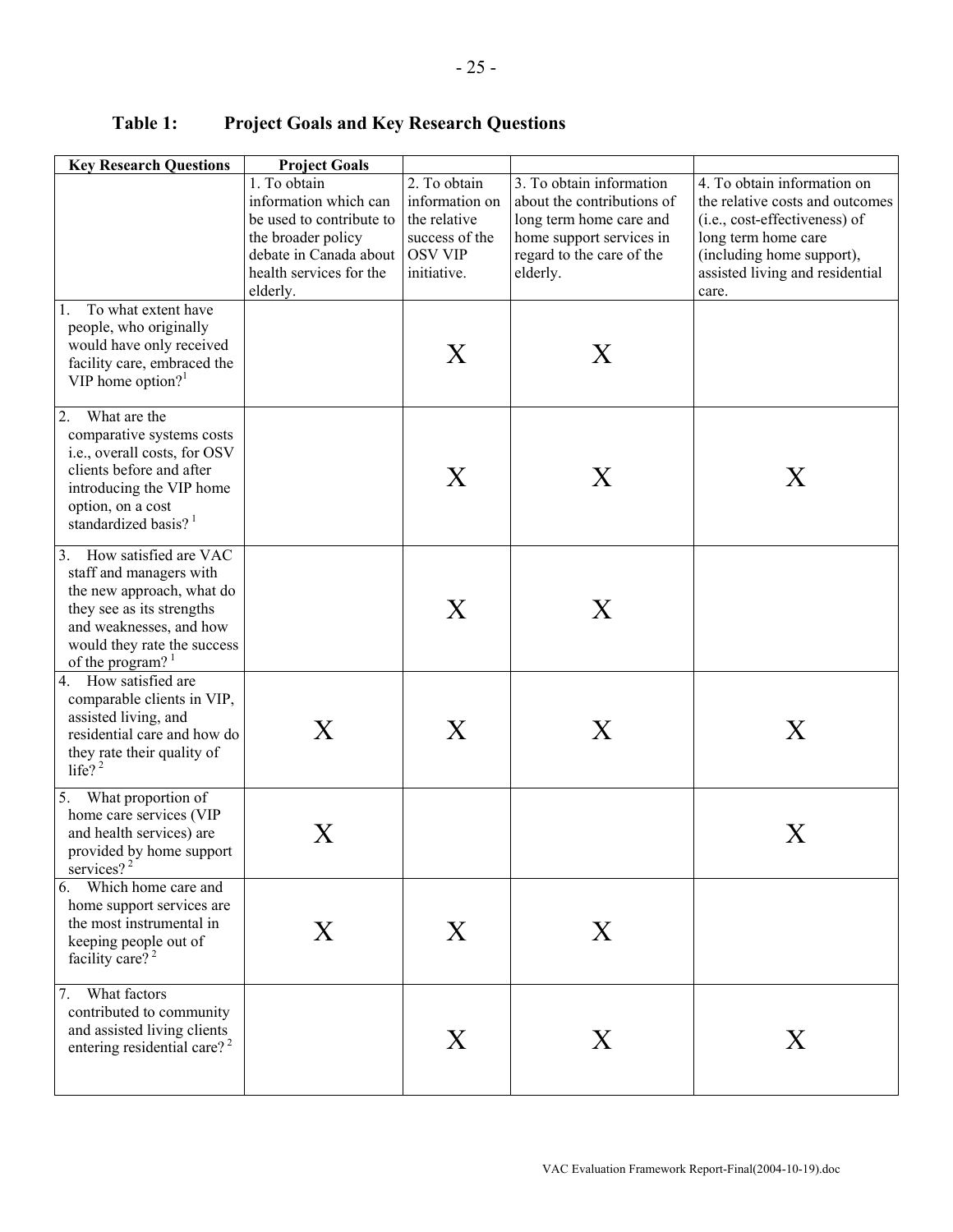<span id="page-28-0"></span>

| <b>Key Research Questions</b>           | <b>Project Goals</b>     |                |                            |                                 |
|-----------------------------------------|--------------------------|----------------|----------------------------|---------------------------------|
|                                         | 1. To obtain             | 2. To obtain   | 3. To obtain information   | 4. To obtain information on     |
|                                         | information which can    | information on | about the contributions of | the relative costs and outcomes |
|                                         | be used to contribute to | the relative   | long term home care and    | (i.e., cost-effectiveness) of   |
|                                         | the broader policy       | success of the | home support services in   | long term home care             |
|                                         | debate in Canada about   | <b>OSV VIP</b> | regard to the care of the  | (including home support),       |
|                                         | health services for the  | initiative.    | elderly.                   | assisted living and residential |
|                                         | elderly.                 |                |                            | care.                           |
| What have been the<br>8.                |                          |                |                            |                                 |
| positive and negative                   | Х                        |                | X                          | X                               |
| impacts on family                       |                          |                |                            |                                 |
| caregivers? $2^2$                       |                          |                |                            |                                 |
| What is the cost<br>9.                  |                          |                |                            |                                 |
| effectiveness of home care              | Х                        | ${\rm X}$      | Х                          | Χ                               |
| compared to residential<br>care? $^{2}$ |                          |                |                            |                                 |
|                                         |                          |                |                            |                                 |
| 10. To what extent is                   |                          |                |                            |                                 |
| "Assisted Living" an                    |                          |                |                            |                                 |
| appropriate alternative to              | X                        |                |                            | X                               |
| home care and residential               |                          |                |                            |                                 |
| care? $3^3$                             |                          |                |                            |                                 |
| 11. To what extent would                |                          |                |                            |                                 |
| adding "Assisted Living"                |                          |                |                            |                                 |
| contribute to an enhanced,              | Х                        |                |                            | Х                               |
| and cost-effective,                     |                          |                |                            |                                 |
| continuum of care for                   |                          |                |                            |                                 |
| VAC clients? $3^3$                      |                          |                |                            |                                 |

Notes:

 $<sup>1</sup>$  Questions primarily of interest to VAC</sup> Questions primarily of interest to VAC<br> $\frac{2}{3}$  Questions primarily of interest to VAC

<sup>2</sup> Questions primarily of interest to VAC *and* the GO  $_3^3$  Questions primarily of interest to the GO

<sup>3</sup> Questions primarily of interest to the GO

Substudy 1 incorporates questions 1-9

Substudy 2 incorporates questions 4-11

# **4.4 Design and Methods**

#### 4.4.1 Introduction

The proposed Substudies for this project will build on previous work, particularly the work conducted for the National Evaluation of the Cost-Effectiveness of Home Care. Substudy 5 of the National Evaluation (Hollander et al., 2002) used a comprehensive set of measurement instruments to study the costs and outcomes of care from a broader societal perspective. A number of key scales and measurement instruments were validated as part of this study. Thus, the base for the selection of instruments to be used will be a set of instruments whose validity has already been tested, and proven, in a real world context. Other new, emerging and validated instruments will also be considered. In cases where no validated instruments exist, the research team will develop new instruments, customized to meet the needs of this project.

It will also be important to identify which model of assisted living will be used for this study. This will take some initial development work.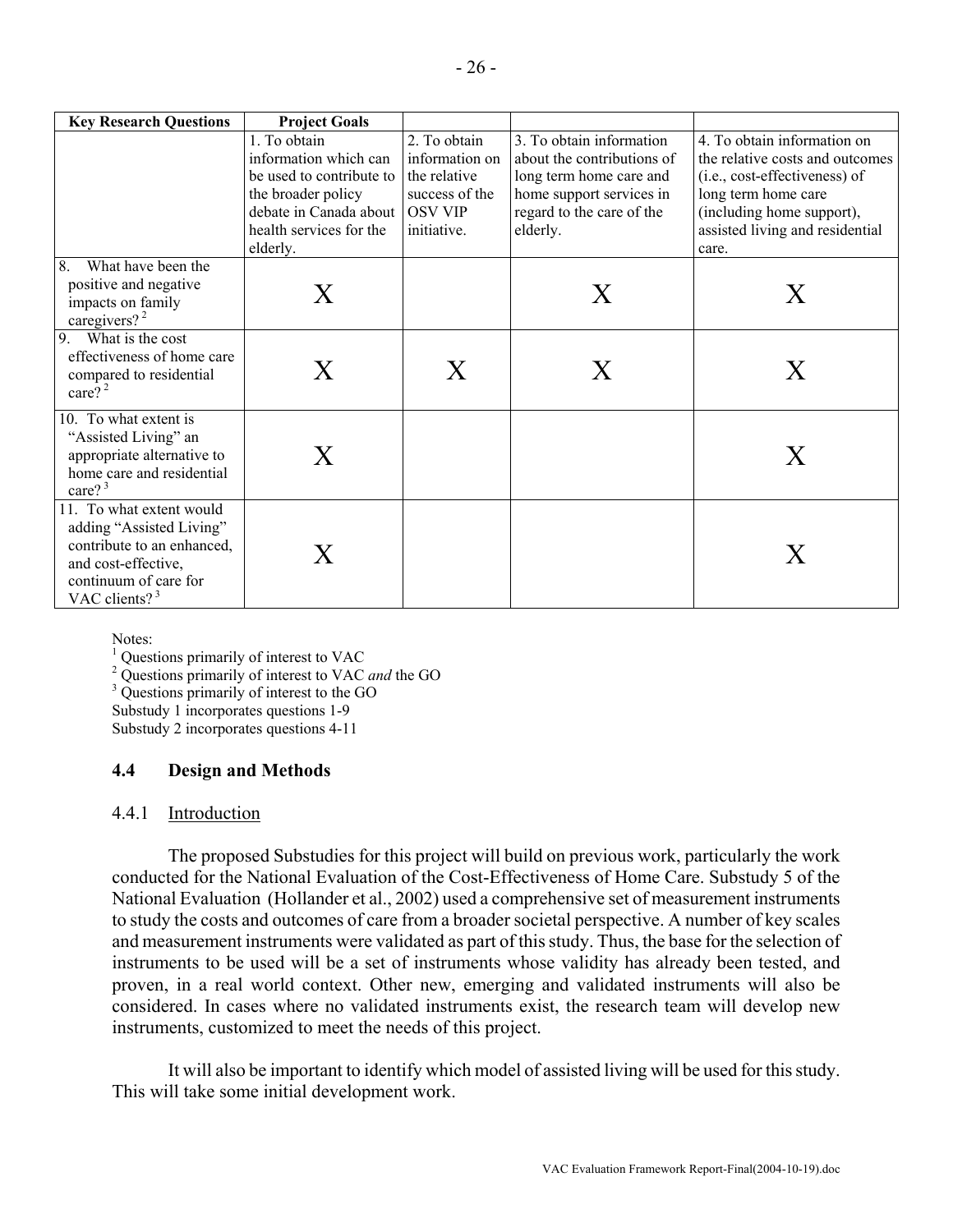<span id="page-29-0"></span>As noted previously, it is intended that, to the extent possible the same, or very similar, measurement instruments and protocols will be used for both Substudies. By doing so, one is actually conducting both a study, and a type of replication of the study. If the results are consistent across both Substudies (for the components of these Substudies which are similar), this will further enhance the validity of the findings.

#### 4.4.2 Sample Selection

In terms of sample selection, the VAC assessment form contains a number of ADL and IADL questions. These questions will be used as a preliminary screen (using the total score of ADL questions) to define a sampling universe composed of people with similar scores for each of the study groups (VIP and residential care for the Case Study and VIP, assisted living and residential care for the Cost-Effectiveness Study). The samples for the respective populations will be selected from this universe. Contact will be made by VAC with the people selected to determine if they are willing to participate in the study. An assessment of the people who have agreed to participate in the study will be conducted using the SMAF, an assessment tool used in the province of Québec which has been tested for validity and reliability and which has, imbedded in the tool, a validated client classification system. Clients with similar ranges of scores on the SMAF will be clustered into levels of care. It is expected that most clients will fall into one of four care levels. This should ensure that clients, within each level of care, have similar care needs and can thus be compared across service settings on cost and outcome measures.

In terms of sample size, it is anticipated that there will be up to 60 community and 60 residential clients in each location for the OSV VIP Case Study (i.e., Substudy 1). It is anticipated that there will be up to 320 VIP, 320 assisted living and 320 residential clients in the more comprehensive Cost-Effectiveness Study (i.e., Substudy 2). The actual number of clients in the two Substudies will depend on whether or not there are sufficient clients to fill each type and level of care cell.

Thus, for Substudy 1 on the OSV VIP initiative, it is anticipated that there will be 15 clients in each type of service (home care or residential) for each level of care (we anticipate having four levels of care). Across the three communities (Victoria, Ottawa and Halifax), there will thus be a maximum of 180 community clients and 180 residential clients, for a total of 360 clients. If one combines the three sites, there will be a maximum of 45 people in each type of service and level of care cell in Substudy 1 (see Table 2).

For Substudy 2, the Cost-Effectiveness study, there will be a maximum of 80 people in each type of service and level of care cell, or 320 people for each of the three types of services, i.e., home care assisted living and residential care, for an overall total of 960 clients in the study (see Table 3). The sample size for this study, for each type of service, is consistent with the sample size used in Substudy 5 of the National Evaluation of the Cost-Effectiveness of Home Care. Substudy 5 had a combined sample of 588 clients for home care and residential care (222 home care clients and 358 residential clients) while this study will have 320 clients for each type of care (i.e., home care, residential care and assisted living).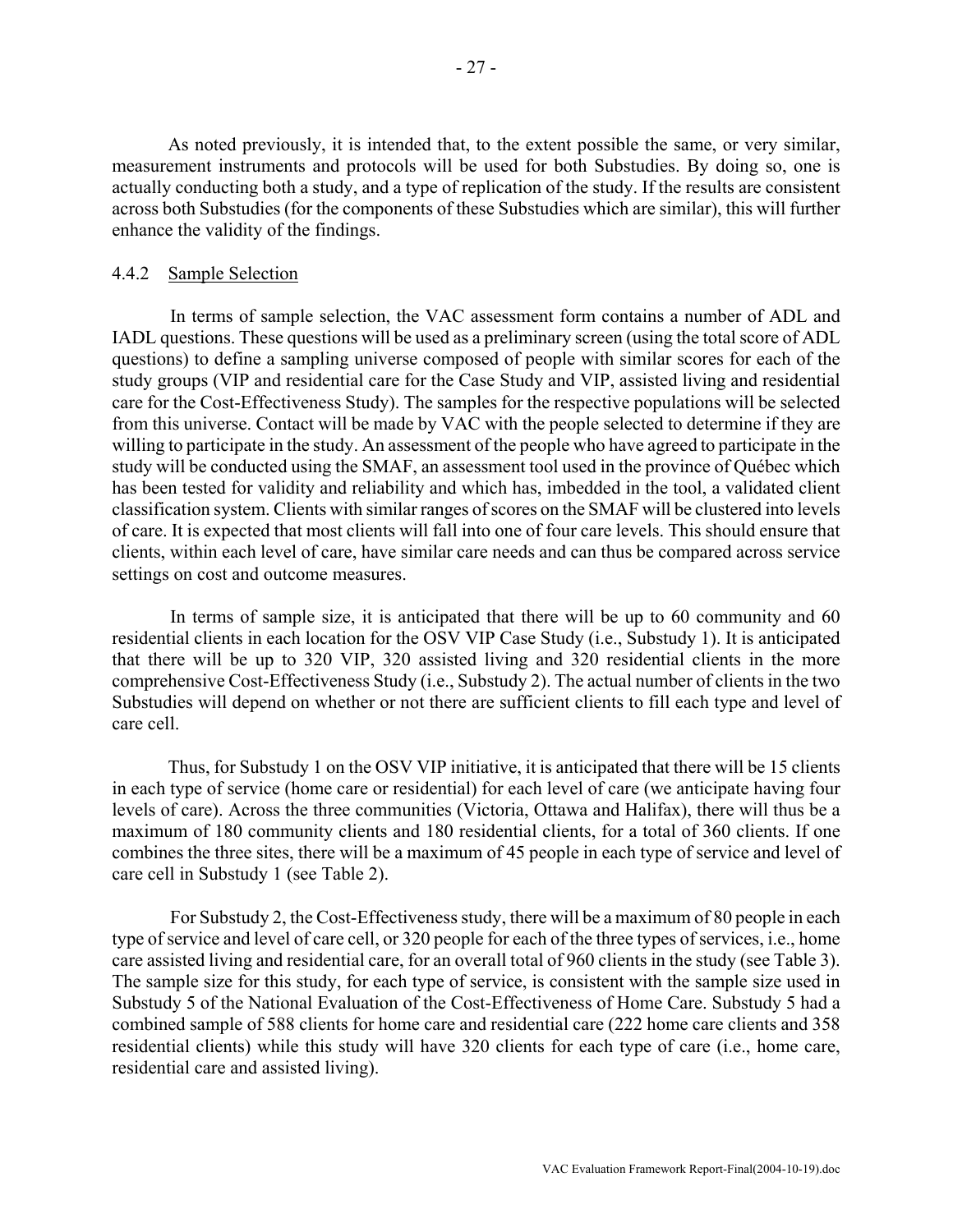|                                  | <b>Jurisdiction</b> |                                      |                |                               |                |                               |                |                               |
|----------------------------------|---------------------|--------------------------------------|----------------|-------------------------------|----------------|-------------------------------|----------------|-------------------------------|
|                                  | Victoria            |                                      | <b>Ottawa</b>  |                               | <b>Halifax</b> |                               | <b>Total</b>   |                               |
| <b>Type of</b><br><b>Service</b> | <b>Clients</b>      | <b>Informal</b><br><b>Caregivers</b> | <b>Clients</b> | <b>Informal</b><br>Caregivers | <b>Clients</b> | <b>Informal</b><br>Caregivers | <b>Clients</b> | <b>Informal</b><br>Caregivers |
| Home                             |                     |                                      |                |                               |                |                               |                |                               |
| Care                             |                     |                                      |                |                               |                |                               |                |                               |
| Level 1                          | 15                  | 12                                   | 15             | 12                            | 15             | 12                            | 45             | 36                            |
| Level 2                          | 15                  | 12                                   | 15             | 12                            | 15             | 12                            | 45             | 36                            |
| Level 3                          | 15                  | 12                                   | 15             | 12                            | 15             | 12                            | 45             | 36                            |
| Level 4                          | 15                  | 12                                   | 15             | 12                            | 15             | 12                            | 45             | 36                            |
| Total                            | 60                  | 48                                   | 60             | 48                            | 60             | 48                            | 180            | 144                           |
| <b>Residential</b>               |                     |                                      |                |                               |                |                               |                |                               |
| Care                             |                     |                                      |                |                               |                |                               |                |                               |
| Level 1                          | 15                  | 12                                   | 15             | 12                            | 15             | 12                            | 45             | 36                            |
| Level 2                          | 15                  | 12                                   | 15             | 12                            | 15             | 12                            | 45             | 36                            |
| Level 3                          | 15                  | 12                                   | 15             | 12                            | 15             | 12                            | 45             | 36                            |
| Level 4                          | 15                  | 12                                   | 15             | 12                            | 15             | 12                            | 45             | 36                            |
| Total                            | 60                  | 48                                   | 60             | 48                            | 60             | 48                            | 180            | 144                           |
| <b>Total</b>                     |                     |                                      |                |                               |                |                               |                |                               |
| Level 1                          | 30                  | 24                                   | 30             | 24                            | 30             | 24                            | 90             | 72                            |
| Level 2                          | 30                  | 24                                   | 30             | 24                            | 30             | 24                            | 90             | 72                            |
| Level 3                          | 30                  | 24                                   | 30             | 24                            | 30             | 24                            | 90             | 72                            |
| Level 4                          | 30                  | 24                                   | 30             | 24                            | 30             | 24                            | 90             | 72                            |
| Total                            | 120                 | 96                                   | 120            | 96                            | 120            | 96                            | 360            | 288                           |

#### <span id="page-30-0"></span>**Table 2: Overview of Sampling Design: Substudy 1 on OSV VIP Clients**\*

\* It may be that it will not be possible to obtain the full allocation of clients and informal caregivers for each cell in this table. For example, there may be relatively few level 4 clients in home care and relatively few Level 1 clients in residential care. Thus, this table represents the maximum sample which would be collected.

For both Substudies, interviews will be conducted to obtain other data from the primary family, or informal, caregiver for the client. It is estimated (based on previous work) that some 80% of clients will have an informal caregiver. Furthermore, it is also recognized, from previous work, that informal caregivers maintain contact with the client even after they are admitted to facility care. Thus, using this 80% ratio, it is estimated that a maximum of 288 informal caregivers would be included in Substudy 1 and a maximum of 768 informal caregivers would be included in Substudy 2.

While the above provides an initial estimate of the sample for the proposed study, the determination of the final sample and cell sizes will be determined in consultation with a qualified statistician, taking into consideration issues of statistical power and related questions.

#### 4.4.3 Measurement Instruments and Procedures

#### *4.4.3.1 Introduction*

As noted above, the instruments used in Substudy 5 of the National Evaluation of the Cost-Effectiveness of Home Care will serve as the initial basis for instrument selection and development for this study. While some custom instruments will need to be designed for the two Substudies, the types of instruments and procedures noted below will be used in the two proposed Substudies for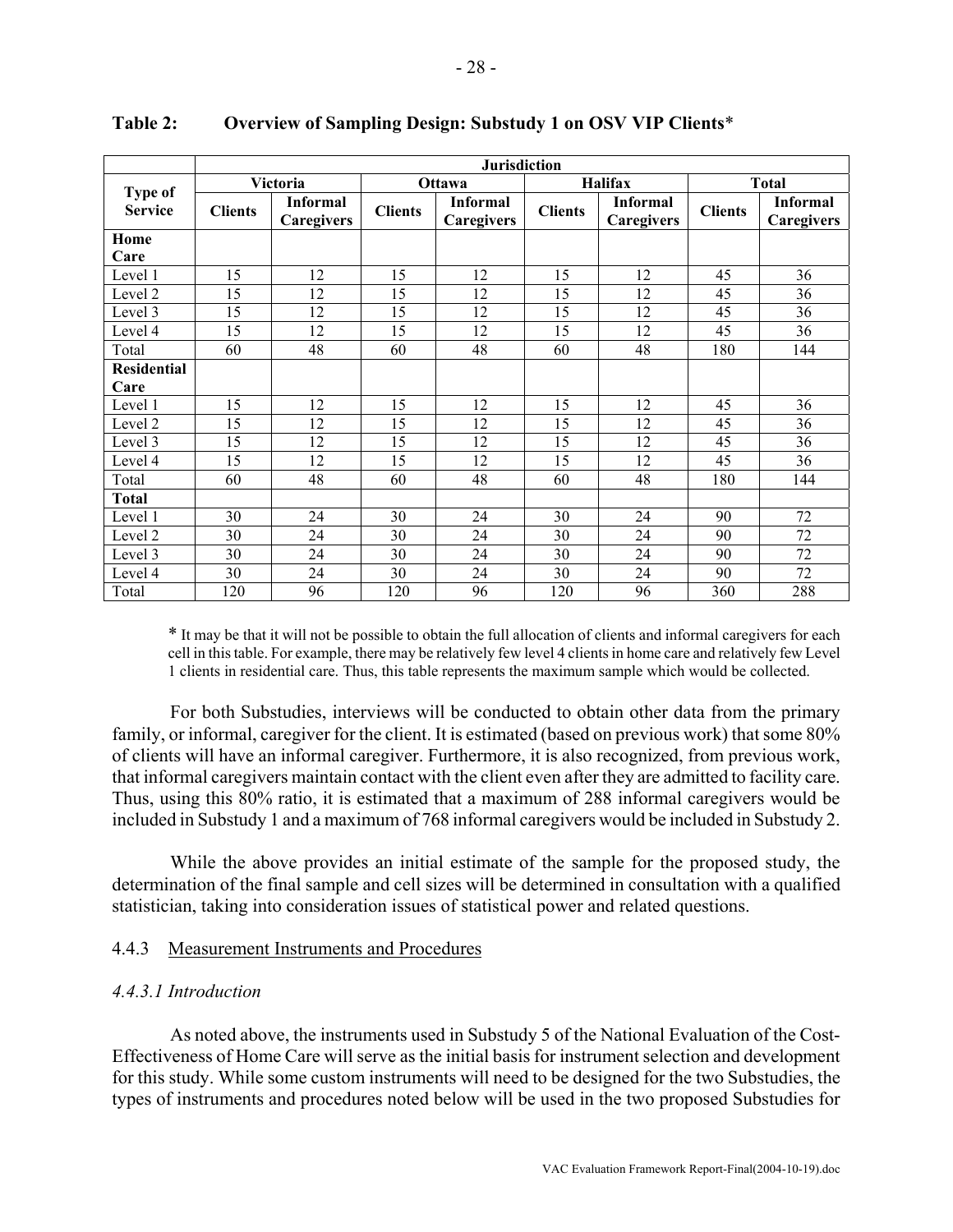<span id="page-31-0"></span>this project. A review of the literature and interviews with recognized experts will also be conducted, in order to take advantage of any advances in measurement which may have occurred since the conduct of Substudy 5.

|                         | <b>Type of Respondent</b> |                               |              |  |  |
|-------------------------|---------------------------|-------------------------------|--------------|--|--|
| <b>Type of Service</b>  | <b>Client</b>             | <b>Informal</b><br>Caregivers | <b>Total</b> |  |  |
| <b>Home Care</b>        |                           |                               |              |  |  |
| Level 1                 | 80                        | 64                            | 144          |  |  |
| Level 2                 | 80                        | 64                            | 144          |  |  |
| Level 3                 | 80                        | 64                            | 144          |  |  |
| Level 4                 | 80                        | 64                            | 144          |  |  |
| Total                   | 320                       | 256                           | 576          |  |  |
| <b>Residential Care</b> |                           |                               |              |  |  |
| Level 1                 | 80                        | 64                            | 144          |  |  |
| Level 2                 | 80                        | 64                            | 144          |  |  |
| Level 3                 | 80                        | 64                            | 144          |  |  |
| Level 4                 | 80                        | 64                            | 144          |  |  |
| Total                   | 320                       | 256                           | 576          |  |  |
| <b>Assisted Living</b>  |                           |                               |              |  |  |
| Level 1                 | 80                        | 64                            | 144          |  |  |
| Level 2                 | 80                        | 64                            | 144          |  |  |
| Level 3                 | 80                        | 64                            | 144          |  |  |
| Level 4                 | 80                        | 64                            | 144          |  |  |
| Total                   | 320                       | 256                           | 576          |  |  |
| <b>Total</b>            |                           |                               |              |  |  |
| Level 1                 | 240                       | 192                           | 432          |  |  |
| Level 2                 | 240                       | 192                           | 432          |  |  |
| Level 3                 | 240                       | 192                           | 432          |  |  |
| Level 4                 | 240                       | 192                           | 432          |  |  |
| Total                   | 960                       | 768                           | 1,728        |  |  |

# **Table 3: Overview of Sampling Design: Substudy 2 on the In-Depth Cost-Effectiveness Analysis**\*

\* It may be that it will not be possible to obtain the full allocation of clients and informal caregivers for each cell in this table. For example, there may be relatively few level 4 clients in home care and relatively few Level 1 clients in residential care. Thus, this table represents the maximum sample which would be collected.

#### *4.4.3.2 Client Assessment*

The following types of instruments and/or questions would be used to obtain information about the client and his or her care needs:

- Demographic information for clients;
- Functional assessment and determination of the care levels for clients (e.g., the Systeme de measure de l'autonomie functionele or SMAF, the primary continuing care assessment tool used in the province of Québec);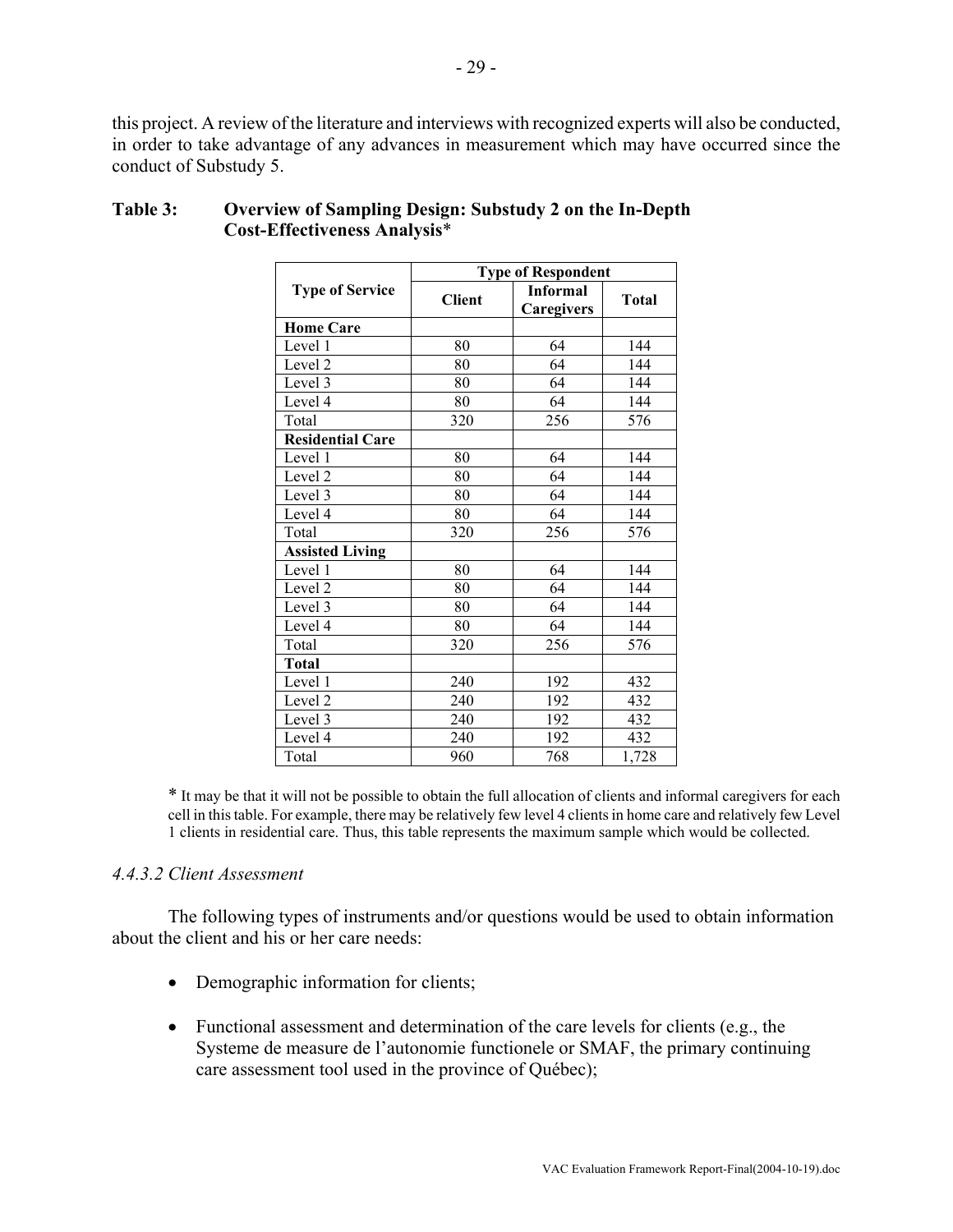- Questions on health status;
- Questions on cognition (e.g., the the Modified Mini-Mental Satus Examination); and
- Questions related to social support.

# *4.4.3.3 Outcome Measures*

The following types of instruments and/or questions could be used:

- A quality of life scale;
- Satisfaction with life questions;
- Ouestions on satisfaction with care related services;
- Questions on the conditions under which clients may seek, or have been admitted to, institutional care; and
- Questions on satisfaction with the OSV VIP for clients, informal caregivers, and VAC staff and management.

# *4.4.3.4 Informal Caregivers*

The following types of instruments and/or questions could be used to obtain information about informal caregivers, their caring experience and their satisfaction with the professional care services provided for the client:

- Demographic information;
- Questions related to issues regarding the perceptions of, and process of, providing informal care;
- A caregiver burden scale; and
- A caregiver satisfaction scale in regard to care provided to the client.

# *4.4.3.5 Diaries and Service Utilization Measures*

The following instruments could be used to obtain data on service utilization and costs:

- A set of questions on service utilization;
- A diary on time and assistance provided by paid care providers;
- A diary on time and assistance provided by informal caregivers;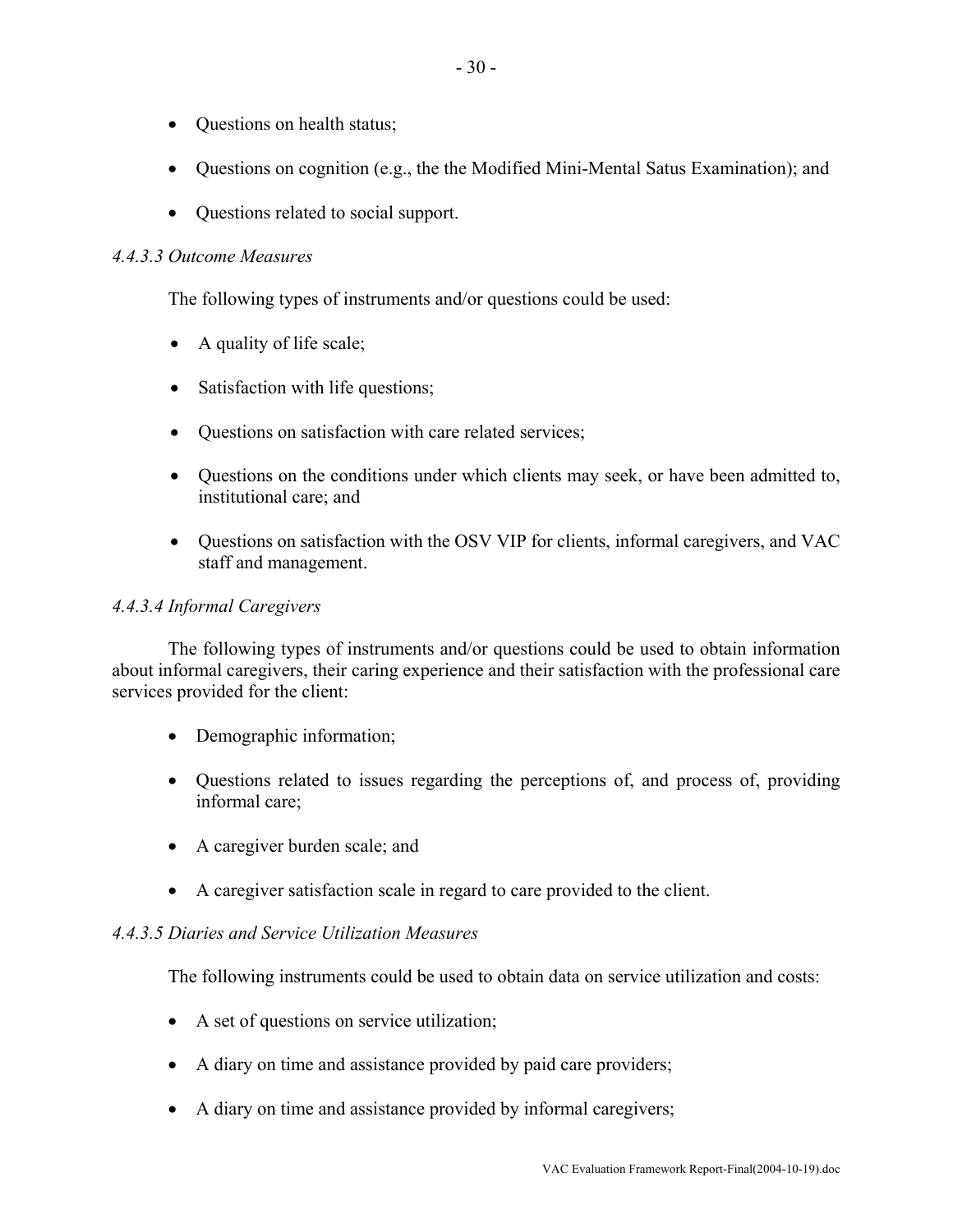- A diary on client out-of-pocket expenses; and
- A diary on out-of-pocket expenditures by informal caregivers.

#### *4.4.3.6 Costing and Other Procedures*

Developing cost estimates is a complex task. It is unlikely that it will be possible to obtain standardized costs by level of care for home care and residential care clients from administrative data sets. Many jurisdictions do not use case mix funding. Thus, it will be necessary to develop one single care level classification system which can be used across all sites, specific client level data will need to be collected. Thus, data may need to be collected directly from participating service provider agencies. This will require obtaining the cooperation of such agencies in regard to access to at least some of their financial data, and access to the clients they serve.

Standard costs (costs to VAC and the provinces) will be estimated for each level of care for residential care services, assisted living, and home care services, from expenditure and budget data from the participating agencies. This information will be supplemented with data obtained from a set of logs about: actual client contact time with professional care providers in facilities (to refine the costs by care level estimates) and in the home and community; information about care related out-ofpocket expenses for clients and family members; and information about care related time for informal caregivers to estimate the informal costs of care. These latter two items will allow for the development of client and caregiver specific costing for the informal costs of care.

The Substudies will use standard unit costs for each type of service, for example nursing visits, home support hours, adult day care days and facility care (a standard per diem cost for each level of care). Standard costs will also be developed for costs related to other parts of the health care system such as hospital services, physician services, drugs, visits to the emergency, use of an ambulance, and other such services. Standard costs are used to standardize costs across service providers, thus providing an average cost for a given set of service providers in order to control for differences in unit costs across providers. This is important because, for example, one could have an artificially inflated cost for home care services if 70% of the services in the study are provided by an agency charging \$25.00 per visit and 30% of the services are provided by an agency charging \$15.00 per visit. The results would be quite different if the lower cost agency had 70% of the cases and the more costly agency had 30% of the cases. Thus, without using standard costs, study result could be an artifact of having a higher proportion of cases looked after by a more expensive, or less expensive, agency. In developing the client specific estimated cost per day, month and/or year, one multiplies the amount of service provided (e.g., 5 home nursing visits) per month by the unit cost (e.g., \$40.00 per visit) to obtain the estimated aggregate cost per client per month.

With regard to the cost analysis for facility care, the basic analysis will consist of pro-rating all non care related costs (i.e., treating the total as fixed costs) and adding in care related variable costs, for each client, using contact time noted in the formal care provider diaries. Time would be multiplied by unit costs to derive a variable cost estimate. The fixed and variable cost estimates would be added together to derive a unique cost for *each* residential care client. The average cost per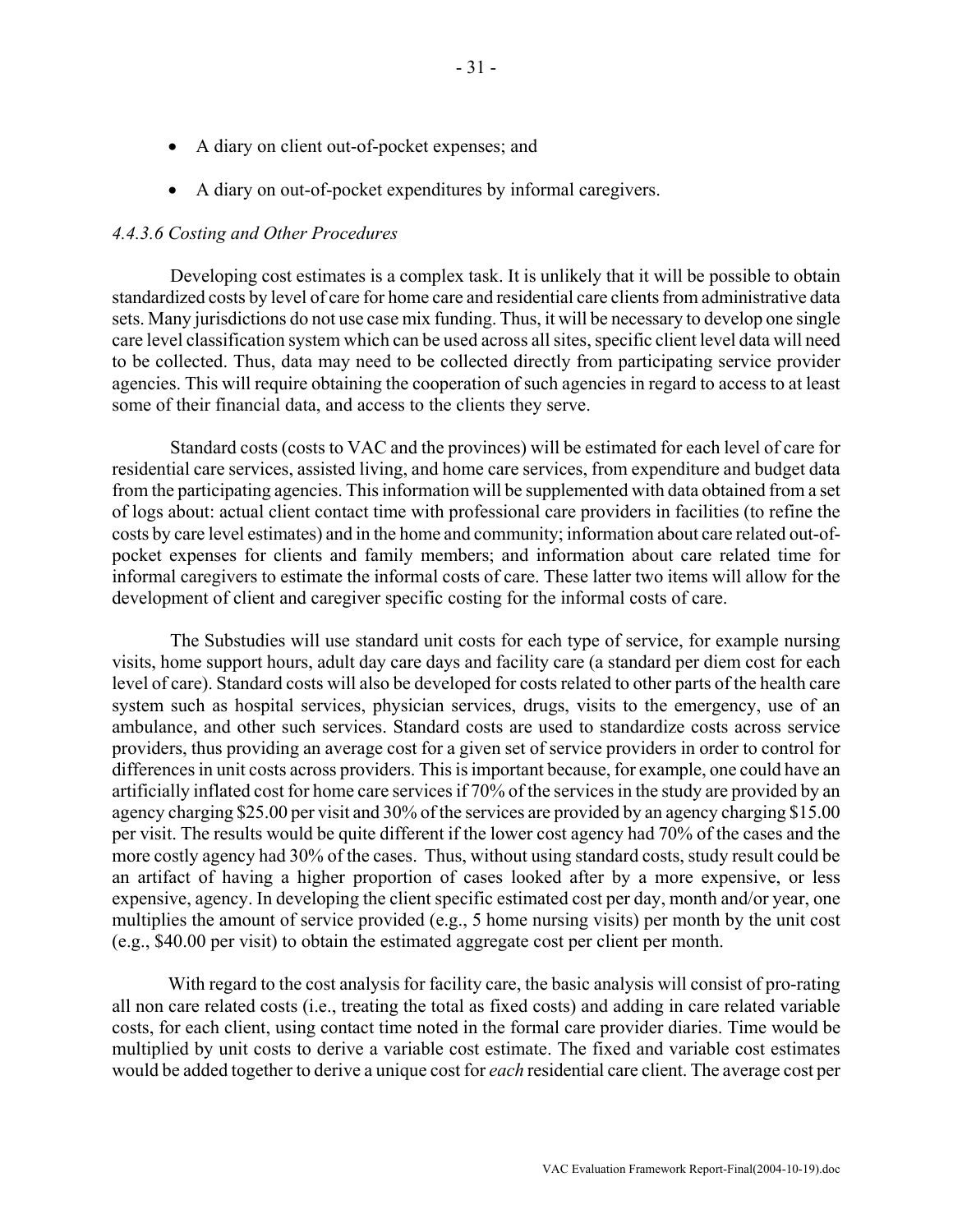<span id="page-34-0"></span>level of care, across all clients at a given care level, would become the care level specific, estimated monthly or annual cost for each level of residential care to be used in the analysis.

In addition to the above, cost analyses will also be conducted using facility rates paid by VAC for beds, and care level specific per diem rates for jurisdictions with case mix funding, where available. Finally, analyses of the comparative costs of home care with the costs of facility care in both contracted facilities and community care facilities will also be conducted. As noted above, conducting a cost-effectiveness study is complex (and time consuming). Appendix B provides an overview of the methods used for economic evaluations (including cost-effectiveness analysis) and how such studies should be conducted.

As part of Substudy 1, utilization analysis will also be conducted, to the extent possible, to determine the proportions of OSV VIP and residential care clients using VIP and/or residential care services, based on all OSV clients, for three periods of time: the two years prior to the OSV VIP Pilot; the time period between when the Pilot was started and when it became part of the national program of benefits; and the two years after it became national policy to offer VIP services to eligible OSVs.

A number of supplementary analyses will also be conducted, as appropriate, to answer the research questions for this study. For example, a number of analyses to better understand the factors which relate to the decision to seek institutionalization will be conducted such as comparing characteristics at admission to care, critical incidents (e.g., incontinence, hospitalization, loss of a family caregiver) length of time in home care, and other factors, to better understand how, if at all, people on home care differ from people in residential care and why people seek residential care. The findings from these analyses may allow VAC to develop policies and programs to maintain people at home, as appropriate.

Finally, it should be noted that in order to conduct a study of this depth and magnitude, the cooperation of Veterans Affairs Canada and the Government of Ontario will be required to facilitate access to care providers, and to their administrative data sets and to the staff of these two organizations, in order to obtain the data, and cooperation required.

#### **4.5 Detailed Questions/Indicators**

Table 4 provides an overview of the detailed questions and/or indicators to be used to answer each of the 11 research questions. It also provides information on design/methods, data sources and the proposed analysis to be conducted.

# **5. CONCLUSIONS AND STRENGTHS AND WEAKNESSES OF THE PROPOSED PROJECT**

The main strengths of the proposed project are that it will provide a reasonable level of information to answer the eleven study questions, and to achieve the goals set out for the project by VAC and the GO. Where possible, standard, validated measures will be used. Thus, it will be possible to compare, the findings from this project to other published studies. The project also builds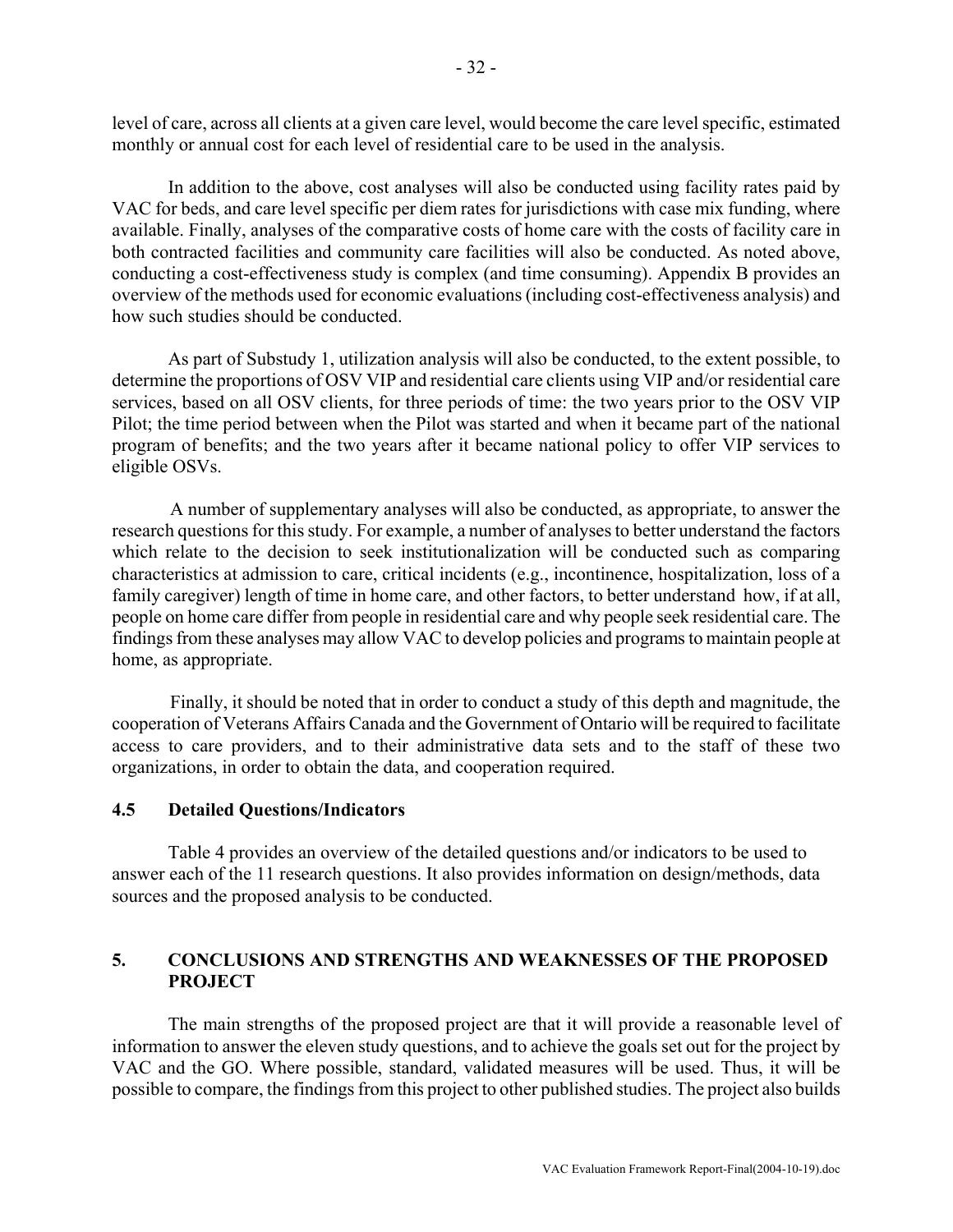on leading edge research conducted in Canada, and the findings can be compared to the results from Substudy 5 of the National Evaluation of the Cost-Effectiveness of Home Care. The research team will try to identify, and use, the best possible, validated research instruments.

A particular strength of this study is that considerable effort will be expended to derive a standard classification system, based on client needs, so that "apples to apples" comparisons can be made across clients in home care and residential care. In addition, as noted in the literature review, there are very few rigorous studies on the topics of the cost-effectiveness of home care, and assisted living, and on their ability to delay institutionalization. Thus, the proposed project should add important new knowledge in these areas which can have an impact on "the weight of the evidence" regarding the cost-effectiveness of long term home care (including home support) and assisted living.

In regard to the weakness of the proposed approach, a more ideal study, but one which would take much longer, would be to conduct a multi-year longitudinal study on people, at a given level of care. People with similar care needs would be identified and would be randomly assigned to home care or residential care and at the beginning of the study and their patterns of utilization, costs and outcomes would be tracked over several years. This proposed study will, instead, have an approximation of matched samples, matched on functional ability and, as appropriate, on demographic characteristics. While valid, this approach is not methodologically as strong as randomized assignment to home care and residential care on admission to care. However, there may be ethical consideration which would significantly reduce the acceptability of using such a random assignment procedure. In addition, asking clients and family members about their perceptions about what precipitates admission to a care facility (before or after the fact) is not as strong as directly investigating what is occurring when a placement to facility care actually takes place, which could be done in a longitudinal study.

Given the realities of conducting original research in the real world, and time and budget consideration, the proposed Substudies should still be able to provide scientifically valid findings which can be used, with confidence, to inform decision-making. It is also likely that the proposed project will raise additional question, and/or lay the groundwork for a future longitudinal study. VAC and the GO will decide on what, if any, further research on the cost-effectiveness of home care and assisted living they may wish to sponsor, based on the results of the proposed study.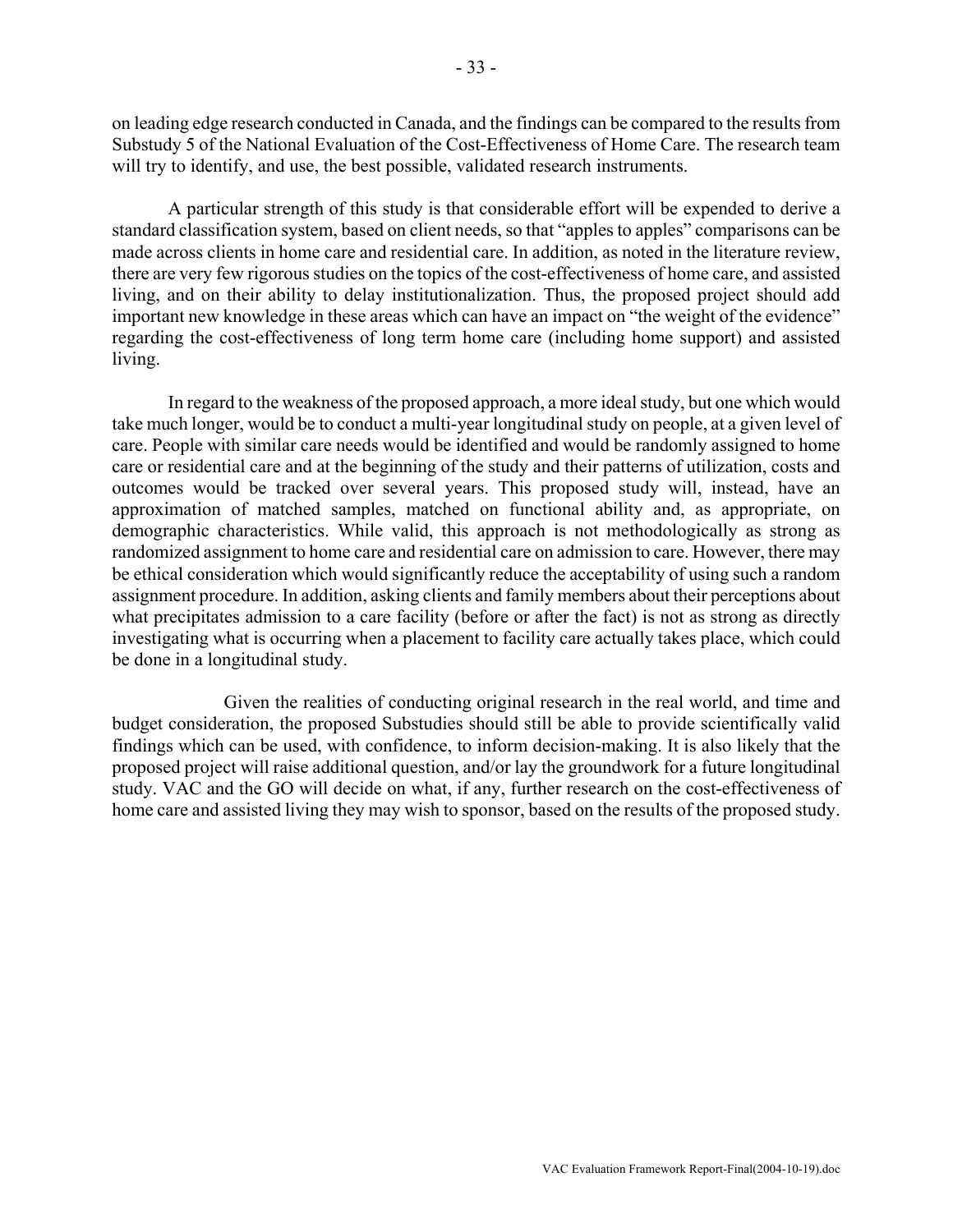# **Table 4: Overall Research Approach**

<span id="page-36-0"></span>

|    | <b>Key Research Questions</b>                                                                                                                                                        | <b>Design/Methods</b>                                                                                                                                                                                                                                                                                                                                                                                                                                                                                                      | <b>Evidence/Indicators</b>                                                                                                                                                                                                                                                                                                                                                                                                                                                                                                                | <b>Data Sources</b>                                                                                                                                               |
|----|--------------------------------------------------------------------------------------------------------------------------------------------------------------------------------------|----------------------------------------------------------------------------------------------------------------------------------------------------------------------------------------------------------------------------------------------------------------------------------------------------------------------------------------------------------------------------------------------------------------------------------------------------------------------------------------------------------------------------|-------------------------------------------------------------------------------------------------------------------------------------------------------------------------------------------------------------------------------------------------------------------------------------------------------------------------------------------------------------------------------------------------------------------------------------------------------------------------------------------------------------------------------------------|-------------------------------------------------------------------------------------------------------------------------------------------------------------------|
|    | To what extent have<br>people, who originally<br>would have only<br>received facility care,<br>embraced the VIP<br>home option? $1$                                                  | A separate interview schedule will be added<br>to the Case Study to obtain information about<br>perceptions of clients of the OSV VIP<br>initiative.                                                                                                                                                                                                                                                                                                                                                                       | · Level of satisfaction with the OSV VIP initiative<br>overall, for clients and informal caregivers<br>· Level of satisfaction with the program design for clients<br>and informal caregivers<br>· Level of satisfaction with implementation, for clients<br>and informal caregivers<br>· Level of satisfaction with receiving care in the home,<br>for clients and informal caregivers                                                                                                                                                   | · Satisfaction with<br>OSV VIP questionnaire<br>for clients and informal<br>caregivers                                                                            |
|    |                                                                                                                                                                                      | Trend analysis to demonstrate the uptake of<br>VIP by OSV client for the two years before<br>OSV VIP, the two years from the initial pilot<br>to the national implement of OSV VIP and<br>the two year period post-implementation.                                                                                                                                                                                                                                                                                         | Comparative, empirical analysis of the uptake of the VIP<br>option by OSV clients.<br>· % utilization of residential care over time<br>$\cdot$ % utilization of VIP over time<br>· % utilization of residential care and VIP over time                                                                                                                                                                                                                                                                                                    | · Utilization analysis<br>from VAC<br>administrative data                                                                                                         |
| 2. | What are the<br>comparative systems<br>costs i.e., overall costs,<br>for OSV clients before<br>and after introducing<br>the VIP home option,<br>on a cost standardized<br>basis? $1$ | Conduct a series of before and after cost<br>analysis using 2004/05 standardized dollar<br>costs.<br>a) analysis of costs to VAC for two years<br>before the OSV Pilot and the utilization rate<br>(OSV veterans in care as a percentage of all<br>OSV veterans, standardized by age and sex if<br>required) compared to costs and utilization for<br>the two years after OSV VIP was adopted<br>nationally (for residential and VIP services)<br>and the two years between the pilot and<br>national adoption of OSV VIP. | · System costs for residential care over time<br>· System costs for VIP over time<br>· System costs for residential care and VIP over time<br>Costs standardized for utilization ratios for VAC (after<br>implementation costs applied to the utilization rate before<br>implementation – this will tell if costs are higher on a<br>standardized basis because more people receive service).                                                                                                                                             | · VAC administrative<br>data<br>· Diaries for formal and<br>informal care services,<br>out of pocket expenses,<br>and care related time<br>by informal caregivers |
|    |                                                                                                                                                                                      | b) From the logs and more detailed data add<br>in clients and caregiver costs. Use the ratios<br>of VAC costs to overall costs to develop more<br>comprehensive cost estimates for the six year<br>period noted above.                                                                                                                                                                                                                                                                                                     | Comparison of estimated total costs (VAC, provincial<br>government, clients and informal care givers) before and<br>after OSV VIP.<br>· Estimated average overall costs per person before and<br>after OSV VIP (after implementation costs include<br>residential and VIP veterans).<br>· Overall costs standardized for utilization ratios (after<br>implementation costs applied to the utilization rate before<br>implementation - this will tell if costs are higher on a<br>standardized basis because more people receive service). |                                                                                                                                                                   |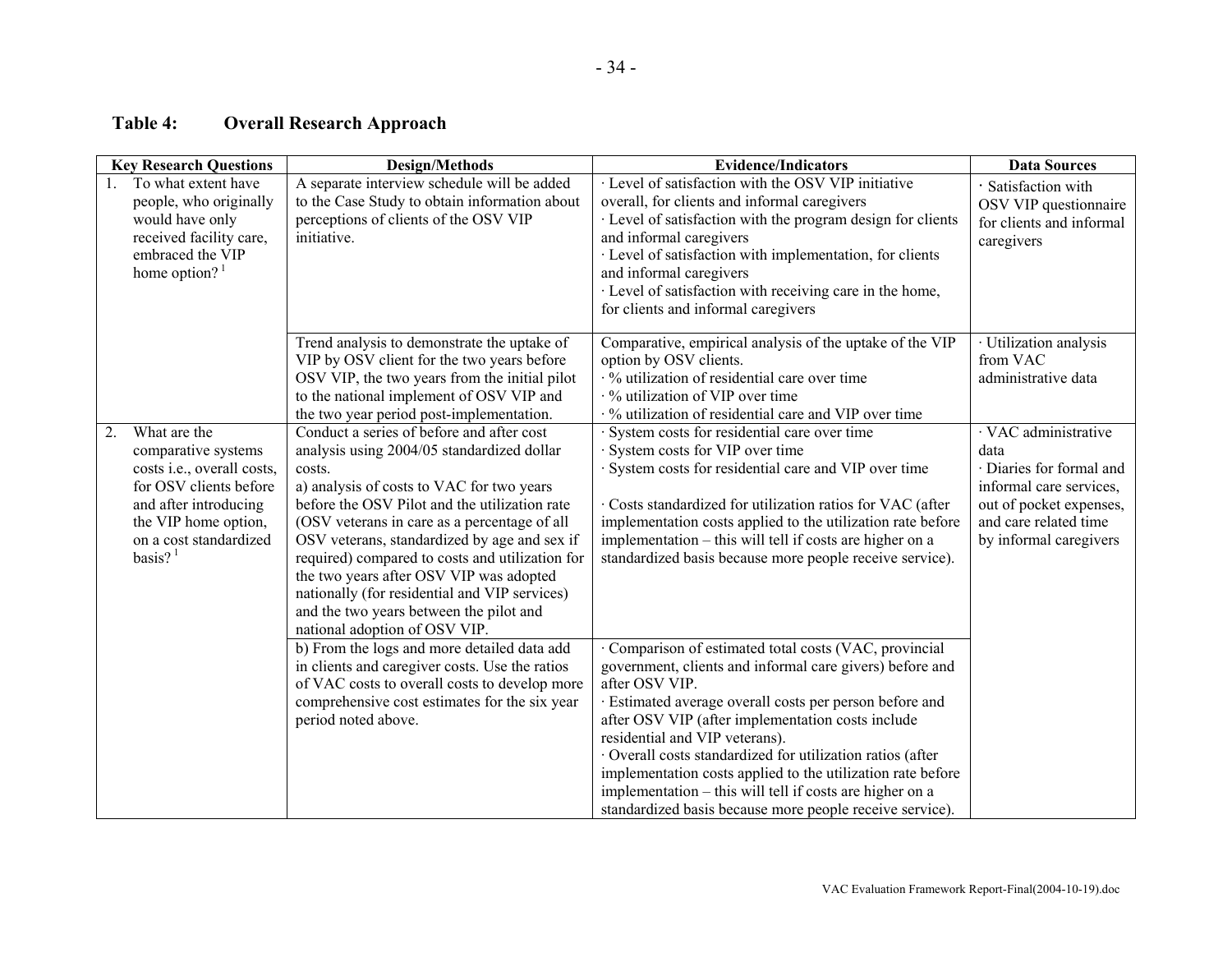# **Table 4: Overall Research Approach (Continued)**

| $\overline{3}$ . | How satisfied are VAC<br>staff and managers<br>with the new approach,<br>what do they see as its<br>strengths and<br>weaknesses, and how<br>would they rate the<br>success of the<br>program? <sup>1</sup> | In-person and/or telephone interviews with<br>VAC staff and managers. A separate<br>interview schedule would be developed for<br>this component of the study                                                                                              | · Level of satisfaction using a five point scale for each<br>key group, overall.<br>· Satisfaction with OSV VIP program design<br>Satisfaction with the implementation of the OSV VIP<br>· Perceptions , by VAC staff and managers, of<br>satisfaction among clients and informal caregivers of the<br><b>OSV VIP</b><br>· Information on strengths and weaknesses and<br>suggestions for improvement.<br>· Rating of the overall success of the program (and<br>reasons for the score given) for each key group. | Satisfaction with OSV<br>VIP by VAC staff and<br>managers                                                                                                          |
|------------------|------------------------------------------------------------------------------------------------------------------------------------------------------------------------------------------------------------|-----------------------------------------------------------------------------------------------------------------------------------------------------------------------------------------------------------------------------------------------------------|-------------------------------------------------------------------------------------------------------------------------------------------------------------------------------------------------------------------------------------------------------------------------------------------------------------------------------------------------------------------------------------------------------------------------------------------------------------------------------------------------------------------|--------------------------------------------------------------------------------------------------------------------------------------------------------------------|
| 4.               | How satisfied are<br>comparable clients in<br>VIP, assisted living,<br>and residential care.<br>and their informal<br>caregivers, and how do<br>they rate their quality<br>of life? $2^2$                  | Interviews with veterans and informal care<br>givers across a number of dimensions of<br>satisfaction.                                                                                                                                                    | · Satisfaction of clients across several dimensions and<br>reasons for the scores given (for example, satisfaction<br>with: quality of care; competence of staff; timeliness of<br>response; attention to client needs etc.)<br>· Satisfaction of informal caregivers across several<br>dimensions and reasons for the scores given (for<br>example, satisfaction with: quality of care; competence of<br>staff; timeliness of response; attention to client needs<br>$etc.$ )                                    | Client and informal<br>caregiver<br>questionnaires and/or<br>scales on satisfaction<br>with care services                                                          |
|                  |                                                                                                                                                                                                            | Scores on quality of life questions and/or<br>scales by clients and informal caregivers.                                                                                                                                                                  | · Quality of life scores of clients across several<br>dimensions and reasons for scores given (for example,<br>quality of health, well being, social relations etc).<br>· Quality of life scores of informal caregivers across<br>several dimensions and reasons for the scores given (for<br>example, quality of health, well being, social relations<br>etc).                                                                                                                                                   | Client and informal<br>caregiver<br>questionnaires on the<br>client's quality of life                                                                              |
| 5.               | What proportion of<br>home care services<br>(VIP and health<br>services) are provided<br>by home support<br>services? $2^2$                                                                                | Analysis, from caregiver logs, or diaries,<br>client interviews, and administrative data<br>regarding the use of health services including:<br>hospital care, medical care, drugs,<br>professional services, home support services<br>and other services. | · Percent of costs for each component of care.<br>· Home support costs as a percent of overall costs.<br>· Home support costs as a percentage of home and<br>community care costs.                                                                                                                                                                                                                                                                                                                                | · Utilization<br>questionnaire and<br>diaries<br>· Administrative data<br>from VAC and the GO<br>on service utilization<br>by different types of<br>care providers |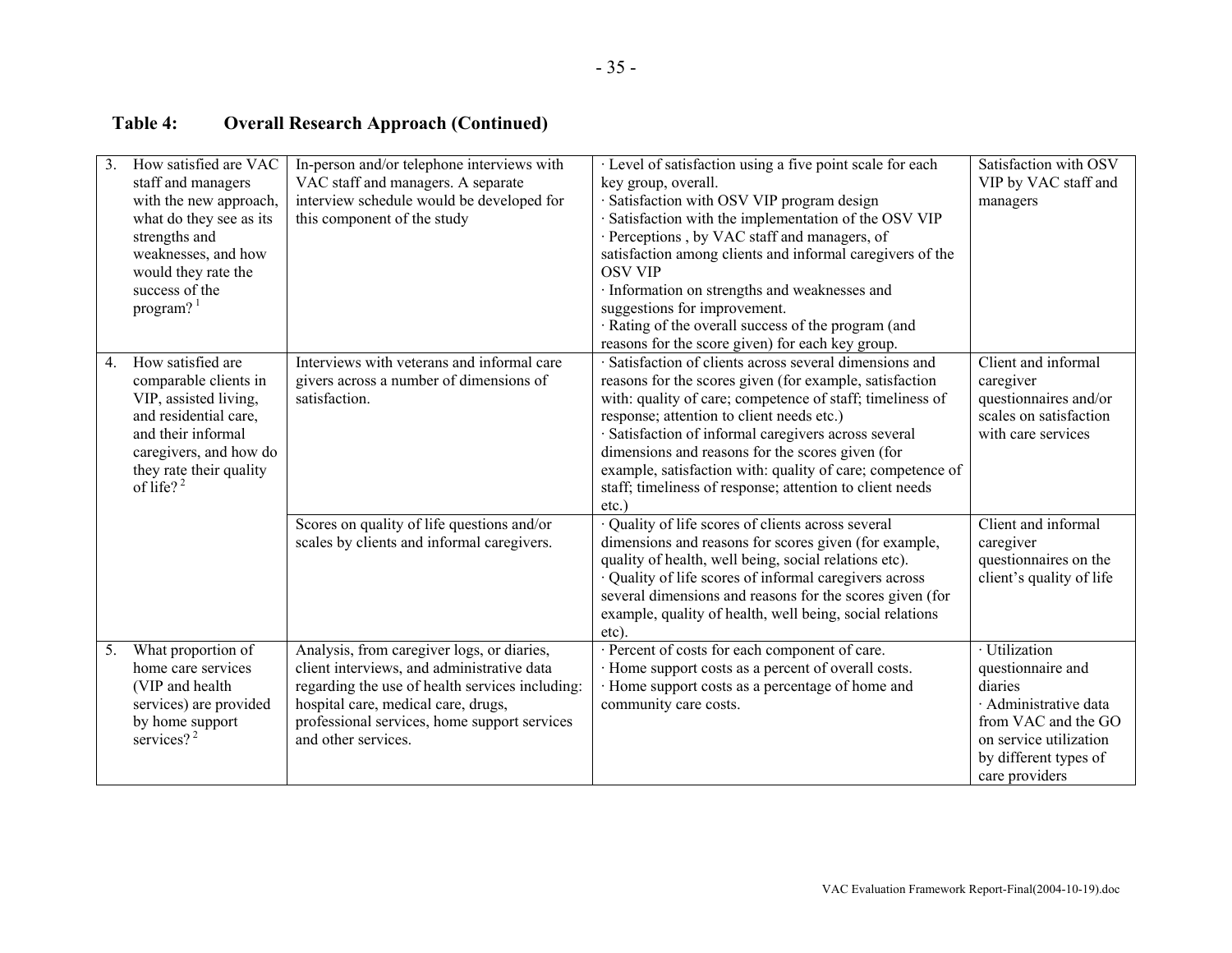# **Table 4: Overall Research Approach (Continued)**

| 6. | Which home care and<br>home support services<br>are the most<br>instrumental in       | Interviews with veterans in each group to be<br>studied.                                                     | Analysis of responses and scoring of the frequency of<br>responses for each reason given for clients (for example,<br>availability of home support services, presence of<br>informal caregivers, and home adaptations).                                                                                                                                                                                                              | Questionnaires/focus<br>groups for clients                                |
|----|---------------------------------------------------------------------------------------|--------------------------------------------------------------------------------------------------------------|--------------------------------------------------------------------------------------------------------------------------------------------------------------------------------------------------------------------------------------------------------------------------------------------------------------------------------------------------------------------------------------------------------------------------------------|---------------------------------------------------------------------------|
|    | keeping people out of<br>facility care? <sup>2</sup>                                  | Interviews with informal caregivers for each<br>group.                                                       | Analysis of responses and scoring of the frequency of<br>response for each reason given for given informal<br>caregivers (for example, availability of home support<br>services, presence of informal caregivers, home<br>adaptations).                                                                                                                                                                                              | Questionnaires/focus<br>groups for informal<br>caregivers                 |
|    |                                                                                       | Analysis of other data                                                                                       | · Comparative analysis of the characteristics of clients at<br>admission, and their pattern of service utilization, to<br>determine which characteristics of clients and/or their<br>service use lead to institutionalization                                                                                                                                                                                                        | Analysis of assessment<br>and service utilization<br>data                 |
| 7. | What factors<br>contributed to<br>community and<br>assisted living clients            | Interviews with veterans in each group to be<br>studied.                                                     | Analysis of responses and scoring of the frequency of<br>response for each reason given for clients (for example,<br>onset of incontinence, hospitalization, termination of<br>informal support).                                                                                                                                                                                                                                    | Questionnaires/Focus<br>Groups for clients and<br>informal care providers |
|    | entering residential<br>care? $^{2}$                                                  | Interviews with informal caregivers for each<br>group.                                                       | · Analysis of responses and scoring of the frequency of<br>response for each reason given for informal caregivers<br>(for example, onset of incontinence, hospitalization,<br>termination of informal support).                                                                                                                                                                                                                      |                                                                           |
|    |                                                                                       | Analysis of other data                                                                                       | · Comparative analysis of the characteristics of clients at<br>admission, and their pattern of service utilization, to<br>determine which characteristics of clients and/or their<br>service use lead to institutionalization                                                                                                                                                                                                        | Analysis of assessment<br>and service utilization<br>data                 |
| 8. | What have been the<br>positive and negative<br>impacts on family<br>caregivers? $2^2$ | Interviews with family caregivers and use of a<br>standardized burden scale for each group to<br>be studied. | · Rank ordering of positive responses and reasons for the<br>responses (for example, benefits of caring for a family<br>member, assistance received such as babysitting from the<br>care recipient).<br>· Rank ordering of negative responses and the reasons for<br>the responses (for example, increased stress, increased<br>costs).<br>· Caregiver burden scale score and analysis of the overall<br>score and component scores. | Questions and/or scales<br>on caregiver burden                            |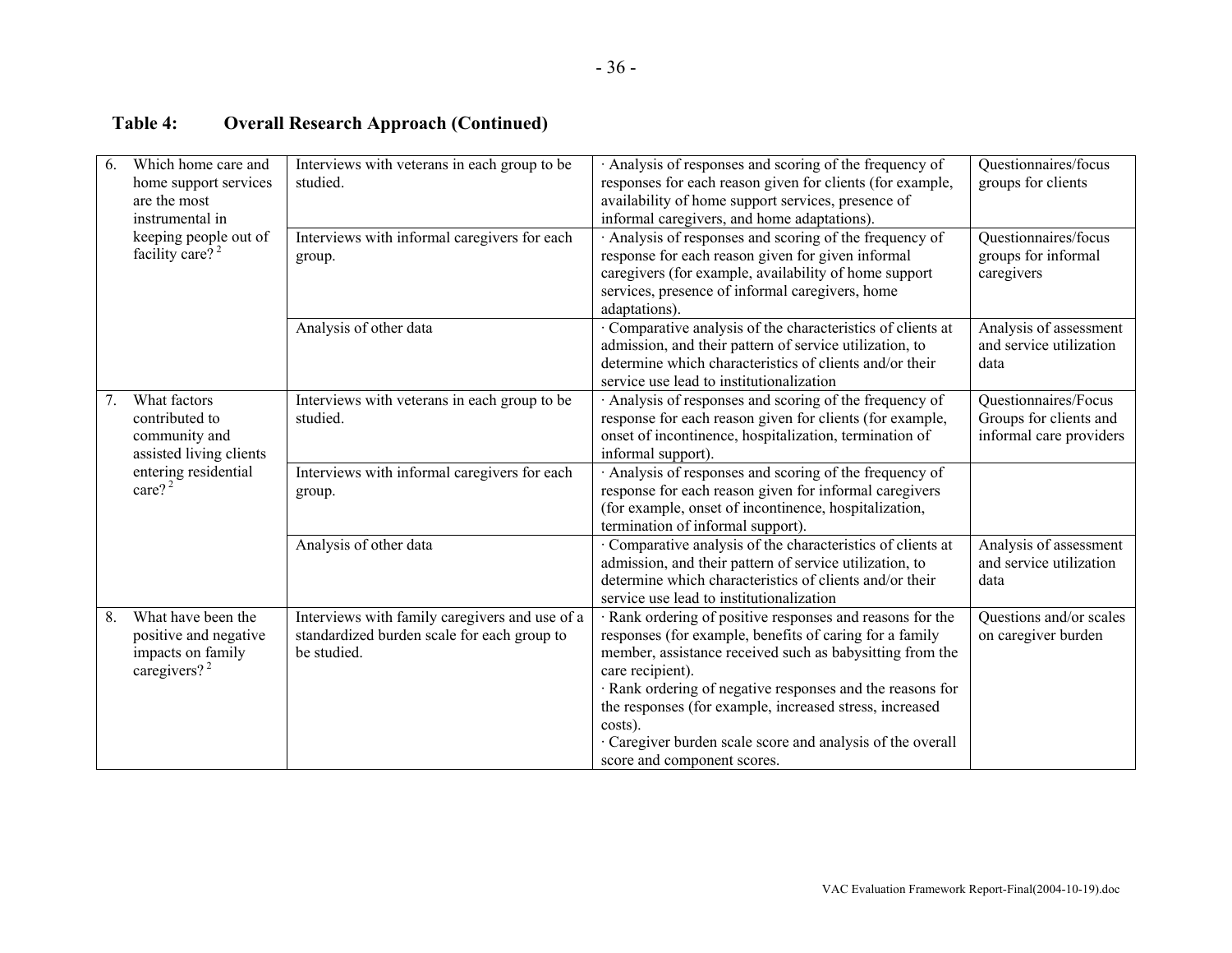# **Table 4: Overall Research Approach (Continued)**

| 9.  | What is the cost-                  | Conduct a comparative cost analysis for costs | · Estimated annual costs to VAC, by level of care, for      | · Formal and informal    |
|-----|------------------------------------|-----------------------------------------------|-------------------------------------------------------------|--------------------------|
|     | effectiveness of home              | to VAC, costs to government, and overall      | each study group, by cost item and total.                   | caregiver and out-of-    |
|     | care compared to                   | societal costs, for each group, by level of   | · Estimated annual costs to government, by level of care,   | pocket costs diaries     |
|     | residential care? <sup>2</sup>     | care.                                         | for each study group, by cost item and total                | · Administrative data    |
|     |                                    |                                               | · Estimated annual costs for costs to VAC, government,      | on costs and utilization |
|     |                                    |                                               | clients and informal care givers, by level of care for each | · Service utilization    |
|     |                                    |                                               | study group, by cost item and total                         | questionnaire            |
|     |                                    |                                               |                                                             | · Outcome questions      |
|     |                                    |                                               |                                                             | and/or scales            |
|     |                                    | Conduct an analysis of outcomes related to    | See Evidence/Indicators for questions 4 and 8               |                          |
|     |                                    | satisfaction, quality of life and caregiver   |                                                             |                          |
|     |                                    | burden.                                       |                                                             |                          |
|     |                                    | Compare costs and outcomes for each group.    | Comparative analysis of costs and outcomes for each         |                          |
|     |                                    |                                               | group by level of care.                                     |                          |
|     | 10. To what extent is              | Separate interview schedules will be          | · Rank ordering of responses regarding positive and         | Client and informal      |
|     | "Assisted Living" an               | developed for each of the three groups (with  | negative aspects of assisted living, by group (for          | caregiver                |
|     | appropriate alternative            | similar questions) to enquire about the       | example, provision of needed support, opportunities for     | questionnaires and/or    |
|     | to home care and                   | perceived advantages and disadvantages of     | socialization, lack of isolation, convenience of service).  | focus groups             |
|     | residential care? $3^3$            | assisted living and whether or not, or what   | · Qualitative analysis of responses regarding assisted      |                          |
|     |                                    | degree, it could be a viable substitute for   | living.                                                     |                          |
|     |                                    | home care and residential care.               |                                                             |                          |
| 11. | To what extent would               |                                               |                                                             | · Analysis of costs and  |
|     |                                    |                                               |                                                             |                          |
|     | adding "Assisted                   | Analysis of all relevant data from the study. | An extrapolation from, and policy interpretation of, the    | outcomes                 |
|     | Living" contribute to              |                                               | data.                                                       | · Client and informal    |
|     | an enhanced, and cost-             |                                               |                                                             | caregiver                |
|     | effective, continuum of            |                                               |                                                             | questionnaires and/or    |
|     | care for VAC clients? <sup>3</sup> |                                               |                                                             | focus groups             |

Notes:

 $<sup>1</sup>$  Questions primarily of interest to VAC</sup>

2 Questions primarily of interest to VAC *and* the GO

 $3$  Questions primarily of interest to the GO

Substudy 1 incorporates questions 1-9

Substudy 2 incorporates questions 4-11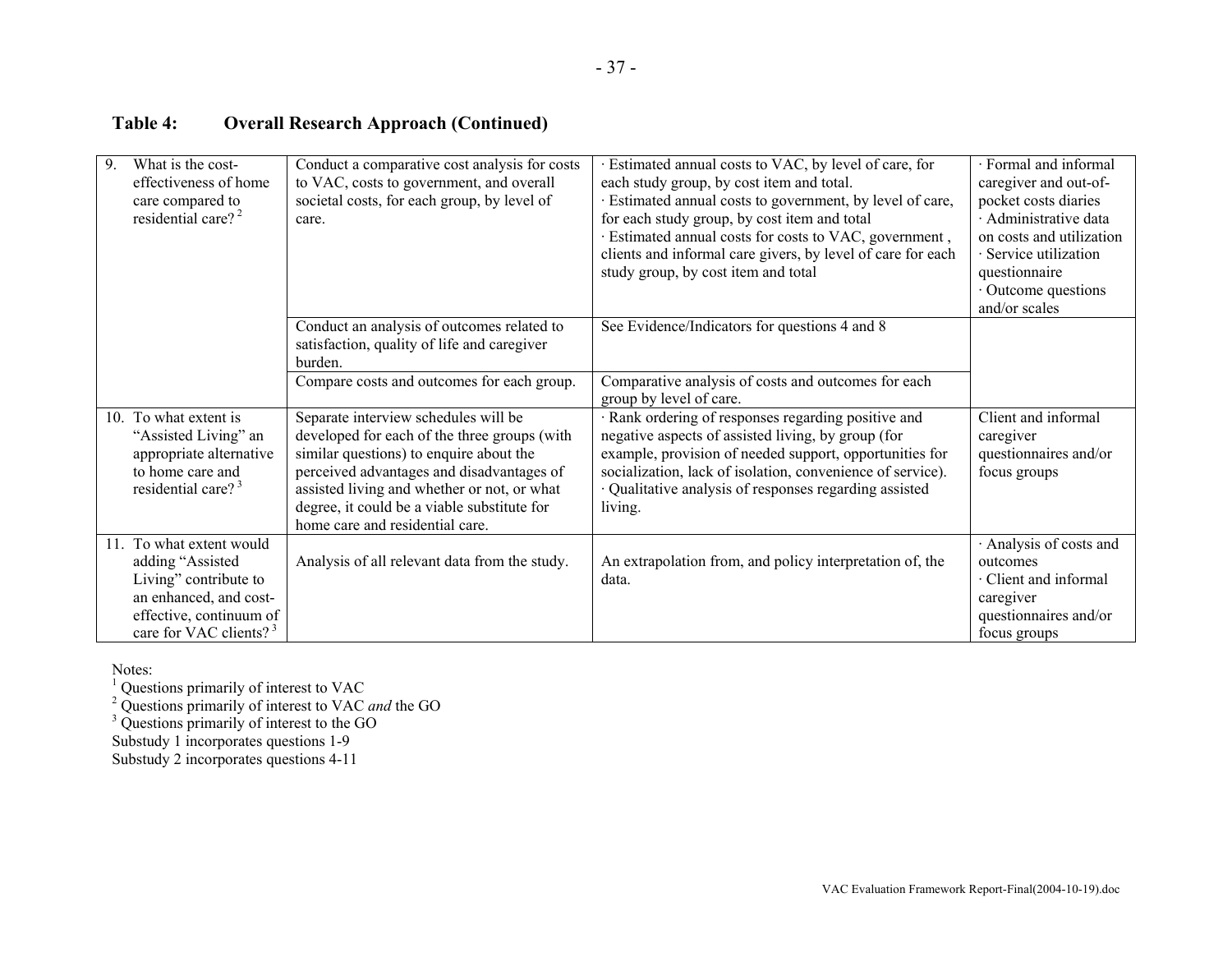#### <span id="page-40-0"></span>**REFERENCES**

Avron, J. (1984). Benefit and cost analysis in geriatric care: Turning age discrimination into health policy. *The New England Journal of Medicine, 310* (20), 1294-1301.

Becker, M., Stiles, P., & Schonfeld, L. (2002). Mental health service use and cost of care for older adults in assisted living facilities: Implications for public policy. *Journal of Behavioral Health Services & Research, 29,* (1), 91-98.

Berkeley Planning Associates. (May, 1985). *Evaluation of coordinated communityoriented long-term care demonstration projects.* (Final report). Berkeley, California: Author.

Bicknell, E. H., & Pike, M. R. (1993). Glenridge: a partnership for eldercare. *Journal of Community Health Nursing, 10,* (2), 97-103.

Bowe, J. (1993). Cultivating the rural continuum of care. *Contemporary Long Term Care*, (February), 28-30.

Canadian Coordinating Office for Health Technology Assessment. (1997). G*uidelines for economic evaluation of pharmaceuticals: Canada.* Ottawa, Ontario: Canadian Coordinating Office for Health Technology Assessment Publications.

Canadian Study of Health and Aging Working Group. (1994). Canadian Study of Health and Aging: Study methods and prevalence of dementia. *Canadian Medical Association Journal, 150* (6), 899-913.

Canadian Study of Health and Aging Working Group. (2000). The incidence of dementia in Canada. *Neurology, 55*, 66-73.

Chiu, L., Shyu, W. C., & Liu, Y. H. (2001). Comparisons of the cost-effectiveness among hospital chronic care, nursing home placement, home nursing care and family care for severe stroke patients. *Journal of Advanced Nursing, 33,* (3), 380-386.

Chiu, L., & Shyu, W. C. (2001). Estimation of the family cost of private nursing home care versus home care for patients with dementia in Taiwan. *Chang Gung Medical Journal, 24,* (10), 608-614.

Contandriopoulos, A., Tessier, G., & Larouche, D. (1986). The effects of Quebec home aid services on the utilization profile of sociosanitory resources: A substitution study. *Social Science and Medicine, 22*(7), 731-736.

Darby, P. W. (1992). Quick response teams: A new approach in utilization management. *Leadership in Health Services, 1*(5), 27-31.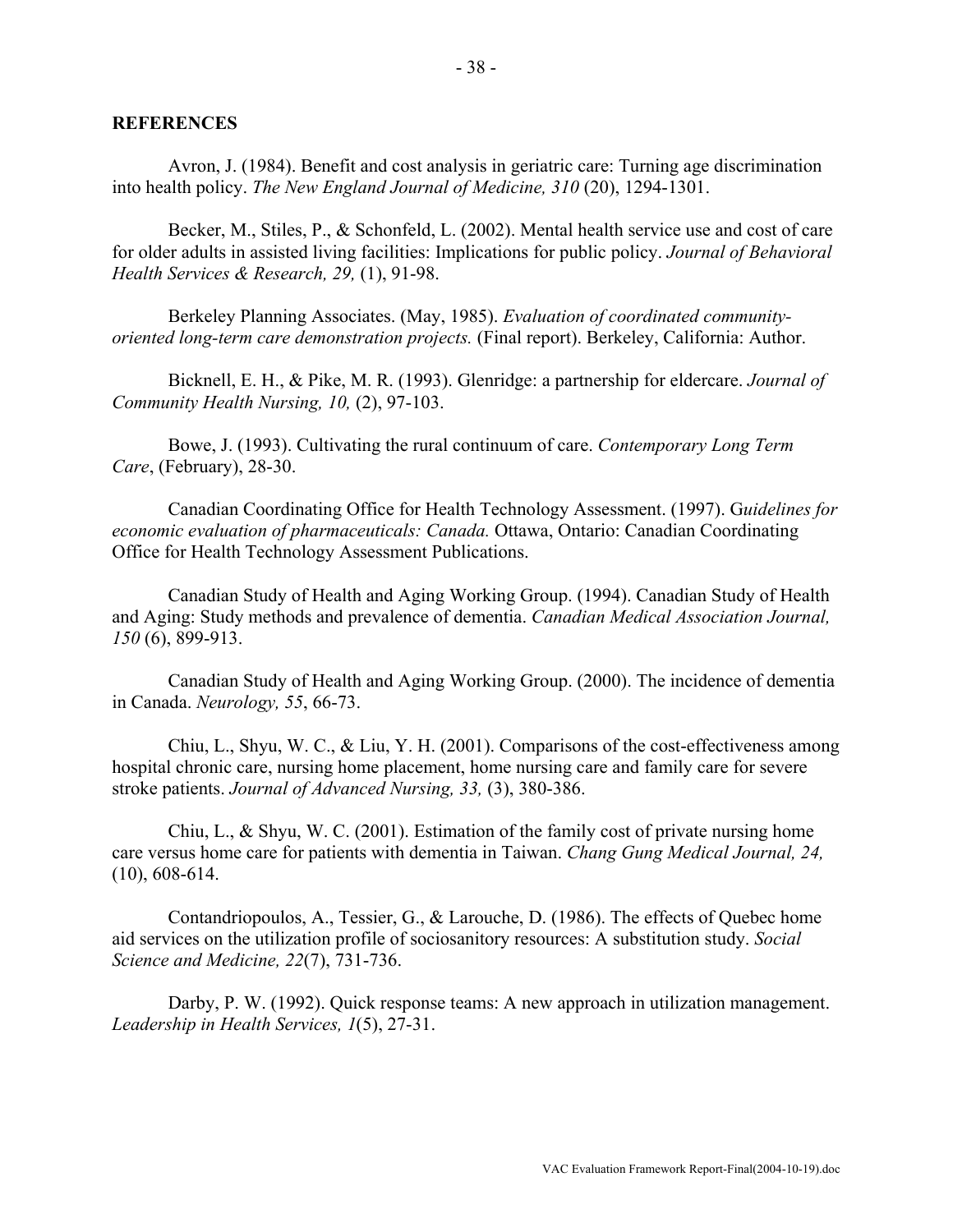Detsky, A.S., McLaughlin, J.R., Abrams, H.B., Whittaker, J.S., Whitwell, J., L'Abbe, K., & Jeejeebhoy, K.N. (1986). A cost-utility analysis of the home parenteral nutrition program at Toronto General Hospital: 1970-1982. *Journal of Parenteral and Enteral Nutrition, 10* (1), 49-57.

Donaldson, C. (1990). The state of the art of costing health care for economic evaluation. *Community Health Studies, 14* (4), 341-356.

Drummond, M.F., O'Brien, B., Stoddart, G.L., & Torrance, G.W. (1997). *Methods for the economic evaluation of health care programmes*. New York: Oxford University Press.

Drummond, M.F., Stoddart, G., & Torrance, G.W. (1987). *Methods for the economic evaluation of health care programmes*. Toronto, Ontario: Oxford University Press.

Drummond, M.F., & Stoddart, G. (1985). Principles of economic evaluation of health programmes. *World Health Statistics Quarterly, 38*, 355-367.

Eisenberg, J.M. (1989). Clinical economics: A guide to the economic analysis of clinical practices. *Journal of the American Medical Association, 262* (20), 2879-2886.

Emerson, E., Robertson, J., Gregory, N., Hatton, C., Kessissoglou, S., Hallam, A. et al. (2001). Quality and costs of supported living residences and group homes in the United Kingdom. *American Journal of Mental Retardation, 106,* (5), 401-415.

Emery, D.D., & Schneiderman, L.J. (1989). Cost-effectiveness analysis in health care. *Hastings Center Report, 19,* 8-13.

Fahrenfort, M. (1995). The process of innovation in health care for the elderly: A preliminary analysis from six experiments. *Home Health Care Services Quarterly, 15* (2), 3-17.

Ganiats, T.G., & Schneiderman, L.J. (1988). Principles of cost-effectiveness research. *The Journal of Family Practice, 27* (1), 77-84.

Guber, A., Morris, E., Chen, B., & Israeli, S. (2002). First experience with the home-care management system for respiratory patients in Israel. *Israel Medical Association Journal: Imaj, 4,* (6), 418-420.

Harjai, K. J., Mehra, M. R., Ventura, H. O., Lapeyre, Y. M., Murgo, J. P., Stapleton, D. D. et al. (1997). Home inotropic therapy in advanced heart failure: Cost analysis and clinical outcomes. *Chest, 112,* (5), 1298-1303.

Hatton, C., Emerson, E., Robertson, J., Henderson, D., & Cooper, J. (1995). The quality and costs of residential services for adults with multiple disabilities: A comparative evaluation. *Research in Developmental Disabilities, 16,* (6), 439-460.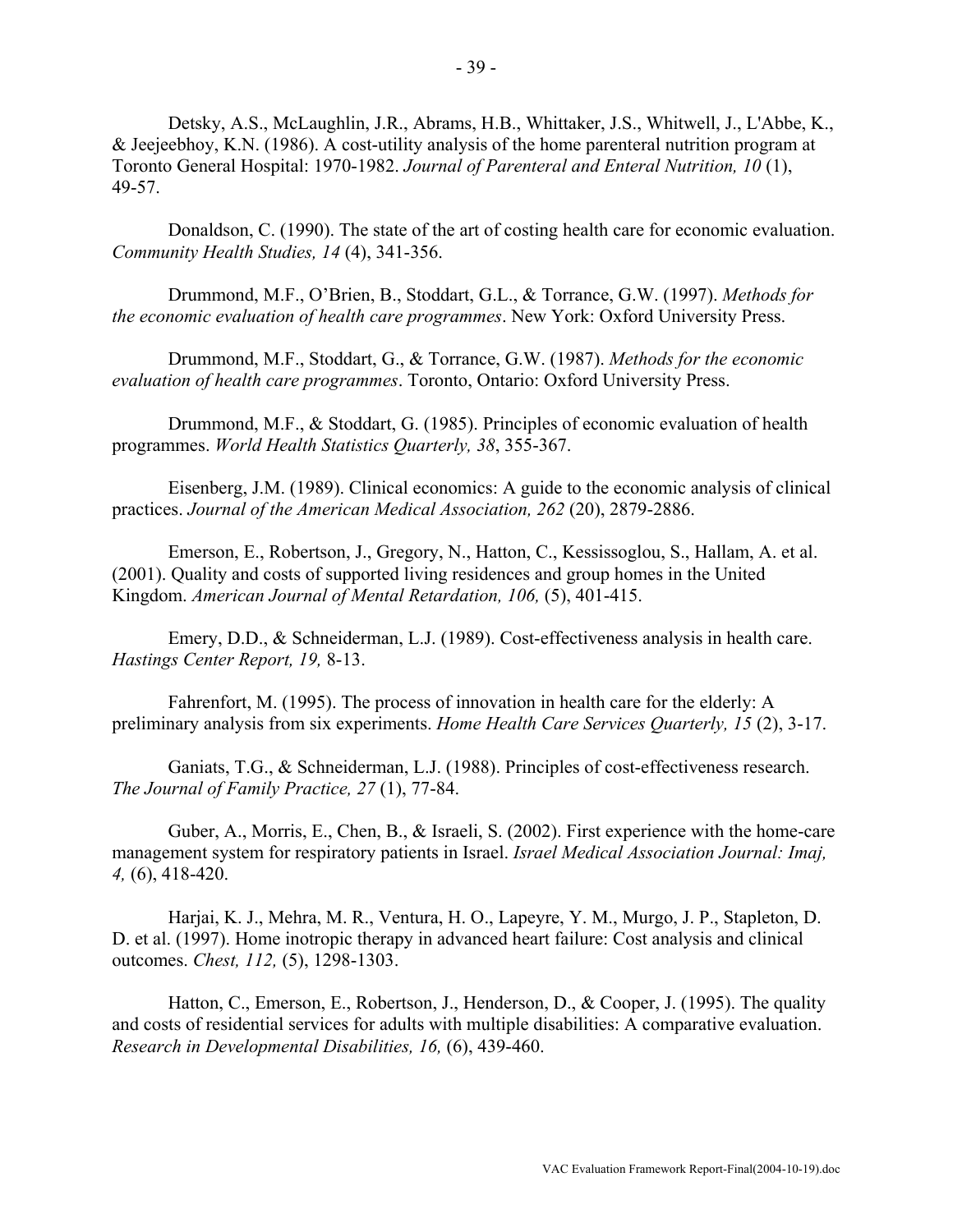Health Canada (2003). Health Care Renewal Accord 2003. 2003 Firsts Ministers' Accord on Health Care Renewal. Online at *<http://www.hc-sc.gc.ca/english/hca2003/accord.html>*.

Hedrick, S.C., & Inui, T. (1986). The effectiveness and cost of home care: An information synthesis. *Health Services Research, 20* (6), 851-880.

Hollander, M.J. (2003). *Unfinished Business: The Case for Chronic Home Care Services, A Policy Paper.* Victoria, British Columbia: Hollander Analytical Services Ltd.;

Hollander, M.J. and Chappell, N.L. (2002). *Synthesis Report: Final Report of the National Evaluation of the Cost-Effectiveness of Home Care*. Victoria, British Columbia: National Evaluation of the Cost-Effectiveness of Home Care.

Hollander, M.J. (2001a). *Evaluation of the Maintenance and Preventive Model of Home Care.* Victoria, British Columbia: Hollander Analytical Services Ltd.

Hollander, M.J. (2001b). *Substudy 1: Final Report of the Study on the Comparative Cost Analysis of Home Care and Residential Care Services.* Victoria, British Columbia: National Evaluation of the Cost-Effectiveness of Home Care.

Hollander, M.J., Chappell, N.L., Havens, B., McWilliam, C., & Miller, J.A. (2002). *Substudy 5: Study of the Costs and Outcomes of Home Care and Residential Long Term Care Services*. Victoria, British Columbia: National Evaluation of the Cost-Effectiveness of Home Care.

HSURC – Saskatchewan Health Services Utilization and Research Commission (HSURC). (2000). *The impact of preventive home care and seniors housing on health outcomes.* Saskatoon: HSURC.

Hux, M.J., O'Brien, B.J., Iskedjian, M., Goeree, R., Gagnon, M., & Gauthier, S. (1998). Relation between Alzheimer's disease and costs of caring. *Canadian Medical Association Journal, 159* (5), 457-465.

Kane, R.L. (1995). Improving the quality of long-term care. *Journal of the American Medical Association, 273* (17), 1376-1380.

Kirby, M.J. (2002). *The Health of Canadians: The federal role. Volume Six: Recommendations for reform*. Ottawa, Ontario, Standing Senate Committee on Social Affairs, Science, and Technology;

Landi, F., Gambassi, G., Pola, R., Tabaccanti, S., Cavinato, T., Carbonin, P. U. et al. (1999). Impact of integrated home care services on hospital use. *Journal of the American Geriatrics Society, 47,* (12), 1430-1434.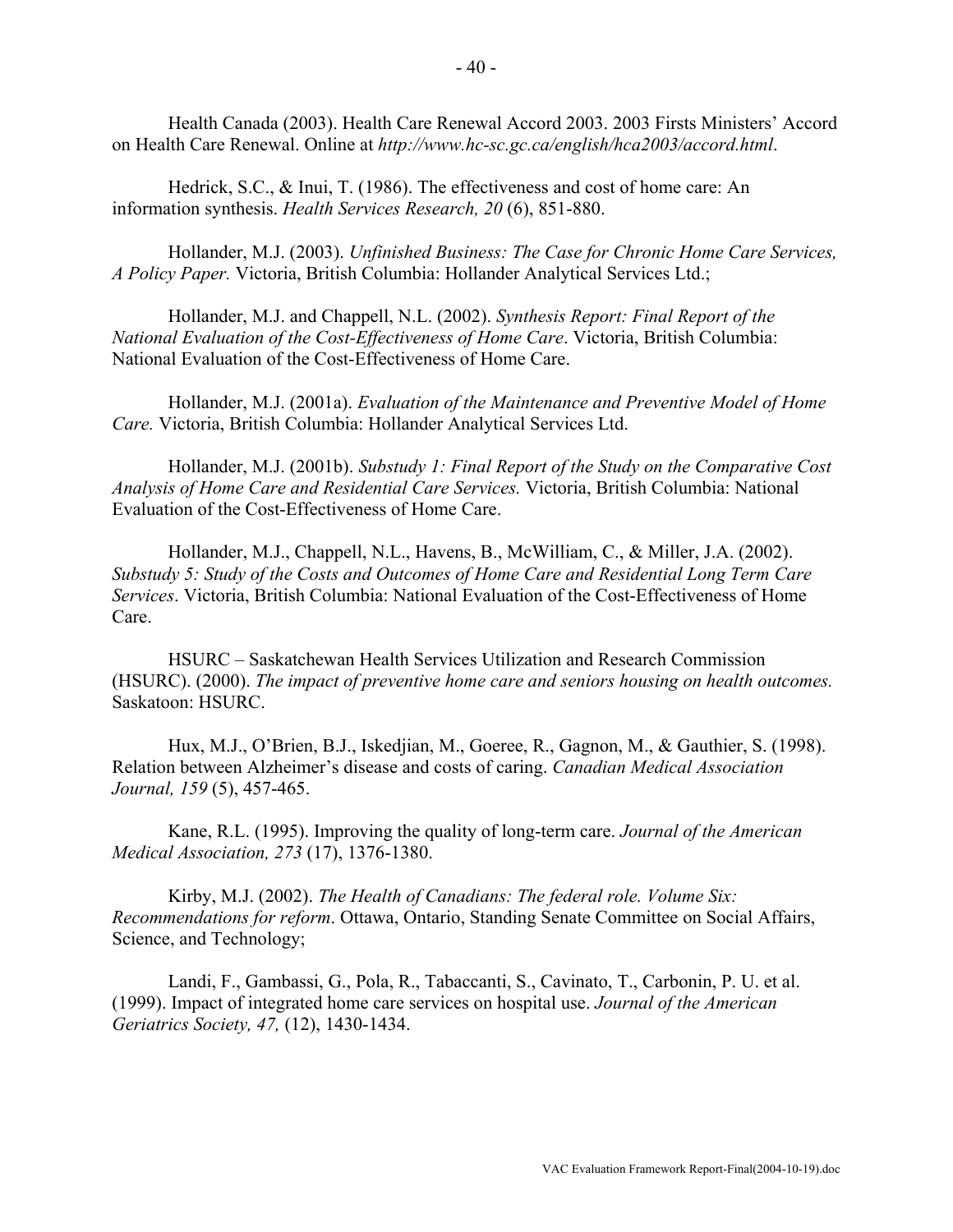Landi, F., Onder, G., Russo, A., Tabaccanti, S., Rollo, R., Federici, S. et al. (2001). A new model of integrated home care for the elderly: Impact on hospital use. *Journal of Clinical Epidemiology, 54,* (9), 968-970.

Larson, D., Odegard, R., & Brown, N. E. (1992). A specialized home care team does make a difference. *Healthcare Management Forum, 5,* (3), 38-41.

Leon, J., & Moyer, D. (1999). Potential cost savings in residential care for Alzheimer's disease patients. *Gerontologist, 39,* (4), 440-449.

Liang, M. H., Partridge, A. J., Larson, M. G., Gall, V., Taylor, J., Berkman, C., et al. (1984). Evaluation of comprehensive rehabilitation services for elderly homebound patients with arthritis and orthopedic disability. *Arthritis and Rheumatism*, *27*(3), 258-266.

Lim, W. K., Lambert, S. F., & Gray, L. C. (2003). Effectiveness of case management and post-acute services in older people after hospital discharge. *Medical Journal of Australia, 178,* (6), 262-266.

Mann, W. C., Ottenbacher, K. J., Fraas, L., Tomita, M., & Granger, C. V. (1999). Effectiveness of assistive technology and environmental interventions in maintaining independence and reducing home care costs for the frail elderly. *Archives of Family Medicine, 8*(3), 210-217.

Mathematica Policy Research, Inc. (1986, April). *Channeling effects on the quality of clients' lives.* Princeton, New Jersey: Author.

Mathematica Policy Research, Inc. (1986, May). *The evaluation of the national long term care demonstration.* (Final report). Princeton, New Jersey: Author.

Melin, A-L., Håkansson, S., & Bygren, L.O. (1993). The cost-effectiveness of rehabilitation in the home: A study of Swedish elderly. *American Journal of Public Health, 83* (3), 356-362.

Moore, S. T. (1991). Integrating housing and long-term care services for the elderly: A social marketing approach. *Health Marketing Quarterly, 9,* (1-2), 129-137.

Moore, J. (1995). Estimating the true costs of assisted living. *Contemporary Long-Term Care, 18,* (12), 28.

Moore, J. (1996). Assisted living cost creep can be a fatal disease. *Contemporary Long-Term Care, 19,* (6), 26.

Murer, C. G. (1998). The next link. Assisted living enters into the health care continuum. *Rehab Management, 11,* (3), 112-115.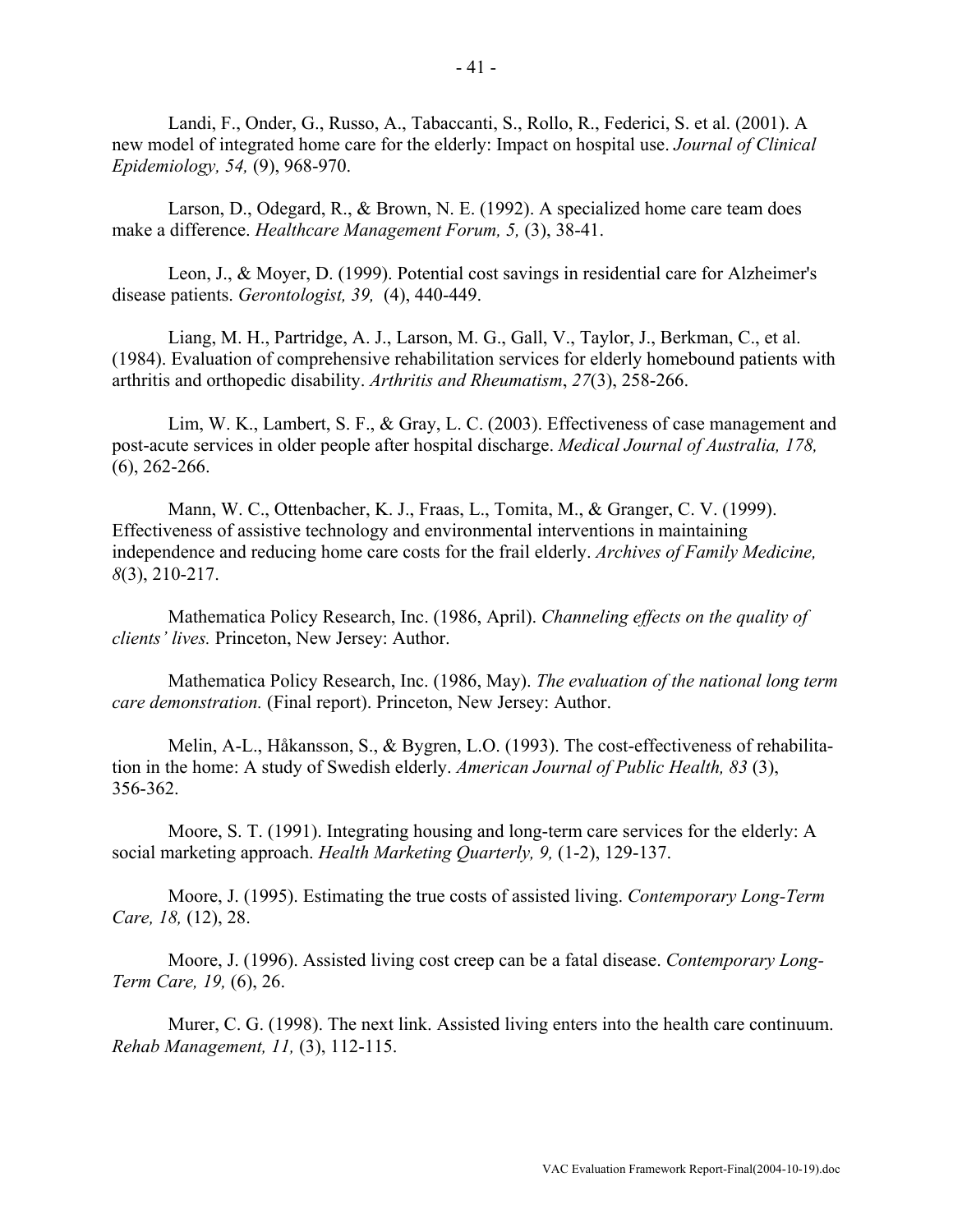Nuñez, D. E., Armbruster, C., Phillips, W. T., & Gale, B. J. (2003). Community-based senior health promotion program using a collaborative practice model: The Escalante Health Partnerships. *Public Health Nursing, 20,* (1), 25-32.

Nyman, J. A. (1994). Assisted living: Will it reduce long-term care costs? *Journal of Aging & Social Policy, 6,* (4), 33-51.

Østbye, T., & Crosse, E. (1994). Net economic costs of dementia in Canada. *CMAJ Canadian Medical Association Journal, 151,* (10), 1457-1464. [erratum in (1995). *Canadian Medical Association Journal,* 152 (2), 158.]

Patterson, C., & Chambers, L. W. (1995). Preventive health care. *The Lancet, 345*(8965), 1611-1615.

Pedlar, D., & Walker, J. (2004). The Overseas Service Veteran (OSV) At Home Pilot: How choice of care may impact use of nursing home beds and waiting lists (Brief Report). *Canadian Journal on Aging*, (in press).

Rich, M. W., Beckham, V., Wittenberg, C., Leven, C. L., Freedland, K. E., & Carney, R. M. (1995). A multidisciplinary intervention to prevent the readmission of elderly patients with congestive heart failure. *New England Journal of Medicine, 333,* (18), 1190-1195.

Rizzo, J. A., Baker, D. I., McAvay, G., & Tinetti M. E. (1996). The cost-effectiveness of a multifactorial targeted prevention program for falls among community elderly persons. *Medical Care, 34*(9), 954-969.

Robertson, K. A., & Kayhko, K. (2001). Cost analysis of an intensive home follow-up program for first-time post-myocardial infarction patients and their families. *Dynamics, 12,* (4), 25-31.

Romanow, R.J. (2002). *Building on values: The future of health care in Canada*. Ottawa, Ontario: Commission on the Future of Health Care in Canada.

Ruchlin, H. S., & Morris, J. N. (1987). The congregate housing services program: An analysis of service utilization and cost. *Gerontologist, 27,* (1), 87-91.

Schinka, J. A., Francis, E., Hughes, P., LaLone, L., & Flynn, C. (1998). Comparative outcomes and costs of inpatient care and supportive housing for substance-dependent veterans. *Psychiatric Services, 49,* (7), 946-950.

Scuvee-Moreau, J., Kurz, X., Dresse, A., & National Dementia Economic Study Group. (2002). The economic impact of dementia in Belgium: Results of the National Dementia Economic Study (NADES). *Acta Neurologica Belgica, 102,* (3), 104-113.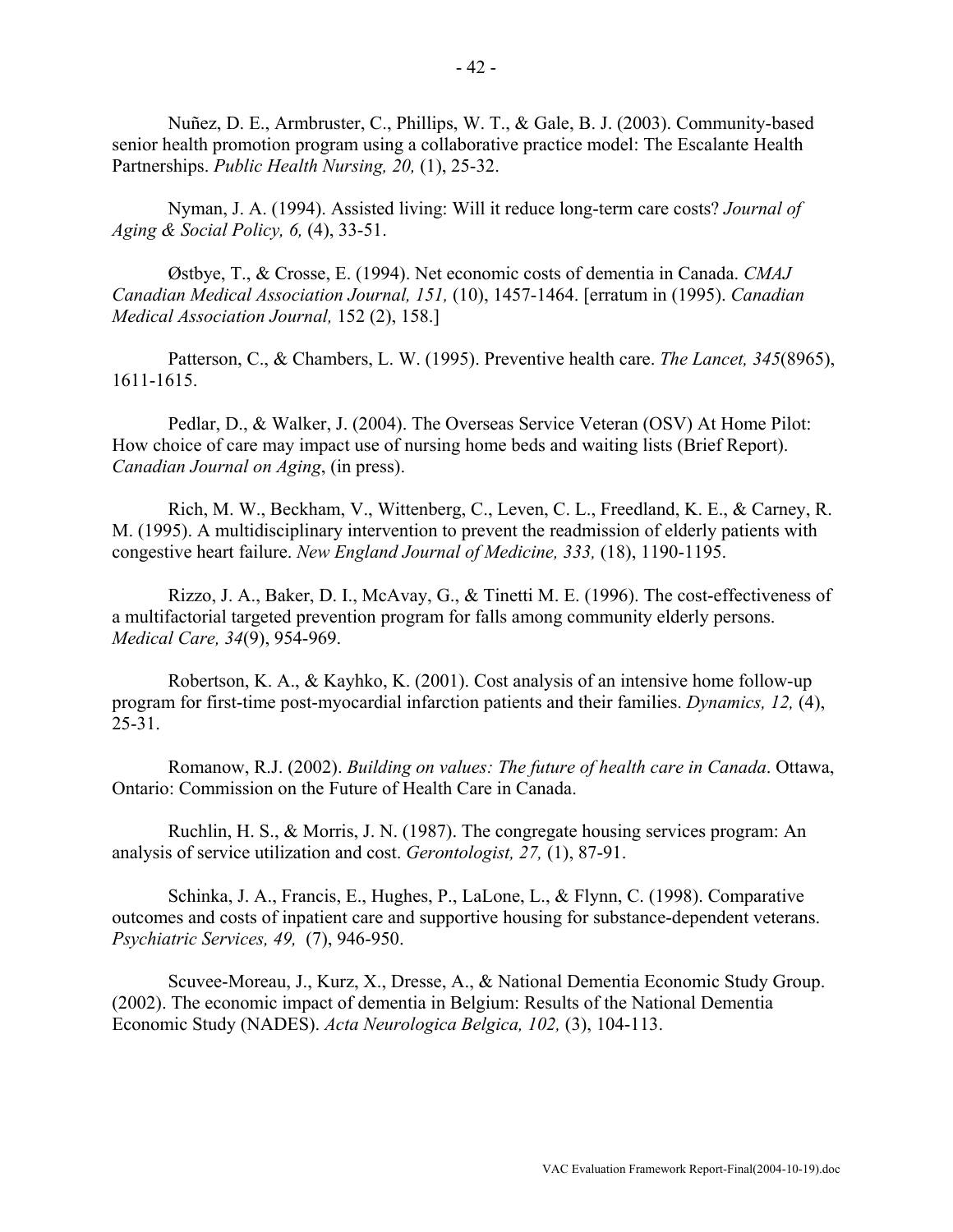Skellie, A., Favor, F., Tudor, C., & Strauss, R. (1984). The Georgia Alternative Health Services Project: Cost-effectiveness depends on population selection. *Home Health Care Service Quarterly, 4*, 49-72.

Sohng, S. S. (1996). Supported housing for the mentally ill elderly: Implementation and consumer choice. *Community Mental Health Journal, 32,* (2), 135-148.

Stewart, S., Marley, J. E., & Horowitz, J. D. (1999). Effects of a multidisciplinary, homebased intervention on unplanned readmissions and survival among patients with chronic congestive heart failure: A randomised controlled study. *Lancet, 354,* (9184), 1077-1083.

Stewart, S. & Horowitz, J. D. (2003). Specialist nurse management programmes: Economic benefits in the management of heart failure. *Pharmacoeconomics, 21,* (4), 225-240.

Stoddart, G.L., & Drummond, M.F. (1984a). How to read clinical journals: VII. To understand an economic evaluation (Part A). *Canadian Medical Association Journal, 130,* 1428-1434.

Stoddart, G.L., & Drummond, M.F. (1984b). How to read clinical journals: VII. To understand an economic evaluation (Part B). *Canadian Medical Association Journal, 130*, 1542-1549.

Stuart, M., & Weinrich, M. (2001). Home- and community-based long-term care: Lessons from Denmark. *Gerontologist, 41,* (4), 474-480.

Stuck, A. E., Aronow, H. U., Steiner, A., Alessi, C. A., Büla, C. J., Gold, M. N. et al. (1995). A trial of annual in-home comprehensive geriatric assessments for elderly people living in the community. *New England Journal of Medicine, 333,* (18), 1184-1189.

Townsend, J., Piper, M., Frank, A.O., Dyer, S., North, W.R.S., & Meade, T.W. (1988). Reduction in hospital readmission stay of elderly patients by a community based hospital discharge scheme: A randomized controlled trial. *British Medical Journal, 297*, 544-547.

Valins, M. (1995). Western Europe turns to group housing. *Contemporary Long-Term Care, 18,* (4), 78.

Vertrees, J.C., Manton, K.G., & Adler, G.S. (1989). Cost effectiveness of home and community-based care. *Health Care Financing Review, 10,* (4), 65-78.

Veterans Affairs Canada (April, 2004) *A guide to access VAC health benefits and the Veterans Independence Program*, Charlotteown, PEI: Veterans Affairs Canada.

Weinstein, M.C. (1990). Principles of cost-effective resource allocation in health care organizations. *International Journal of Technology in Health Care, 6*, 93-103.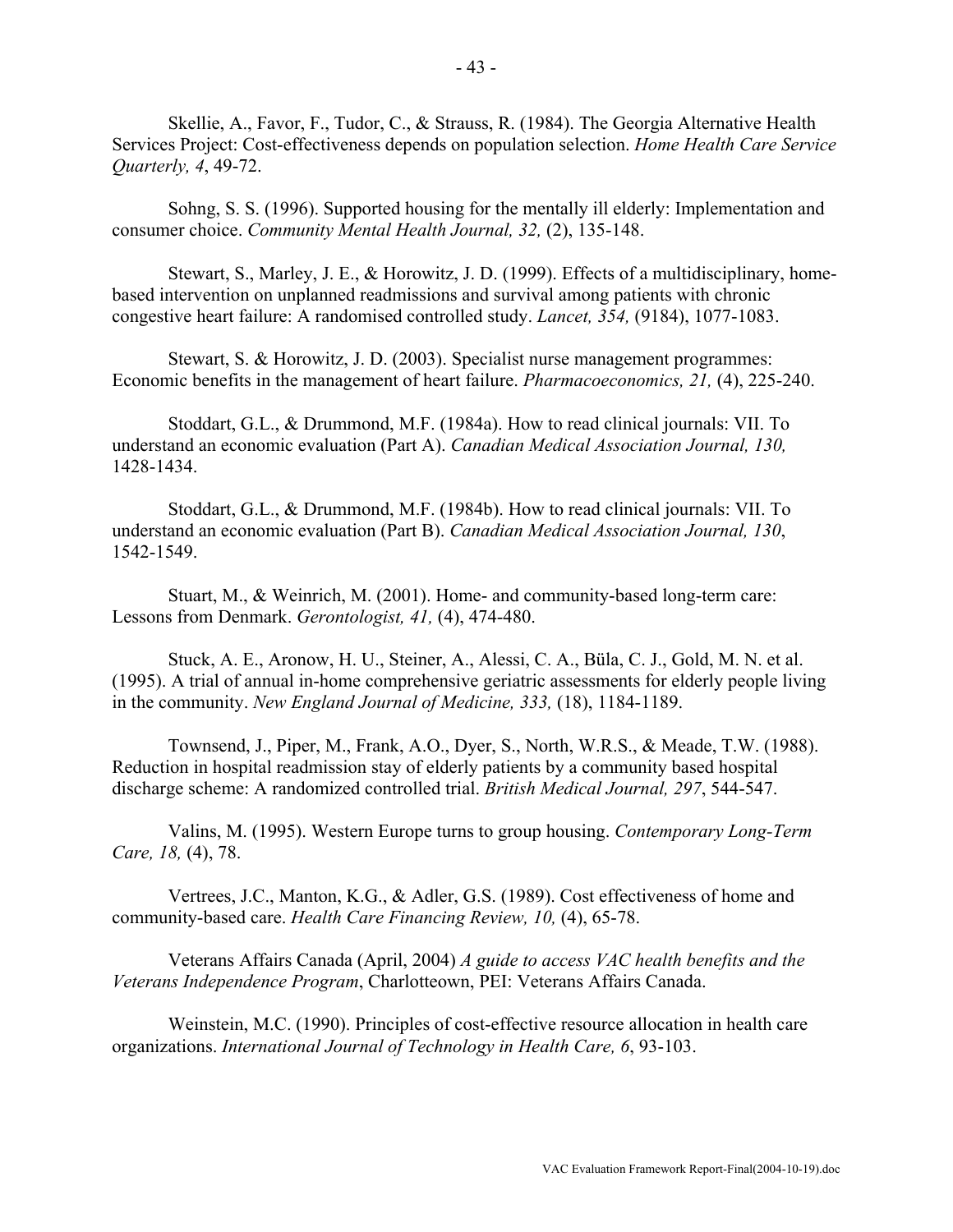Weissert, W.G. (1985). Seven reasons why it is so difficult to make community-based long-term care cost-effective. *Health Services Research, 20* (4), 423-433.

Weissert, W.G., Cready, C.M., & Pawelak, J.E. (1988). The past and future of home- and community-based long-term care. *The Milbank Quarterly, 66* (2), 309-388.

Weissert, W. G., Lesnick, T., Musliner, M., & Foley, K. A. (1997). Cost savings from home and community-based services: Arizona's capitated Medicaid long-term care program. *Journal of Health Politics, Policy & Law, 22,* (6), 1329-1357.

Wimo, A., Mattson, B., Krakau, I., Eriksson, T., Nelvig, A., & Karlsson, G. (1995). Costutility analysis of group living in dementia care. *International Journal of Technology Assessment in Health Care, 11,* (1), 49-65.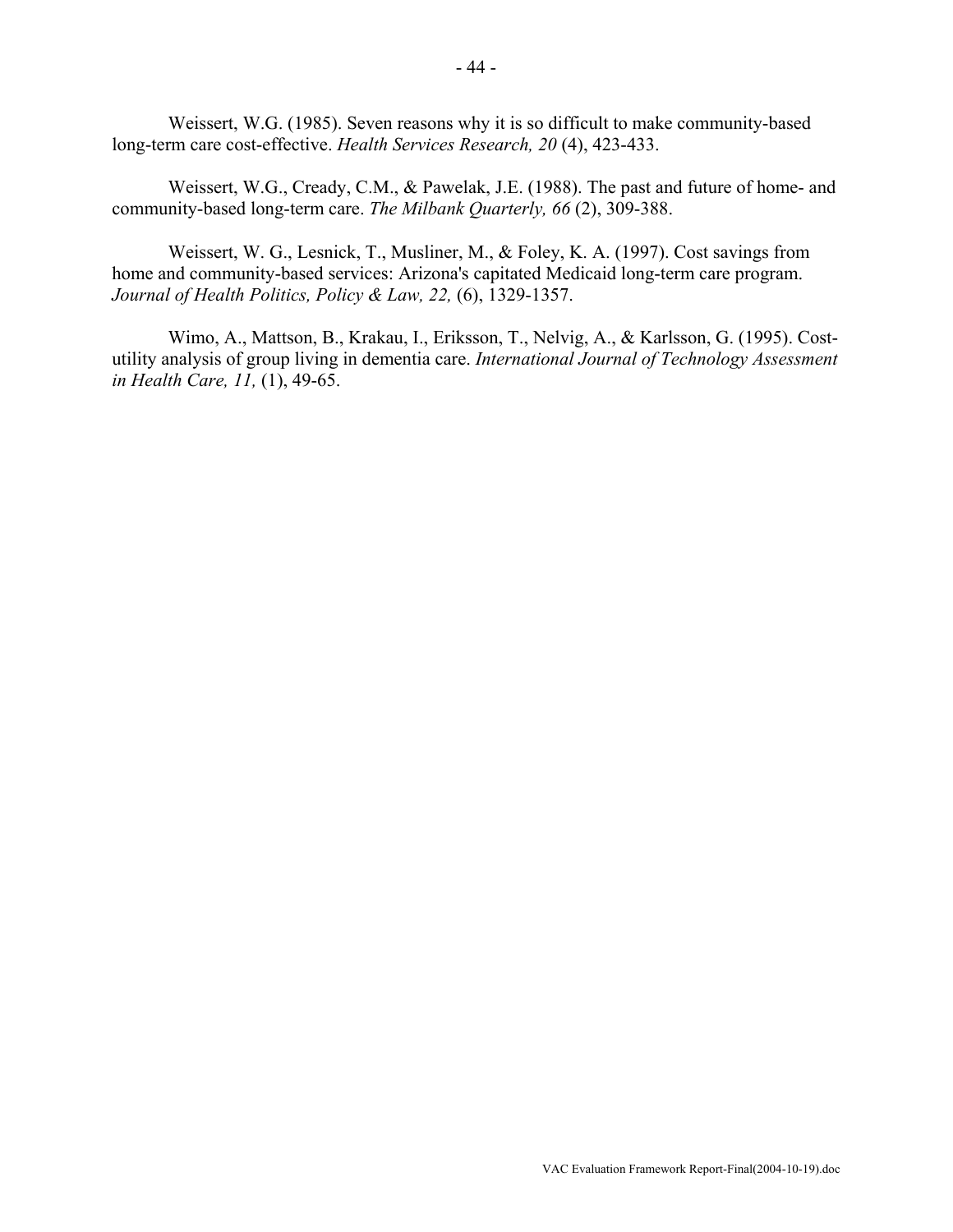# **APPENDIX A:**

**Benefits Provided Under the Health Benefits Program and the Veterans Independence Program**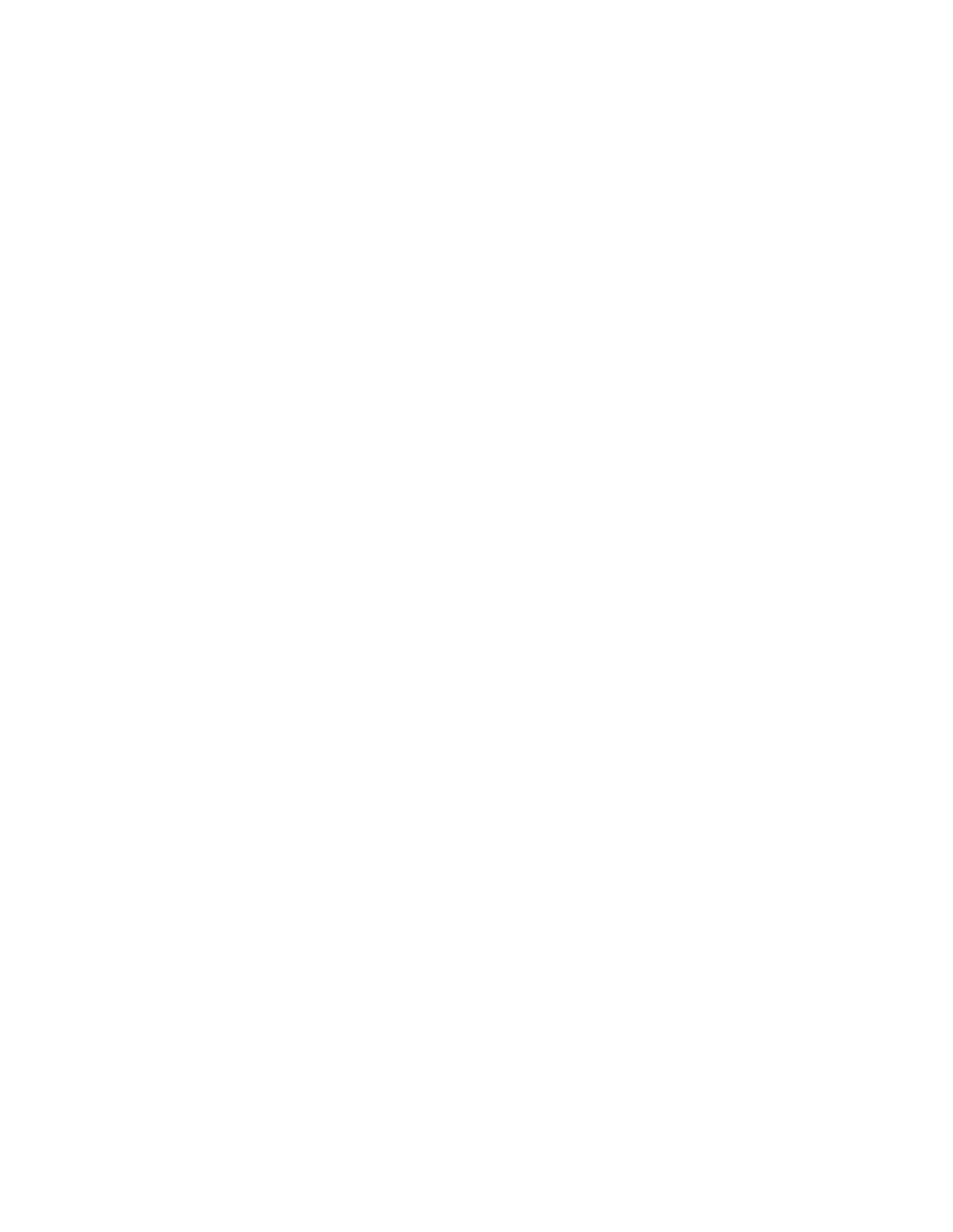|                  | <b>Type of Benefit</b> | <b>Description of the Benefit</b>                                                                                   |
|------------------|------------------------|---------------------------------------------------------------------------------------------------------------------|
| $\mathbf{1}$ .   | Aids For               | This program provides devices and accessories, including necessary repairs, designed to                             |
|                  | Daily Living           | assist the activities of daily living. Examples of covered devices/accessories are:                                 |
|                  |                        | -walking aids such as canes and walkers;                                                                            |
|                  |                        | -self-help aids for dressing and/or feeding;                                                                        |
|                  |                        | -bedroom aids such as foot boards or over-bed tables; and                                                           |
|                  |                        | -bathroom aids such as raised toilet seats or bath benches.                                                         |
| 2.               | Ambulance /            | Ambulance - This program covers the use of ambulance services to or from a medical                                  |
|                  | Medical                | facility when it is required due to an emergency or medical condition.                                              |
|                  | Travel                 |                                                                                                                     |
|                  | Services               | Medical Travel Services - This program covers travel costs incurred in order to receive                             |
|                  |                        | certain treatment benefits. These benefits include: medical, surgical, or dental examinations                       |
|                  |                        | or treatment by a health professional. Costs of travel incurred by escorts may be paid as                           |
|                  |                        | well.                                                                                                               |
| 3.               | Audio                  | This program offers benefits to compensate for hearing impairment. Examples of covered                              |
|                  | (Hearing)              | benefits are:                                                                                                       |
|                  | Services               | -analog hearing aids;                                                                                               |
|                  |                        | -basic digital hearing aids;                                                                                        |
|                  |                        | -basic programmable analog aids;                                                                                    |
|                  |                        | -telephone amplifiers, infrared devices;                                                                            |
|                  |                        | -hearing accessories; and                                                                                           |
|                  |                        | -dispensing and fitting fees.                                                                                       |
| $\overline{4}$ . | Dental                 | This program offers basic dental care and pre-authorized comprehensive dental services.                             |
|                  | Services               | Examples of covered benefits are:                                                                                   |
|                  |                        | -annual basic treatment (cleanings and fluoride treatments); and                                                    |
|                  |                        | -fillings                                                                                                           |
| 5.               | Hospital               | This program offers benefits for treatment services provided in an acute care, chronic care,                        |
|                  | Services -             | or rehabilitative care hospital. It includes both inpatient and outpatient services provided to                     |
|                  | Inpatient and          | a Veteran in an accredited provincial hospital or health facility.                                                  |
|                  | Outpatient             |                                                                                                                     |
|                  | Services               |                                                                                                                     |
| 6.               | Medical                | In the case of a VAC disability pensioner, this program offers medical services provided by                         |
|                  | Services               | a licensed physician. The costs of medical examinations, treatment, or reports specifically                         |
|                  |                        | requested by VAC are also covered by this program. For most VAC clients, physicians'                                |
|                  |                        | services are the responsibility of the provincial health care programs and are not normally                         |
| 7.               | Medical                | paid for under this program.<br>This program offers medical and surgical equipment and supplies normally used by an |
|                  | Supplies               | individual in a non-hospital setting. Examples of covered medical and surgical equipment                            |
|                  |                        | are:                                                                                                                |
|                  |                        | -inhalers;                                                                                                          |
|                  |                        | -bandages; and                                                                                                      |
|                  |                        | -incontinence supplies.                                                                                             |
| 8.               | Nursing                | This program offers services provided by a registered nurse, or for basic foot hygiene by a                         |
|                  | Services               | registered nurse or a qualified licensed/certified nursing assistant. Examples of covered                           |
|                  |                        | services are:                                                                                                       |
|                  |                        | -administering medications;                                                                                         |
|                  |                        | -application of dressings;                                                                                          |
|                  |                        | -counselling Veterans or caregivers in the use of medical supplies and health care; and                             |
|                  |                        | -foot care.                                                                                                         |
|                  |                        |                                                                                                                     |

**Table 1: Benefits Provided to Eligible Veterans by the Health Benefits Program**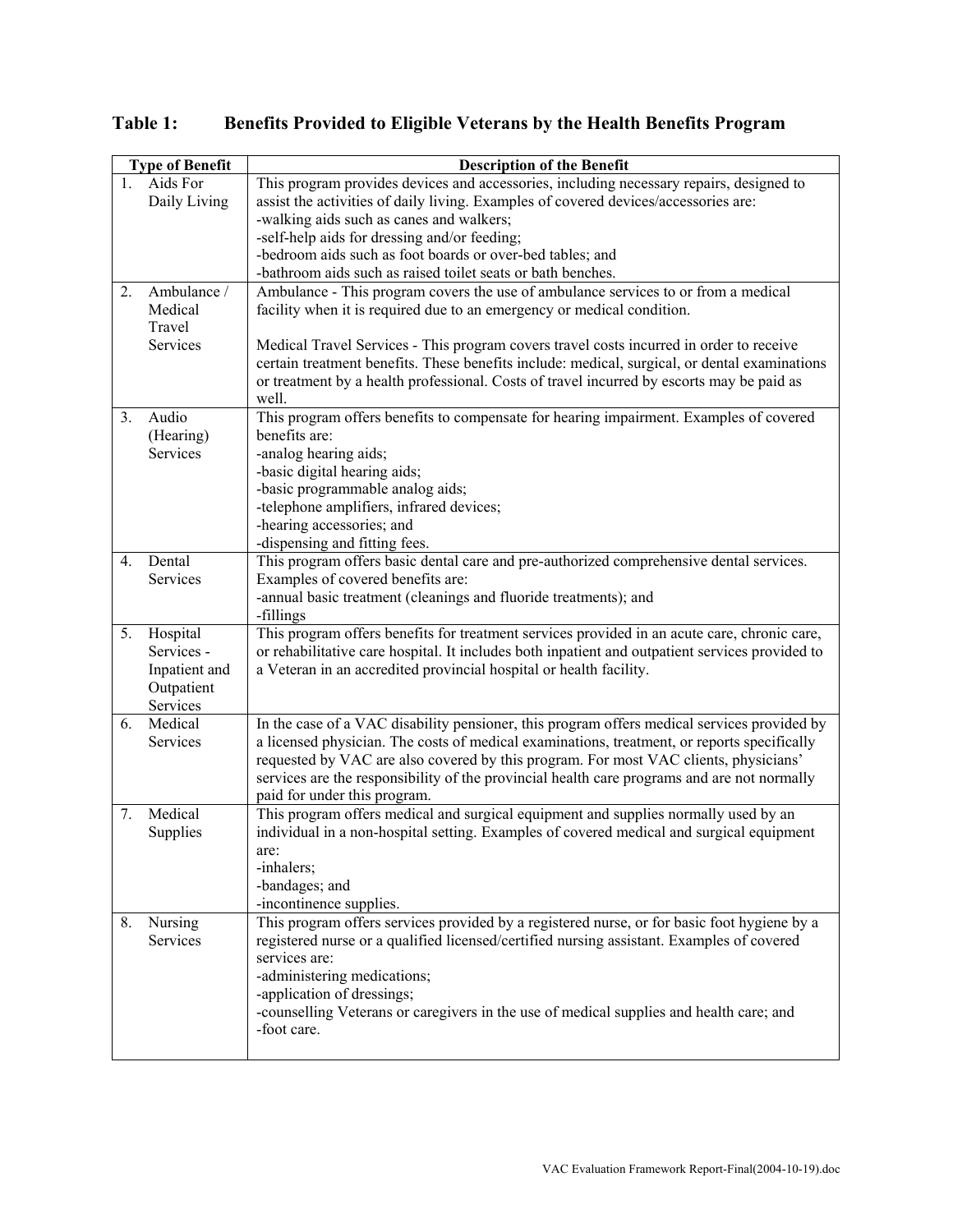| <b>Type of Benefit</b> | <b>Description of the Benefit</b>                                                            |
|------------------------|----------------------------------------------------------------------------------------------|
| 9.<br>Oxygen           | This program offers oxygen and accessories, as well as the rental or purchase of other       |
| Therapy                | respiratory supplies and equipment. Examples of covered benefits are:                        |
|                        | -oxygen concentrators;                                                                       |
|                        | -compressors; and                                                                            |
|                        | -oxygen gas.                                                                                 |
| 10. Prescription       | This program provides drug products and other benefits dispensed by a pharmacist.            |
| Drugs                  | Standard Benefits include many over-the-counter and prescription drugs, plus medical         |
|                        | devices that are considered by VAC to represent "common" therapies. Special                  |
|                        | Authorization Benefits provides drugs for eligible clients with less common or higher cost   |
|                        | therapies approved by VAC.                                                                   |
| 11. Orosthetics        | This program provides necessary prosthetics or orthotics in addition to accessories and      |
| And Orthotics          | repairs for these benefits. Examples of covered benefits are:                                |
|                        | -prosthetic and orthotic appliances;                                                         |
|                        | -custom-built footwear;                                                                      |
|                        | -modifications to regular footwear; and                                                      |
|                        | -necessary accessories and repairs.                                                          |
| 12. Related            | This program offers alternative benefits and services from health professionals. Examples    |
| Health                 | of covered services (requiring referral by physician) are:                                   |
| Services               | -occupational therapy;                                                                       |
|                        | -physiotherapy;                                                                              |
|                        | -massage therapy;                                                                            |
|                        | -acupuncture;                                                                                |
|                        | -hearing $&$ speech therapy; and                                                             |
|                        | -psychological counseling.<br>Examples of covered services (directly obtained services) are: |
|                        | -chiropractic services.                                                                      |
|                        |                                                                                              |
| 13. Special            | This program provides special equipment required for the care and treatment of disabled      |
| Equipment              | VAC clients. These benefits must be prescribed by a doctor. Examples of covered benefits     |
|                        | are:                                                                                         |
|                        | -hospital beds;                                                                              |
|                        | $-lifts$ ;                                                                                   |
|                        | -home adaptations;                                                                           |
|                        | -wheelchairs; and                                                                            |
|                        | -driving aids.                                                                               |
| 14. Vision (Eye)       | This program offers lenses, frames, and accessories to correct sight impairments, as well as |
| Care                   | low vision aids available from the Canadian National Institute for the Blind. Examples of    |
|                        | covered benefits are:                                                                        |
|                        | -basic single and bifocal lenses;                                                            |
|                        | -frames; and                                                                                 |
|                        | -eye examinations.                                                                           |
|                        |                                                                                              |

Note: Not all of the above services are available to all veterans. Eligibility for services depends on benefits groupings as established by Veterans Affairs Canada.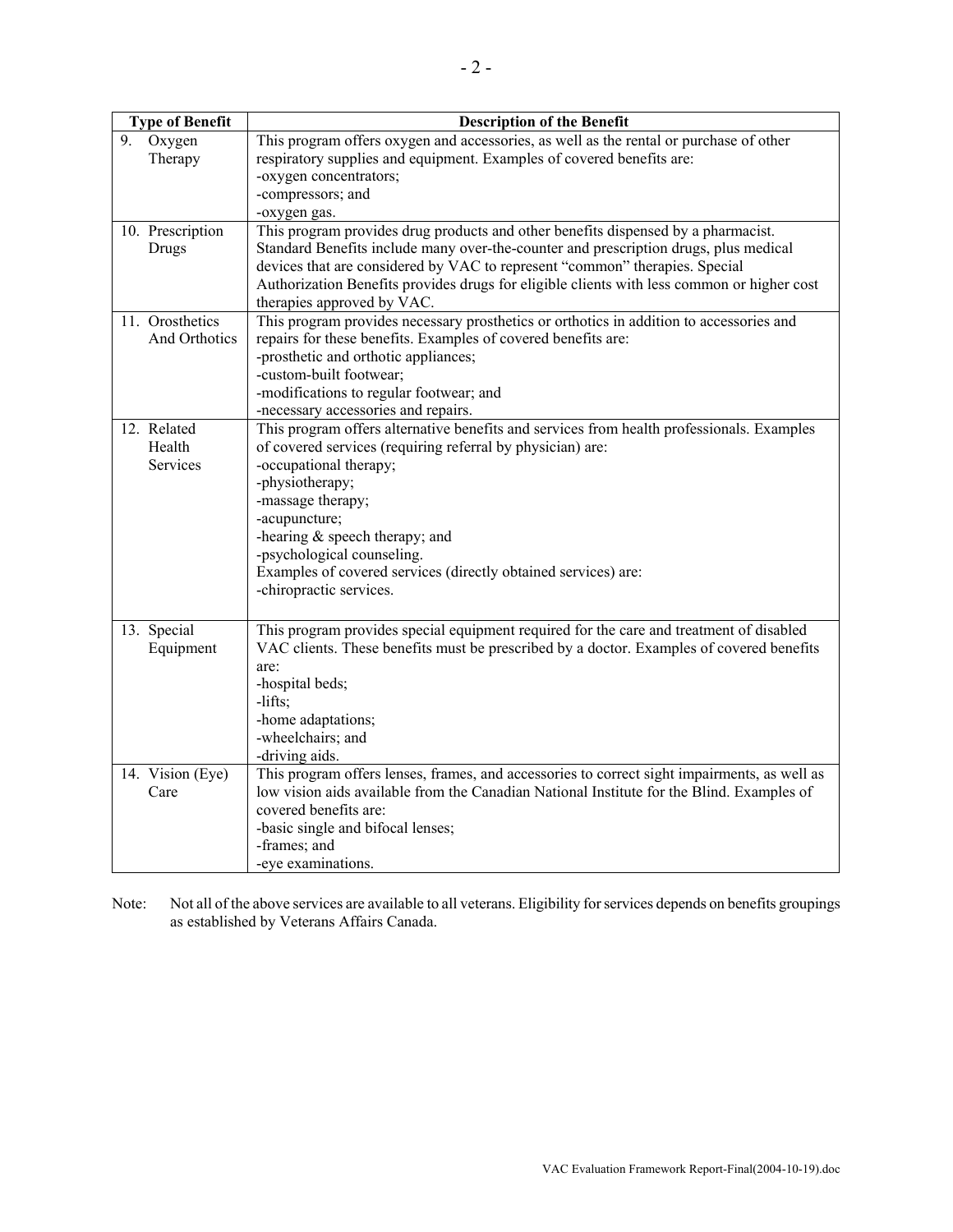| <b>Type of Benefit</b> |                         | <b>Description of the Benefit</b>                                                              |
|------------------------|-------------------------|------------------------------------------------------------------------------------------------|
| 1.                     | Grounds                 | Grounds Maintenance include activities regularly required to maintain the grounds              |
|                        | Maintenance             | immediately surrounding the client's principal residence. Examples of covered services are:    |
|                        |                         | -snow removal from steps, walkways, and driveways to allow safe access to the principal        |
|                        |                         | residence;                                                                                     |
|                        |                         | -snow and ice removal from roofs and eavestroughs when such conditions pose a threat to        |
|                        |                         | safety and access; and                                                                         |
|                        |                         | -lawn mowing and raking.                                                                       |
| 2.                     | Housekeeping            | Housekeeping services are routine tasks or domestic chores required to support the client in   |
|                        |                         | remaining self-sufficient at their principal residence. Certain non-routine tasks or domestic  |
|                        |                         | chores may also be covered, with pre-authorization by VAC, if they are required as a result    |
|                        |                         | of the client's health and safety being at risk. Examples of covered services are:             |
|                        |                         | -laundry, including ironing and mending;                                                       |
|                        |                         | -vacuuming;                                                                                    |
|                        |                         | -cleaning floors (sweeping, washing, waxing, etc.);                                            |
|                        |                         | -dusting and general picking up; and                                                           |
|                        |                         | -meal preparation.                                                                             |
| 3.                     | Personal care           | Personal care services are approved services provided by individuals other than those          |
|                        |                         | defined as Health Care Professionals (i.e., an attendant as opposed to nurse). These services  |
|                        |                         | include assistance in the performance of the activities of daily living and supervision        |
|                        |                         | required by clients who cannot be left unattended. Examples of covered services are:           |
|                        |                         | -eating;                                                                                       |
|                        |                         | -dressing;                                                                                     |
|                        |                         | -washing;                                                                                      |
|                        |                         | -grooming;                                                                                     |
|                        |                         | -adjusting prosthetic appliances;<br>-attending to toileting;                                  |
|                        |                         | -ambulation; and                                                                               |
|                        |                         | -respite care.                                                                                 |
| 4.                     | Home                    | Home adaptations can be made to a client's principal residence. For example, bathrooms,        |
|                        | Adaptations             | kitchens, and doorways can be modified to provide access for basic everyday activities such    |
|                        |                         | as food preparation, personal hygiene, and sleep. Home adaptations do not include general      |
|                        |                         | renovations or repairs. Examples of covered services are:                                      |
|                        |                         | -handrails on stairways; and                                                                   |
|                        |                         | -ramps.                                                                                        |
| 5.                     | Nutrition               | Access to nutrition services is aimed at ensuring that clients access nutritional food,        |
|                        | Services                | whether it is delivered to the client's principal residence, offered in the community, or      |
|                        |                         | served at a local restaurant. Examples of covered services are:                                |
|                        |                         | -the cost of delivering food to the home i.e., Meals on Wheels; and                            |
|                        |                         | -transportation cost to bring the client to a local restaurant or community facility to obtain |
|                        |                         | meals i.e., Wheels to Meals, or a taxi to the restaurant.                                      |
| 6.                     | Health and              | Health and support services are health assessments and diagnostic services, care,              |
|                        | <b>Support Services</b> | maintenance, and related personal care provided by health professionals and approved by        |
|                        | Provided by             | VAC. These can be provided only when they are not insured services under a professional        |
|                        | Health                  | health care system or available to clients as residents of a province.                         |
|                        | Professionals           |                                                                                                |
| 7.                     | Ambulatory              | Ambulatory health care covers certain health and social services provided outside the home     |
|                        | Health Care             | such as adult day care and travel costs to access these services.                              |
| 8.                     | Intermediate            | Intermediate Care Services may be provided when living at home is no longer practical and      |
|                        | Care Services           | a greater level of nursing and personal assistance is needed.                                  |

# **Table 2: Benefits Provided to Eligible Veterans by the Veterans Independence Program**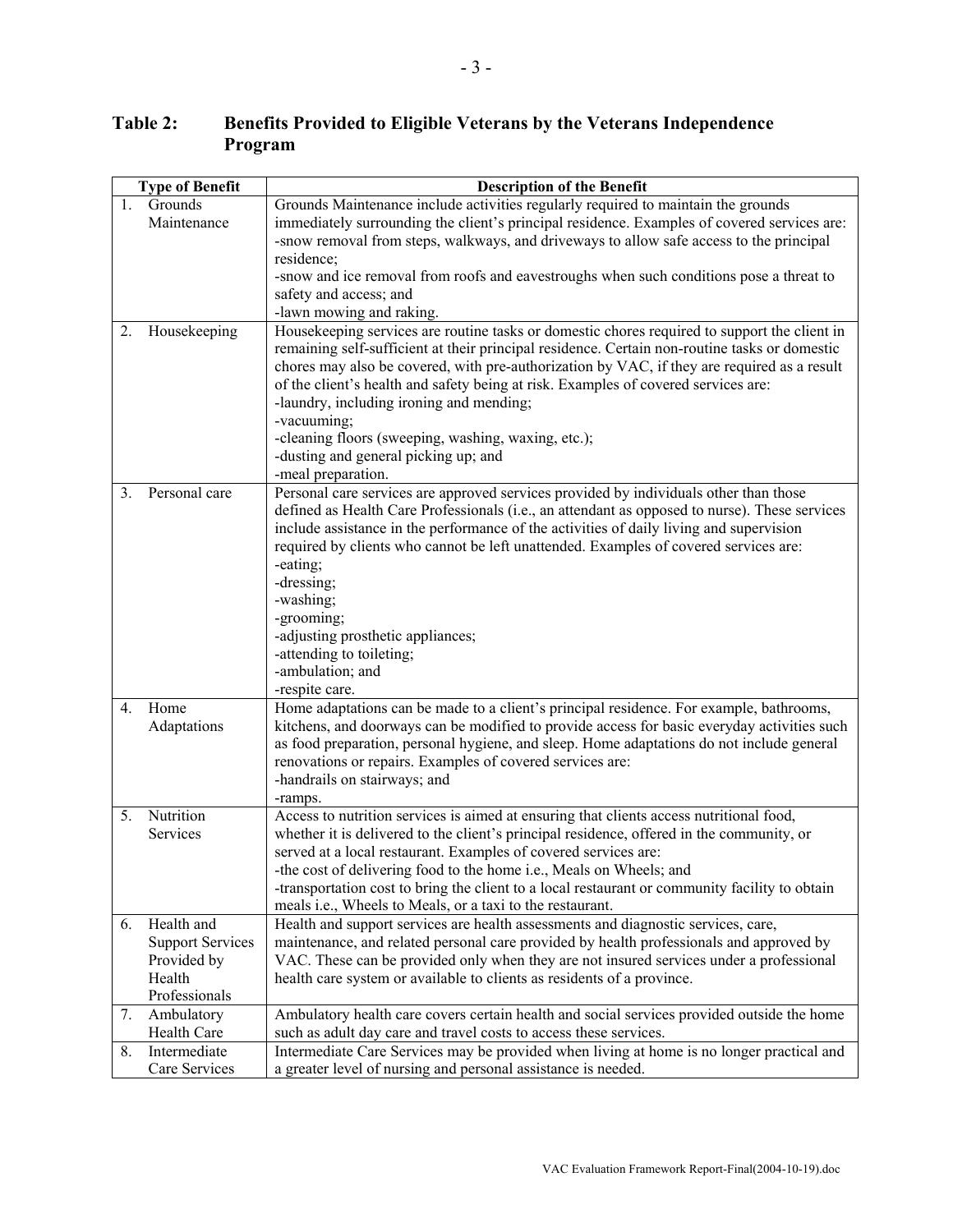| <b>Type of Benefit</b> | <b>Description of the Benefit</b>                                                               |
|------------------------|-------------------------------------------------------------------------------------------------|
| Social                 | Transportation service may be approved to allow clients to participate in social activities, in |
| Transportation         | response to the client's basic social, recreational, or personal needs. These may include       |
|                        | transportation to: church services; and occasional visits to friends/relatives, community       |
|                        | centres, banks, and grocery stores, when transportation is not otherwise available.             |

Note: Not all of the above services are available to all veterans. Eligibility for services depends on benefits groupings as established by Veterans Affairs Canada.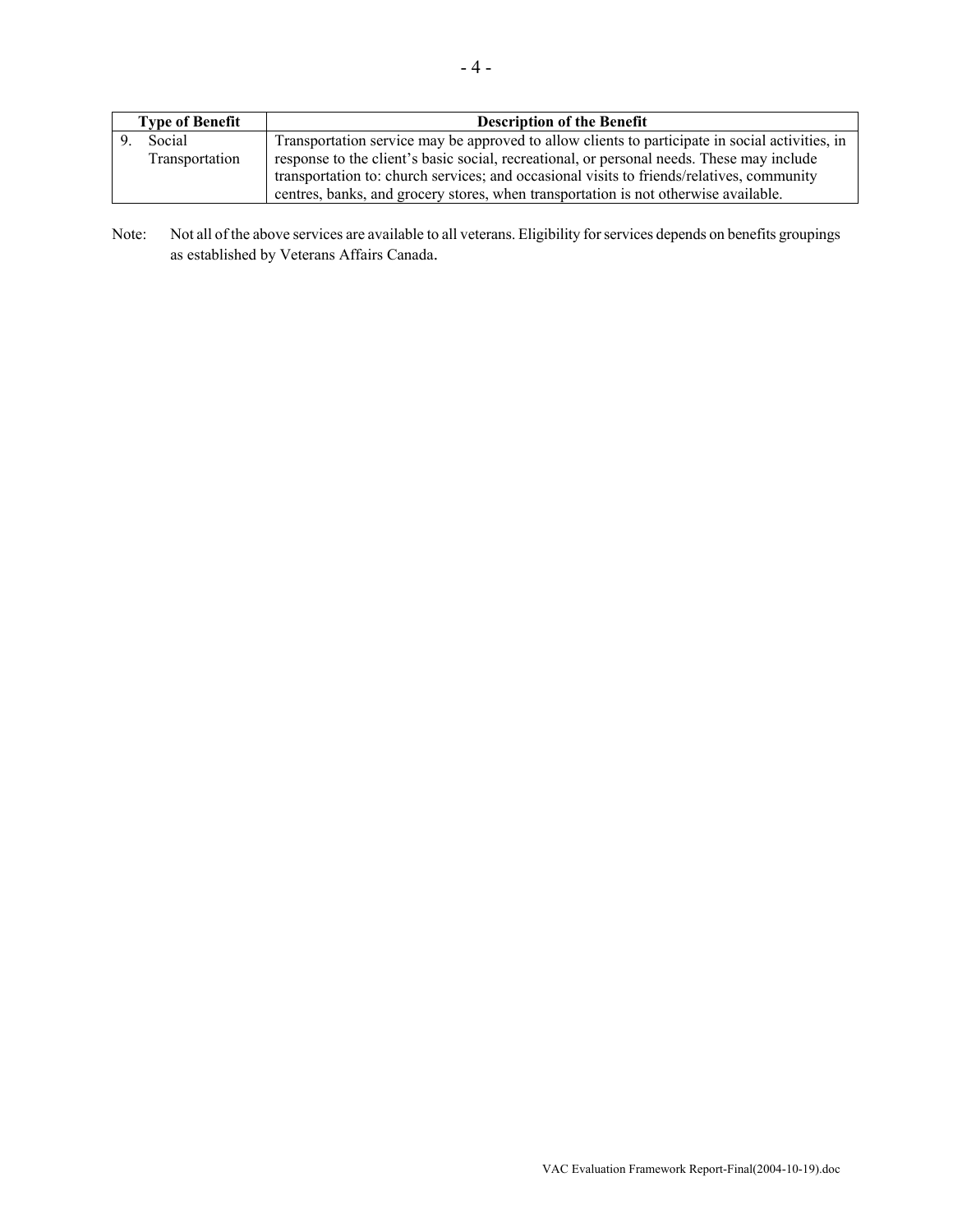# **APPENDIX B:**

**An Overview of Economic Evaluation, Including Cost-Effectiveness Analysis, and its Relationship to Continuing Care**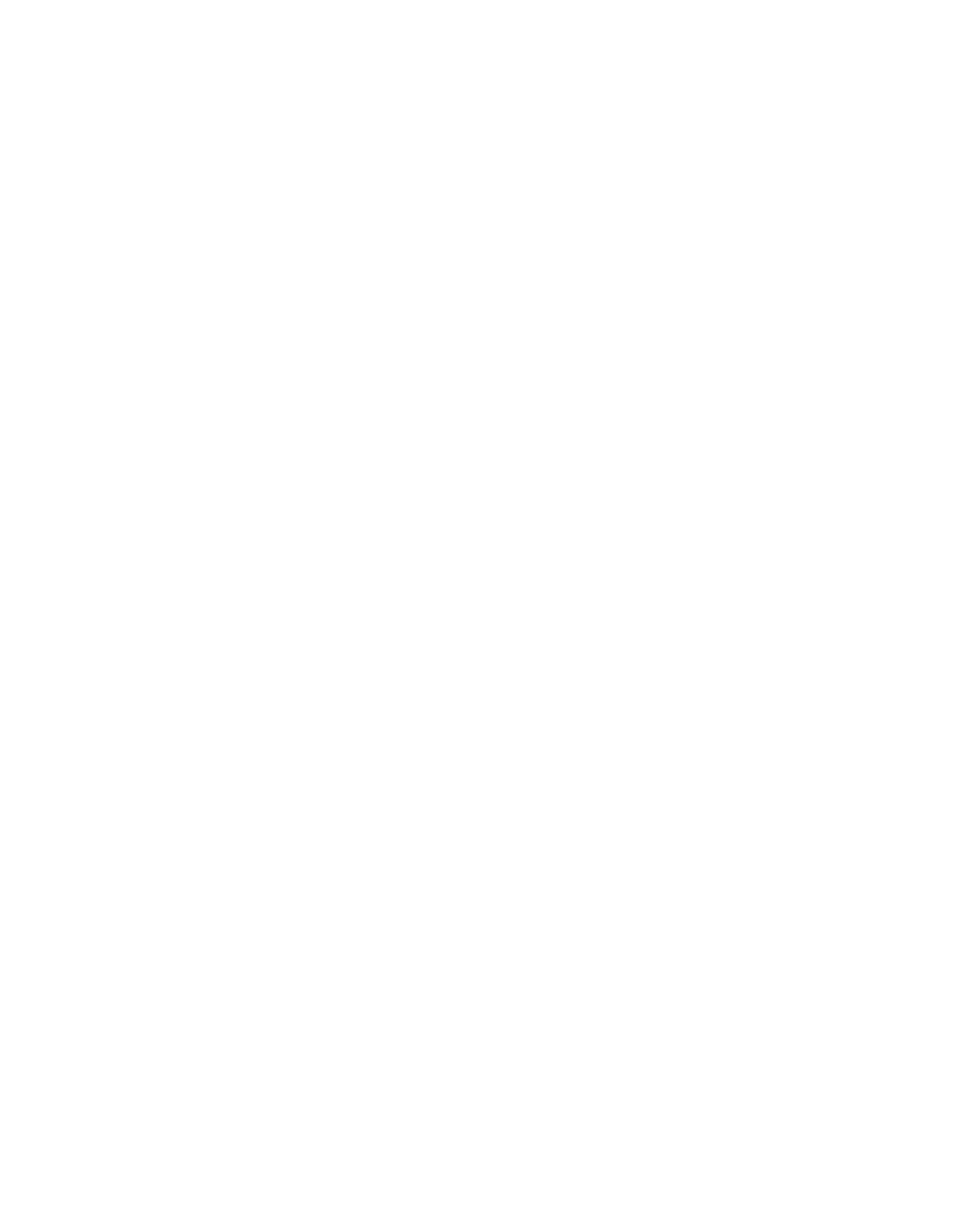# **AN OVERVIEW OF ECONOMIC EVALUATION, INCLUDING COST-EFFECTIVENESS ANALYSIS, AND ITS APPLICATION TO CONTINUING CARE**

#### **1. AN OVERVIEW OF ECONOMIC ANALYSIS**

There is a growing literature on the techniques of economic analysis in health care. A number of excellent books and articles have been published on this topic (Donaldson, 1990; Drummond, O'Brien, Stoddart and Torrence, 1997; Drummond, Stoddart and Torrence, 1987; Eisenberg, 1989; Ganiats and Schneiderman, 1988; Stoddart and Drummond, 1984a, 1984b; Weinstein, 1990). Drummond et al. (1987) note that economic analysis deals with two aspects: the inputs and outputs, or costs and consequences, of activities; and, choices between alternatives. Thus, economic analysis can be defined as: "the comparative analysis of alternative courses of action in terms of both their costs and consequences" (Drummond et al., 1987, p. 8). Drummond et al. (1987) have developed a typology for the different types of economic analysis based on the dimensions of inputs and outputs, and choices about alternatives. This schematic is presented in Figure 1. The primary area of interest for this study is box 4 in Figure 1, full economic evaluation, particularly cost-minimization and cost-effectiveness analysis.<sup>[1](#page-55-0)</sup> Finally, it is important to note that cost-effectiveness analysis is not only about costs. Equal weight is given to the outcomes or consequences of the services in question. This includes outcomes such as satisfaction with care, and the quality of the life of the client, from the perspectives of clients and informal caregivers.

# **2. THE TECHNIQUES OF ECONOMIC EVALUATION[2](#page-55-1)**

#### **2.1 Design Issues**

 $\overline{a}$ 

Methodologically, most of the more advanced techniques of economic analysis have similar characteristics to quasi-experimental research, clinical trials and outcome evaluation. All of these approaches have certain common elements. Some type of program or experimental condition is introduced and applied to some set of subjects, and the consequence of this act is analyzed to determine the nature of the outcome of introducing the program or experimental condition. There is a temporal dimension to this approach such that the intervention is typically done at one point in time and the consequences of that action are studied over time. Programs receiving the experimental condition, are usually compared to control groups or to, other, alternative programs.

<span id="page-55-0"></span> $<sup>1</sup>$  In contrast to Drummond et al. (1987), some researchers consider cost-minimization analysis to be a variant of</sup> cost-effectiveness analysis. This is an important distinction for continuing care because it uses an ongoing "care," rather than a short term "cure" model of service. Thus, it may be that the "effects" of care are similar, that is, similar levels of satisfaction, similar rates of deterioration and so on. To the extent this is true one could actually do a costminimization study instead of a cost-effectiveness study. 2

<span id="page-55-1"></span><sup>&</sup>lt;sup>2</sup> There are a number of issues to be addressed in doing an economic analysis. This section provides an overview of some of the most common issues. For a detailed protocol for doing economic analysis the reader is referred to the report *Guidelines for Economic Evaluation of Pharmaceuticals*: *Canada*, published by the Canadian Coordinating Office for Health Technology Assessment CCOHTA (1997). For an excellent review of economic analysis the reader is referred to the book *Methods for the Economic Evaluation of Health Care Programmes* (Drummond, Stoddart and Torrence, 1987; Drummond, O'Brien, Stoddart and Torrence, 1997).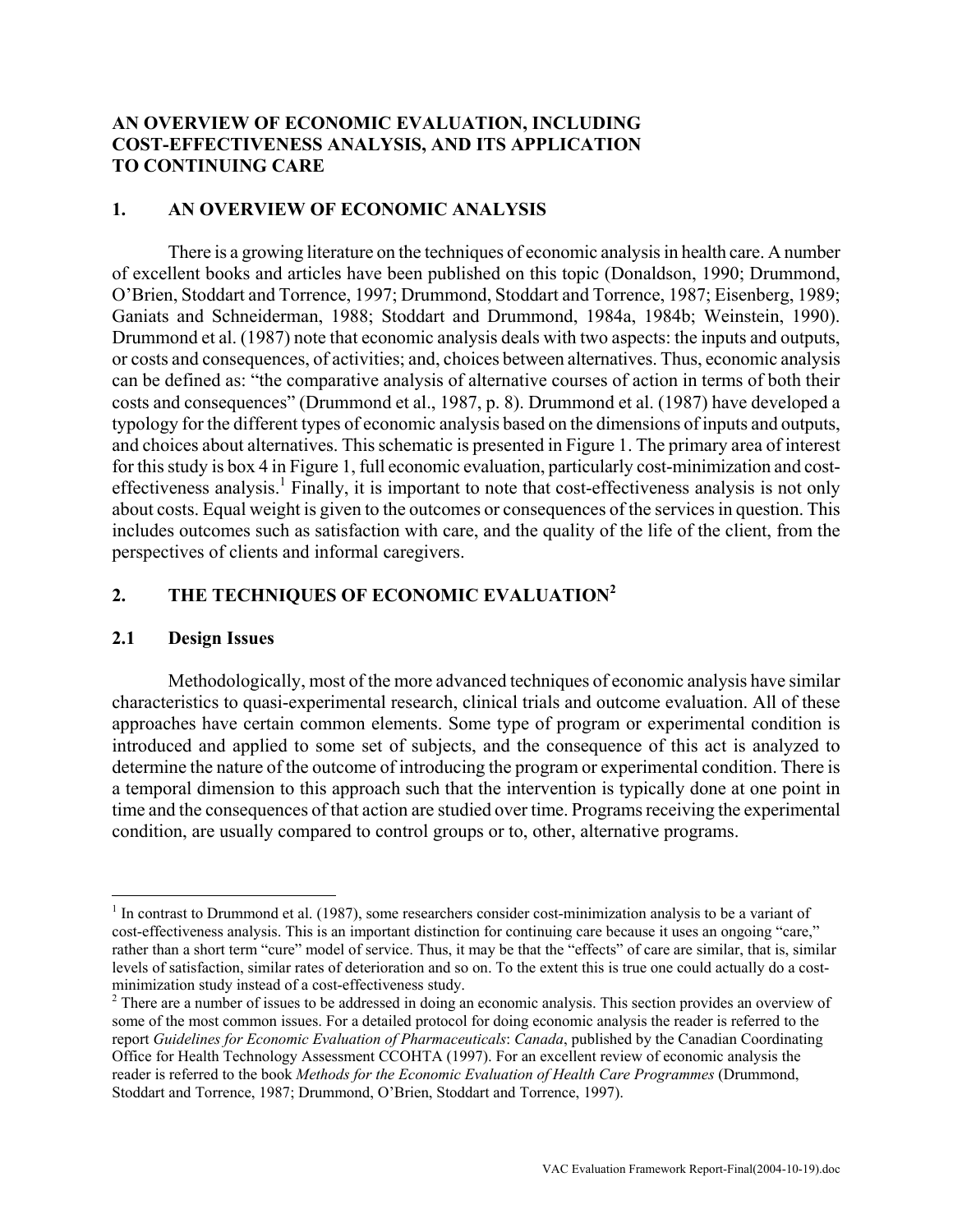#### **Figure 1: Types of Economic Evaluation**

|                                                       | Are both costs (inputs) and consequences (outputs) of the alternatives examined? |                               |                                                                                                                                                                       |  |
|-------------------------------------------------------|----------------------------------------------------------------------------------|-------------------------------|-----------------------------------------------------------------------------------------------------------------------------------------------------------------------|--|
| Is there a comparison of two or<br>more alternatives? | NO.                                                                              |                               | <b>YES</b>                                                                                                                                                            |  |
|                                                       | Examines only consequences                                                       | Examines only costs           |                                                                                                                                                                       |  |
| NO.                                                   | 1A PARTIAL EVALUATION<br>Outcome description                                     | 1B<br><b>Cost Description</b> | <b>2 PARTIAL EVALUATION</b><br>Cost-outcome description                                                                                                               |  |
| <b>YES</b>                                            | <b>3A PARTIAL EVALUATION</b><br>Efficacy or effectiveness<br>evaluation          | 3B<br>Cost Analysis           | <b>4 FULL ECONOMIC EVALUATION</b><br><b>Cost-minimization analysis</b><br>Cost-effectiveness analysis<br><b>Cost-utility analysis</b><br><b>Cost-benefit analysis</b> |  |

(Source: Adapted from Drummond et al., 1987, p. 8)

The types of evaluations noted in the above schematic are as follows:

- **Outcome Description**: A description of the program or service provided.
- **Cost Description**: A description of the cost components of the service provided.
- **Cost-Outcome Description**: A description of both the costs and outcomes of a single service.
- **Efficacy or Effectiveness Evaluation**: An analysis in which only the consequences of the alternatives are compared.
- **Cost Analysis**: An analysis in which only the costs of the alternatives are compared.
- **Cost-Minimization Analysis**: An analysis in which the costs of the alternatives are compared and the consequences of service are deemed to be equivalent, for example, a search for the lowest cost alternative.
- **Cost-Effectiveness Analysis**: An analysis in which the costs and consequences of programs are measured in comparable, appropriate, natural physical units, for example, costs are related to a single effect which may differ in magnitude across alternatives.
- **Cost-Utility Analysis**: An analysis in which the costs and consequences of programs are measured in time units adjusted by health utility weights, for example, costs are related to one or more effects, which are not necessarily common to each alternative, by a standardized utility measure such as qualityadjusted life years.
- **Cost-Benefit Analysis**: An analysis in which the costs and consequences of programs are both valued in monetary terms, for example, costs are related to one or more effects, which are not necessarily common to each alternative, by the standardized measure of money.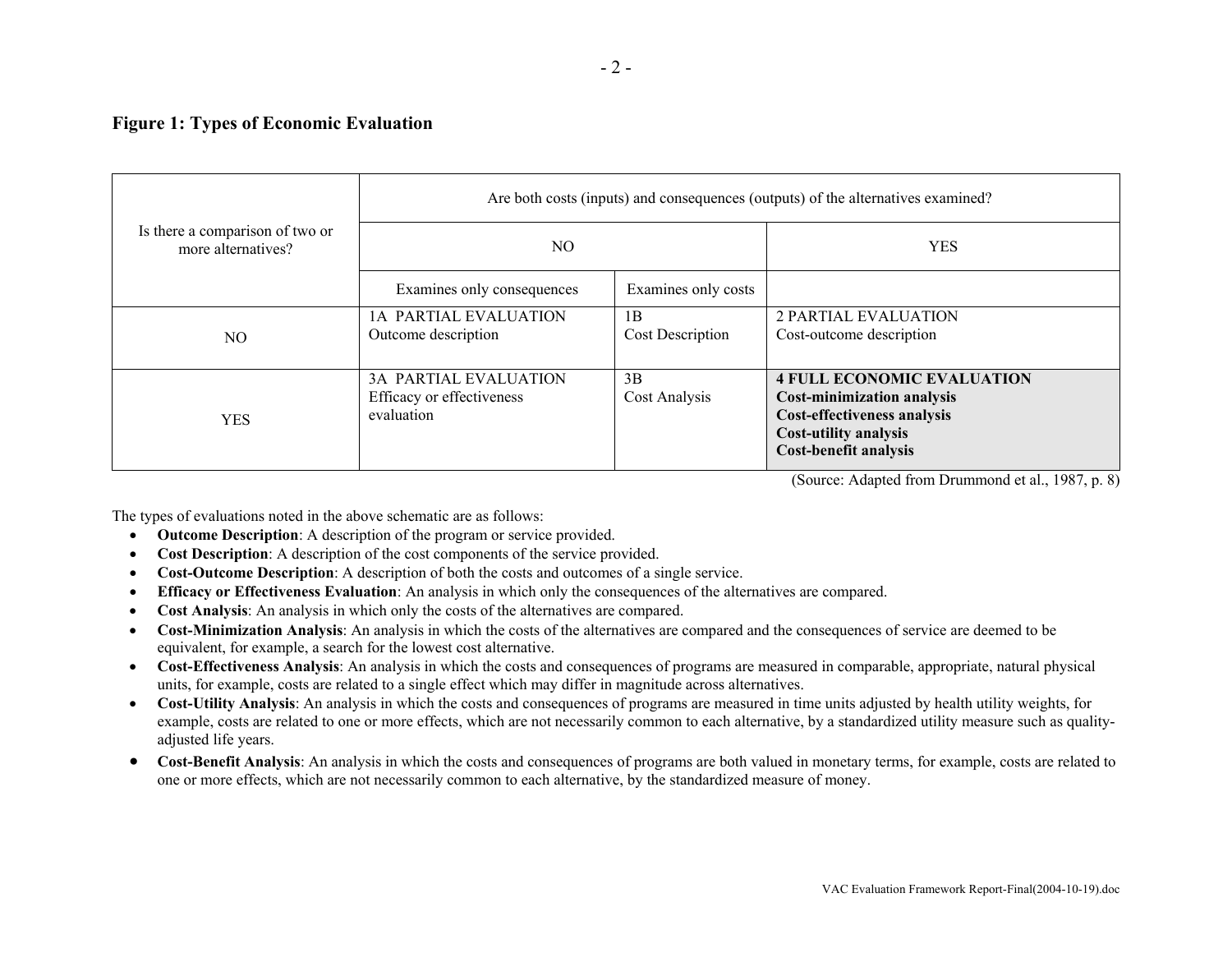# **2.2 Perspective**

Perhaps the most essential feature of an economic analysis is the perspective inherent in the question being asked. Perspective has significant implications for analysis. Ideally, the widest range of costs and benefits should be considered in doing an economic analysis, that is, the perspective of society as a whole. However, this is often not done in actual studies. Rather, writers often consider costs and benefits from a more restrictive perspective, for example, the government, the agency, or the client. Even within a government or funder perspective one may only consider a given agency, or type of service, rather than the whole system of care. By not adopting a comprehensive perspective one may, however, come to erroneous conclusions. For example, consider 1) clients who pay a user fee for homemaker services but who pay no fee for home nursing care services, 2) a government which wishes to reduce costs, and 3) a home care agency which wants to maximize profits. Government may ask for an economic analysis of a new program where certain functions typically provided by nurses are transferred to homemakers through a transfer of function agreement. An economic analysis is conducted, from the government perspective, which shows that 20 percent of the volume of work can be transferred and that homemakers are paid half as much as home care nurses. This finding tells government that it can save 10 percent of the costs of its home nursing care program by instituting the transfer of function program.

The client sees it differently. Clients who are affected may pay more for the added homemaker service (for which they may pay a user fee) than they would if nurses, for which no user fee is required, continue to provide the service. The position of the agency in this scenario is determined by its comparative profit margins for nurses versus homemakers. Depending on the relative ratios of user fees, and staff specific profit margins, the result of adopting the program, when all matters are considered together, could be: no actual change but a cost-shift from government to clients and/or agencies; an actual overall saving, but less than projected from the government perspective alone; or, an actual increase in overall costs, particularly if homemakers take longer to provide the service than nurses.

There is also a fourth group which could be affected, that is, informal caregivers such as family members. Homemakers may provide care to the client but may not teach family members how to care for the client in a correct and efficient manner. To the extent that nurses do so, there could be a differential impact on the amount of time and resources family members would have to devote to caring for the client. Time may constitute real direct costs to family members if they take non-paid leave from work. Thus, the decision to transfer nursing functions to homemakers may have economic impacts not only on the government, the agency, and the client, but also, on the client's family.

#### **2.3 Determining Costs**

As noted above, one must properly consider what is the appropriate range of costs and benefits to be included in a given study. Table 1 presents definitions for a number of different types of costs used in economic analysis. Table 1 and the other tables in this section are presented to provide the reader with a sense of the complexity of appropriately calculating costs.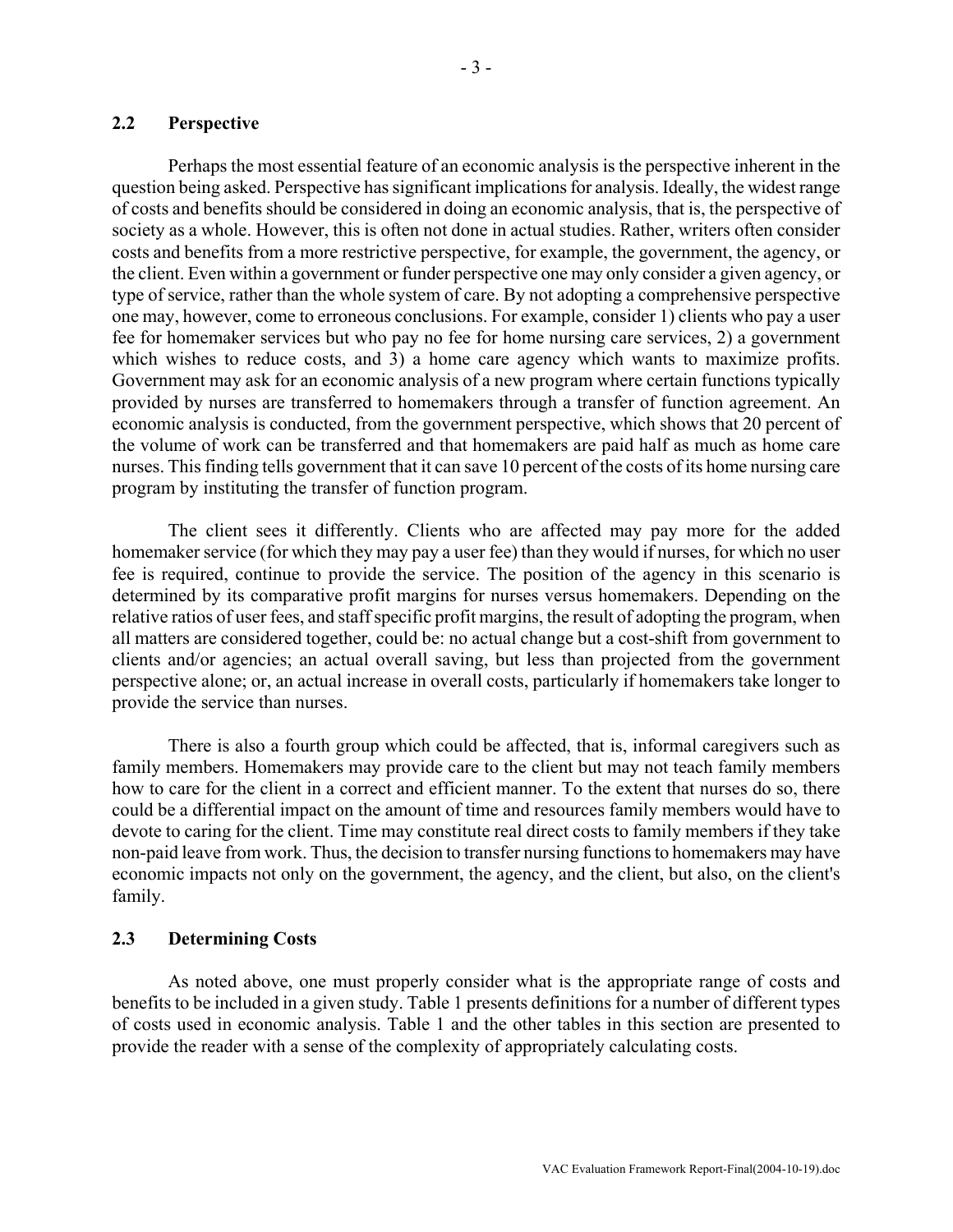# **Table 1: Types of Costs**

| <b>Name</b>               | <b>Definition</b>                                                                                                                                                                                                                         |  |  |
|---------------------------|-------------------------------------------------------------------------------------------------------------------------------------------------------------------------------------------------------------------------------------------|--|--|
| <b>Total Costs</b>        | Costs of producing a particular quantity of output.                                                                                                                                                                                       |  |  |
| <b>Fixed Costs</b>        | Costs which do not vary with the quantity of output in the short run (about<br>one year), for example, rent, equipment lease payments, some wages and<br>salaries. These are costs which vary over time, rather than quantity.            |  |  |
| Variable Costs            | Costs which may vary with the level of output, for example, supplies, food,<br>fees for service, salaries and wages for non-core staff.                                                                                                   |  |  |
| Capital Costs             | Costs required to purchase the major capital assets required by an agency<br>such as land, buildings and equipment. To the extent that consistent<br>payments are made on an annual basis, capital costs are a sub-set of fixed<br>costs. |  |  |
| <b>Operating Costs</b>    | Cost which are not capital costs                                                                                                                                                                                                          |  |  |
| <b>Overhead Costs</b>     | An accounting term for resources which serve many different departments or<br>programs, for example, hospital administration, central laundry, medical<br>records, cleaning, electricity/power.                                           |  |  |
| <b>Average Costs</b>      | The average cost per unit of output.                                                                                                                                                                                                      |  |  |
| Marginal Costs            | The additional, or extra, cost of producing one extra unit of output.                                                                                                                                                                     |  |  |
| Per Diem Costs            | The average cost per client per day. Per diem rates can be calculated for total<br>costs but are more typically calculated for operating costs as capital costs are<br>often handled separately.                                          |  |  |
| <b>Opportunity Costs</b>  | The value of foregone benefits because the resource is not available for its<br>best alternative use. In efficient markets the opportunity cost is the market<br>price.                                                                   |  |  |
| Non-Market/Indirect Costs | Costs which do not have an existing, or direct, market value, for example,<br>volunteer time, family time, leisure time.                                                                                                                  |  |  |

Source: Adapted from Drummond et al., 1987.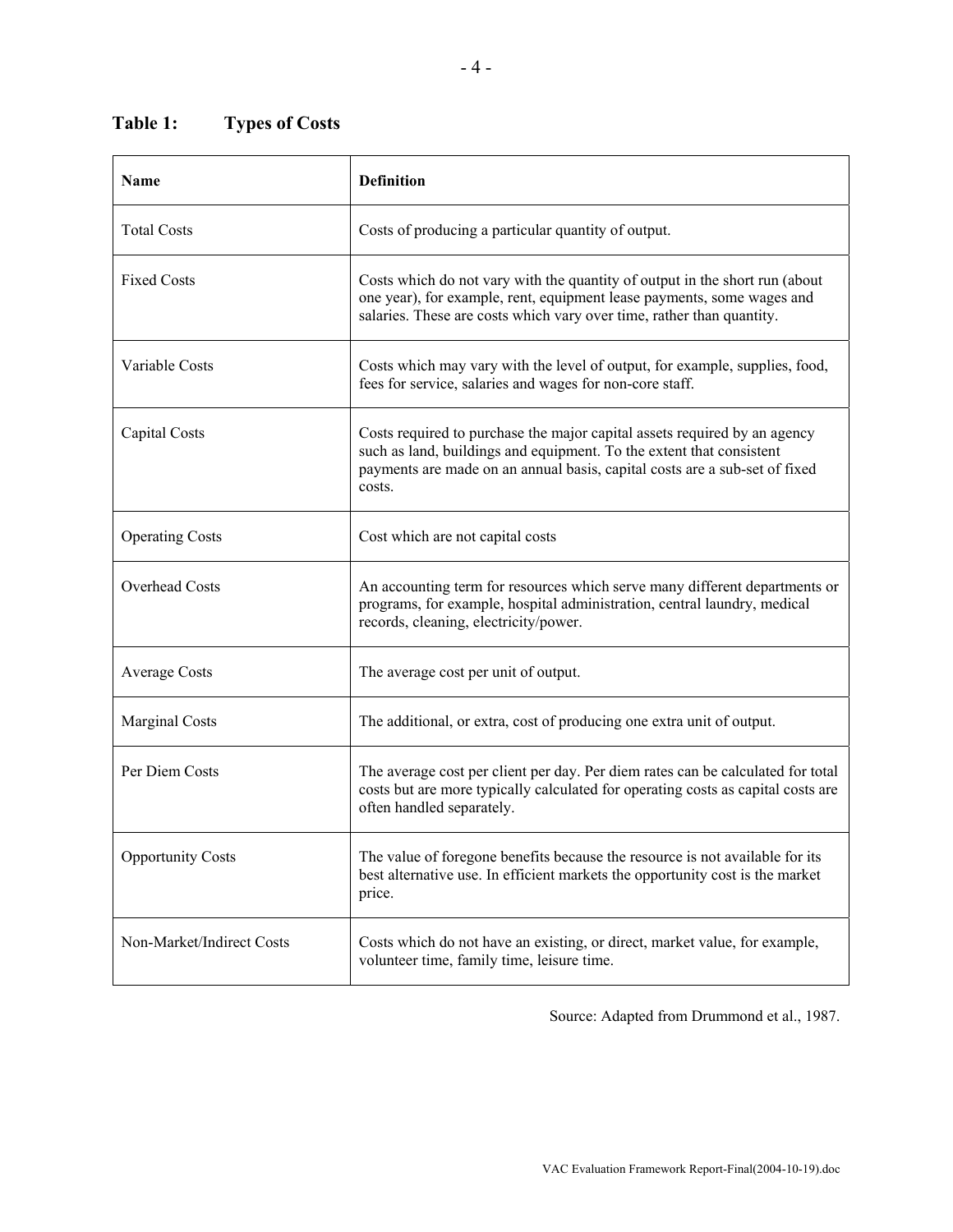An important issue in costing is how to assign costs for non-market goods such as the time of family members. Drummond et al. (1987) note that there are four possible approaches, the first two of which are the most common. The four approaches are:

- **Market valuations**—taking actual valuations where these exist (for example, for most resource items) or imputing valuations by reference to the market price of similar commodities (for example, the value of housewives' time could be imputed by reference to the wages paid to domestic staff) [*sic*].
- **Client's willingness-to-pay estimates**—assessed directly (by asking them) or indirectly (by observing their behaviour) (for example, asking people what they would pay for a quicker form of travel, or observing the trade-offs they make between expenditures and travel time savings).
- **Policy-makers views**—either explicitly stated or implicit in their actions (for example, the decisions made about building safety regulations could be used to impute policy-makers' valuations of human life).
- **Practitioners' views or professional opinions**—such as those on the appropriateness of different forms of care for given categories of patients (for example, court awards might be used to impute the value of the unpleasantness of a disfiguring injury).

(Adapted from Drummond et al., 1987, pp. 149-150)

Donaldson (1990) provides a very useful checklist for costing health care in economic evaluations. This checklist is presented in Table 2.

Another important aspect of costing is that of **discounting**. In economic analysis, future costs, and benefits, are discounted back to present values. Thus, the further out in time a cost or benefit occurs, the lower is its present value because it is discounted at a given annual rate e.g., 5 percent. Discounting is done because it is believed that people have a "time preference," that is, goods received now have a higher value than goods received in the future. If an inflation factor is added to "time preference" discounting, one is said to be using an inflation adjusted discount rate.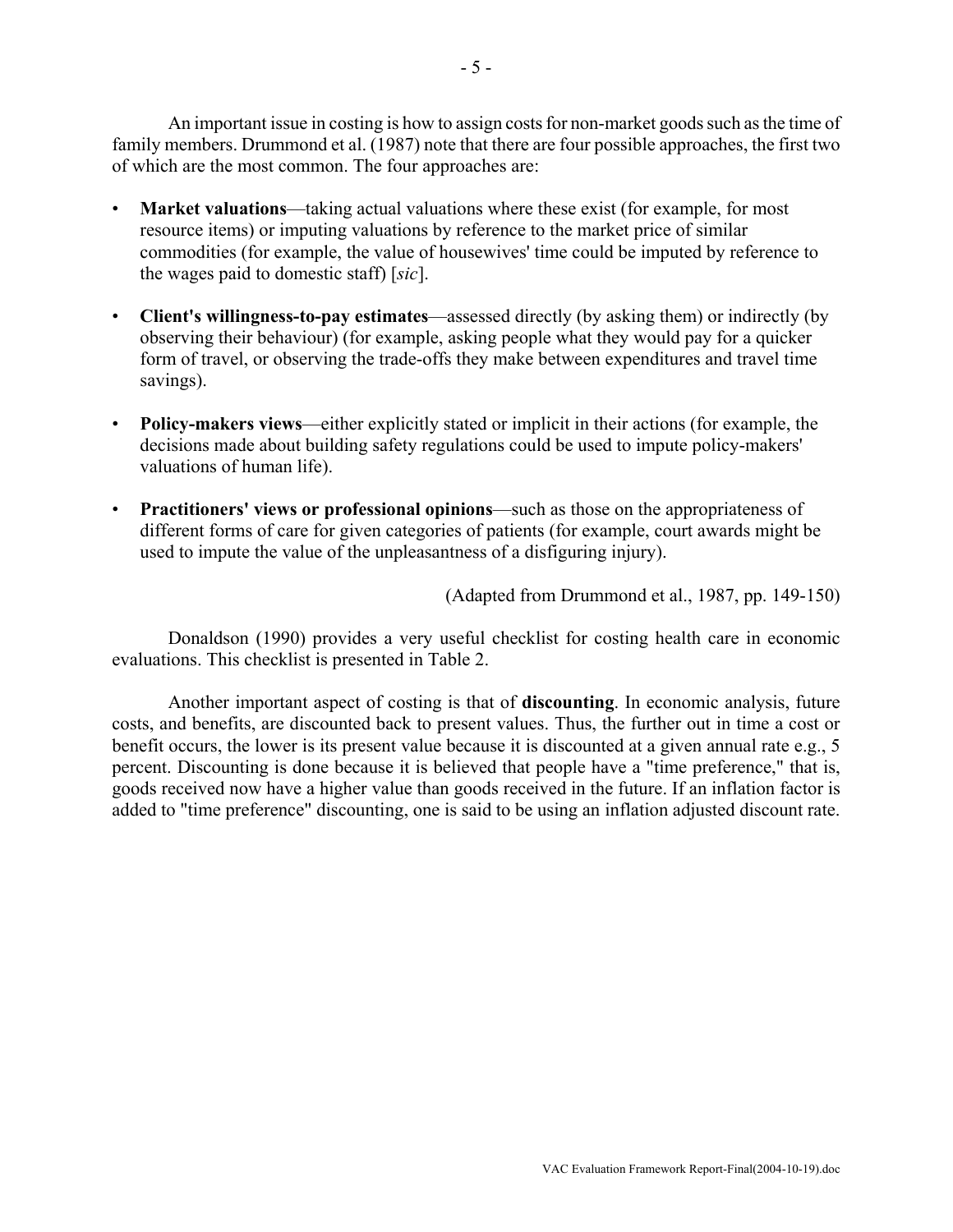# **Table 2: Check List for Costing Health Care in Economic Evaluation**

- 1. What are the alternatives being costed?
- 2. From whose viewpoint(s) are costs being estimated?
- 3. What costing question is being asked?
- 4. What resources are used by each of the programs to be evaluated?
- 5. Which of these resources incur true opportunity costs?
- 6. Which groups in society bear the burden of the cost of these resources: health services; other social services; insurance companies; clients; clients' families?
- 7. Are there any production effects associated with client participation in the program?
- 8. Are there costs identified which would have no impact on the result of the evaluation or whose collection requires too much research effort relative to their impact?
- 9. Can results be expressed in terms of quantities of resources used as well as their prices?
- 10. Do readily available market values exist for (staffing, consumable, overhead and capital) items costed? If not, from where can imputed values be obtained?
- 11. Are costs spread over a number of years, thus raising the importance of: • counting costs in a base year? • discounting?
- 12. What is the decision context with respect to average and marginal costs? Are we talking about the introduction of a totally new program or the expansion of an existing program, or a comparison of a new with an expanded program?
- 13. Can patient-based costing be carried out? If not, how can accurate *per diem* costs be obtained?
- 14. What are the appropriate mechanisms for the allocation of overhead costs to the programs?
- 15. What is the appropriate length of life to apply to capital assets used in the programs?
- 16. Do market values accurately reflect opportunity costs?
- 17. Has sensitivity analysis been carried out? The most likely candidates for sensitivity analysis are:
	- production effects
	- items excluded because of effort required to collect data
	- imputed values
	- discount rate
	- lengths of life of capital items

Source: Donaldson (1990), p. 354.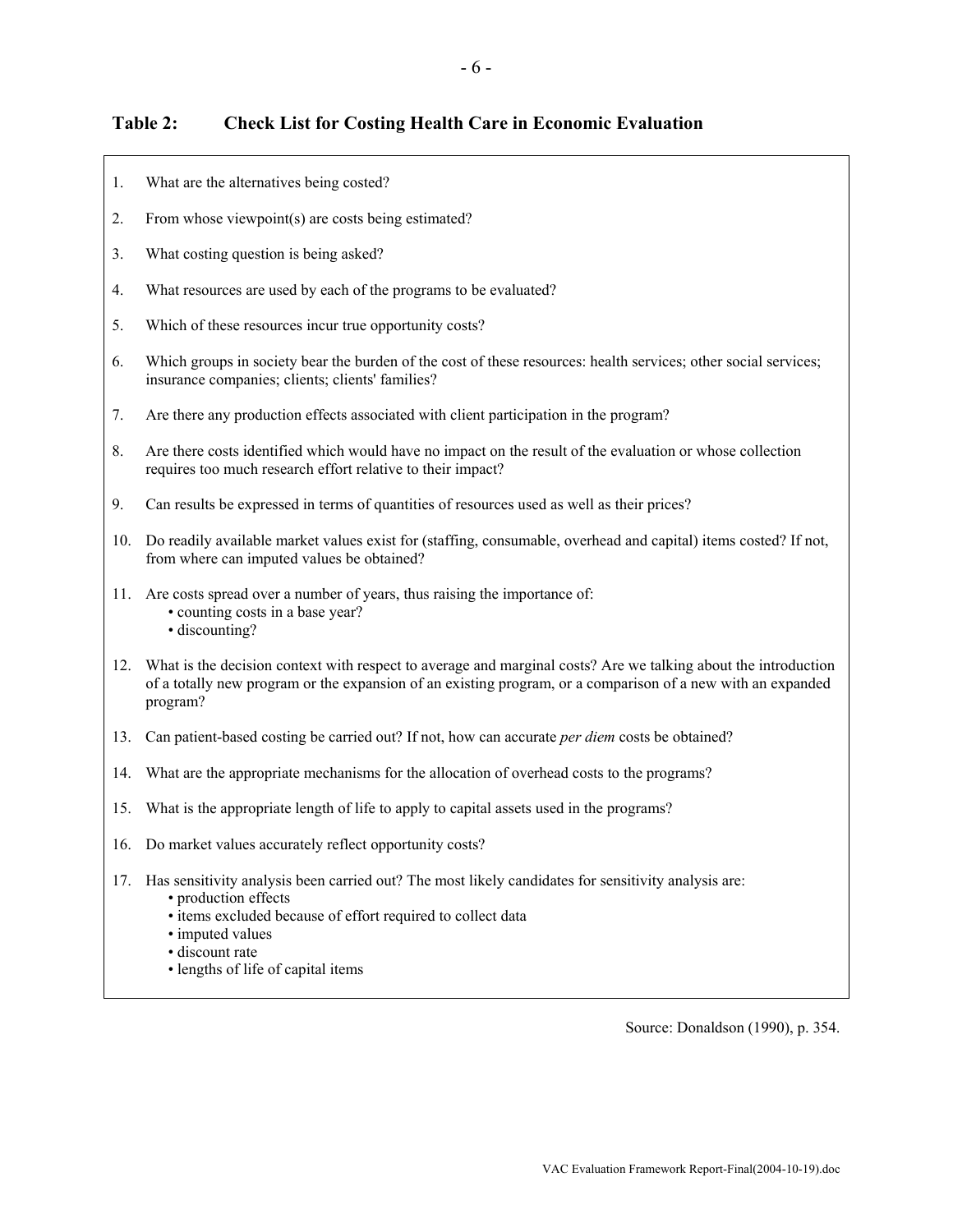It is usually difficult in a health related cost-benefit study to value the outputs of health care interventions in strictly monetary terms. One can try to ascribe costs to a life saved but determining the cost of a human life is controversial, and, analysts who have attempted to do so typically come up with a wide range of costs. One can also attempt to assign dollar values to foregone income or the willingness to pay for avoiding some condition. Currently, there appears to be little substantive consensus on the valuation of the benefits of health interventions in monetary terms.

The outcomes in cost-utility analysis are measured in Quality Adjusted Life Years (QALYs). This is an advance over cost-effectiveness analysis in that one can incorporate the quality of the life years saved into the analysis. QALY scores can be determined in a number of ways. One may wish to adopt values already published in the literature, conduct studies of persons with a given condition to obtain their utility scores for given conditions, ask experts such as physicians to assign values to different conditions, or, ask informed members of the general public to assign values. Any given set of QALY scores should be subjected to extensive sensitivity analysis, and to analyses of their validity and reliability.

In cost-effectiveness analysis, no attempt is made to place a monetary value on the quality of outcomes. The outcomes are measured in appropriate natural or physical units such as years of life gained. The result of a cost-effectiveness analysis, therefore, is a determination of the relative cost per unit, for example, cost per year of life gained. Totally different interventions, for different groups of people, can thus be compared to determine where one can have the most impact, for example, maximize the number of life years saved for a given cost. In cost-minimization analysis, the benefits are assumed to be equivalent. Therefore, no valuation is required except for the valuation of the costs of two or more programs.

#### **2.5 Sensitivity Analysis**

A sensitivity analysis is another aspect of economic analysis which allows the investigator to determine the extent to which the results of a study differ when different values, or assumptions, are used for certain key aspects of the analysis, for example, how different are the outcomes of a study if one varies the calculation of the costs of informal care from costs based on the minimum wage to costs based on market rates for similar work. Again, this discussion is provided to familiarize the reader with the methods of economic analysis.

Drummond et al. (1987) note that the steps to be taken in conducting a sensitivity analysis are as follows:

- Consider which of the estimates made in the analysis are:
	- subject to debate because no estimates were available and informed guesses were made (for example, the effectiveness of new, unproven, medical procedures);
	- subject to debate because of known imprecision in the estimation procedure (for example, hospitalization costs based on average, *per diem*, figures);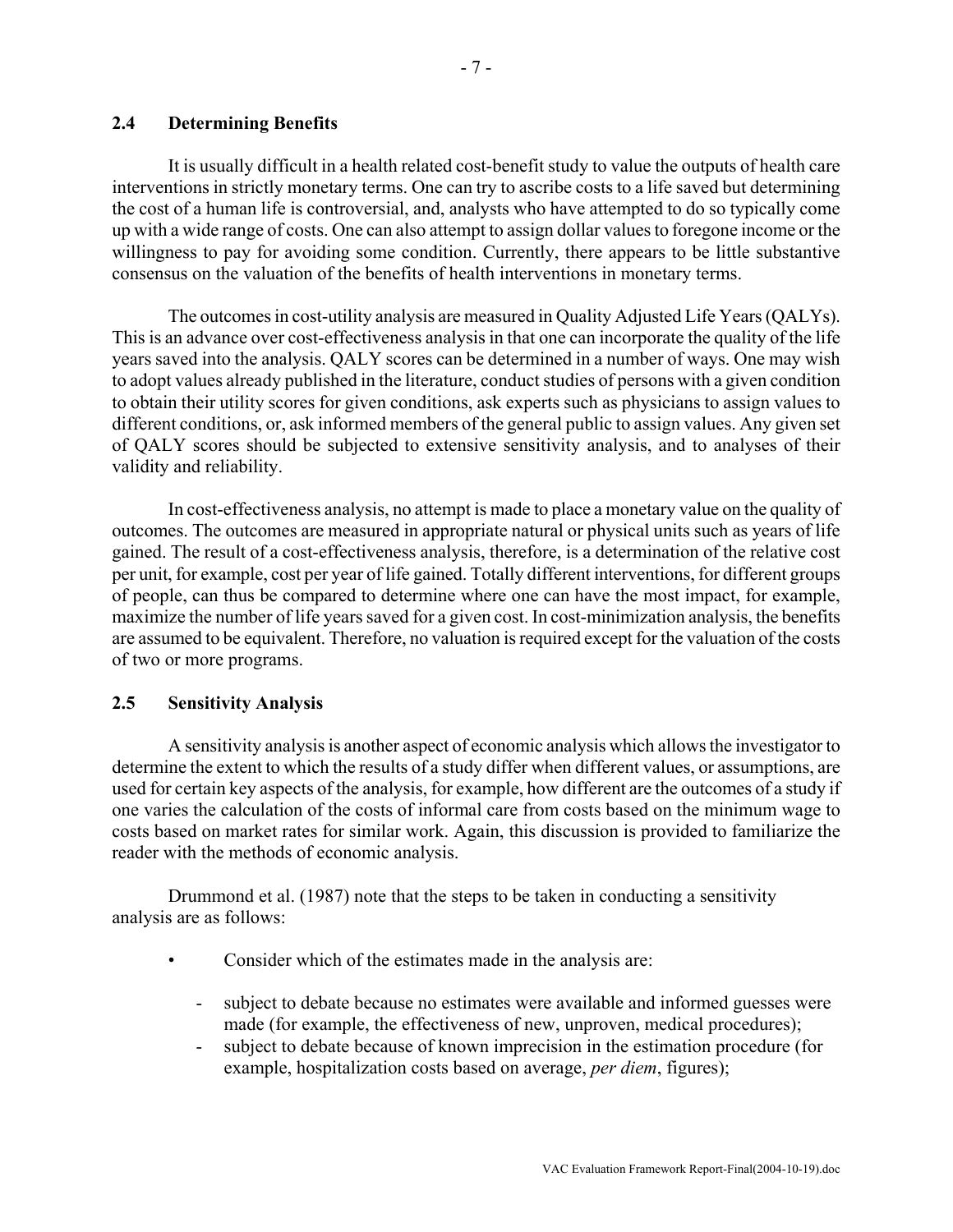- subject to debate because of methodological controversy or the potential for different value judgements (for example, the choice of discount rate).
- Set upper and lower bounds on the possible range of estimates. Depending upon the source of uncertainty or debate surrounding the estimations, this might be done by:
	- considering empirical evidence from other research studies;
	- considering current practice in the literature;
	- soliciting judgements from those who will be making decisions based on the costeffectiveness study.
- Calculate study results based on combinations of the "best guess", "most conservative" and "least conservative" estimates of the variables concerned.

#### **2.6 Key Elements of an Economic Evaluation**

Table 3 presents an excellent overview of the key elements which should be included in an economic evaluation, and which should be used to evaluate the quality of published studies.

#### **3. THE APPROPRIATE USE OF COST-EFFECTIVENESS ANALYSIS**

Avron (1984), notes that cost-effectiveness analysis, as opposed to cost-benefit and costutility, analysis, can be a potentially valuable tool if used to compare the relative efficacy of different means, or programs, for achieving a particular goal. Cost-effectiveness, and particularly costminimization, analysis are simpler models and do not rely to the same extent on the detailed quantification of benefits. Emery and Schneiderman (1989) present a number of situations in which cost-effectiveness analysis can be used as an appropriate technique. These are:

#### • **Comparing alternative treatments for an identical goal**

If outcomes are truly comparable, then cost-effectiveness analysis serves to find the most frugal way to attain an established goal (some writers would refer to this as cost-minimization analysis).

# • **Determining the most effective utilization of funds earmarked for a specific population**

As long as there is a clear target population, cost-effectiveness analysis can help to determine which one, of a set of alternative programs, provides the most of the outcome desired for a given funding envelope.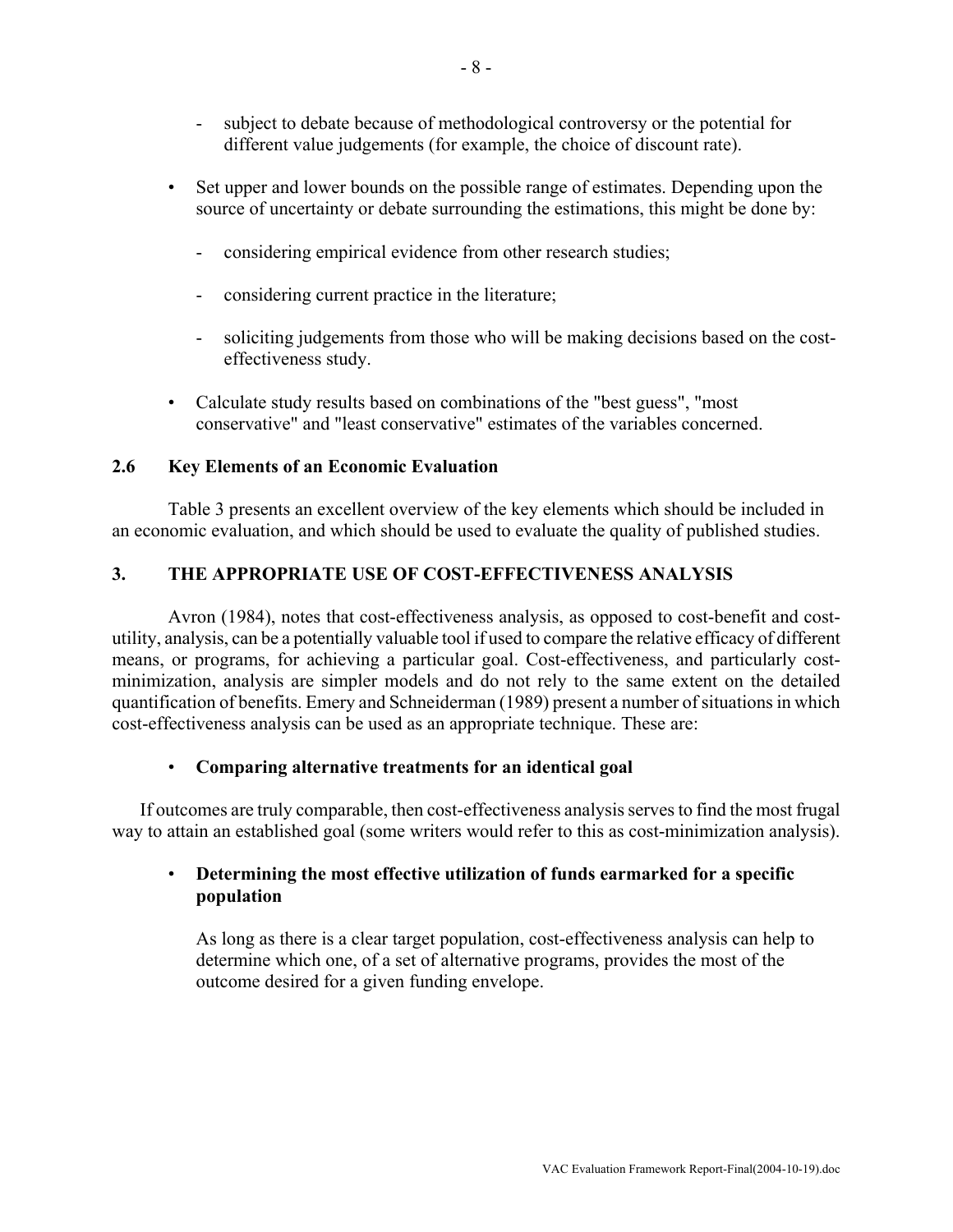# **Table 3: Ten Questions to Ask of Any Published Economic Evaluation**

| 1. | Was a well-defined question posed in answerable form?                                                                                                                                                             |
|----|-------------------------------------------------------------------------------------------------------------------------------------------------------------------------------------------------------------------|
|    | Did the study examine both costs and effects of the service(s) or programme(s)?<br>a)                                                                                                                             |
|    | Did the study involve a comparison of alternatives?<br>b)<br>Was a viewpoint for the analysis stated or was the study placed in a particular decision-making<br>$\mathbf{c})$                                     |
|    | context?                                                                                                                                                                                                          |
| 2. | Was a comprehensive description of the competing alternatives given (that is, can you tell who did what to<br>whom, where, and how often)?                                                                        |
|    | Were any important alternatives omitted?<br>a)                                                                                                                                                                    |
|    | Was (should) a "do-nothing" alternative (have been) considered?<br>b)                                                                                                                                             |
| 3. | Was there evidence that the programmes' effectiveness had been established?<br>Was this done through a randomized, controlled clinical trial? If not, how strong was the evidence of<br>effectiveness?            |
| 4. | Were all important and relevant costs and consequences for each alternative identified?                                                                                                                           |
|    | Was the range wide enough for the research question at hand?<br>a)<br>Did it cover all relevant viewpoints (for example, those of the community or society, patients and<br>b)                                    |
|    | third-party payers)?<br>Were capital costs as well as operating costs included?<br>$\mathbf{c})$                                                                                                                  |
| 5. | Were costs and consequences measured accurately in appropriate physical units (for example, hours of nursing                                                                                                      |
|    | time, number of physician visits, days lost from work or years of life gained) prior to valuation?<br>Were any identified items omitted from measurement? If so, does this mean that they carried no weight       |
|    | a)<br>in the subsequent analysis?                                                                                                                                                                                 |
|    | Were there any special circumstances (for example, joint use of resources) that made measurement<br>b)                                                                                                            |
|    | difficult? Were these circumstances handled appropriately?                                                                                                                                                        |
| 6. | Were costs and consequences valued credibly?                                                                                                                                                                      |
|    | Were the sources of all values (for example, market values, patient or client preferences and views,<br>a)                                                                                                        |
|    | policy makers' views and health care professionals' judgement(s)) clearly identified?<br>Were market values used for changes involving resources gained or used?<br>b)                                            |
|    | When market values were absent (for example, when volunteers were used) or did not reflect actual<br>$\mathbf{c})$                                                                                                |
|    | values (for example, clinic space was donated at a reduced rate) were adjustments made to                                                                                                                         |
|    | approximate market values?                                                                                                                                                                                        |
|    | Was the valuation of consequences appropriate for the question posed (that is, was the appropriate<br>$\mathbf{d}$<br>type, or types, of analysis - cost-effectiveness, cost-benefit or cost-utility - selected)? |
| 7. | Were costs and consequences adjusted for differential timing?                                                                                                                                                     |
|    | Were costs and consequences that occurred in the future "discounted" to their present values?<br>a)                                                                                                               |
|    | Was any justification given for the discount rate used?<br>b)                                                                                                                                                     |
| 8. | Was an incremental analysis of costs and consequences of alternatives performed?                                                                                                                                  |
|    | Were the additional (incremental) costs generated by the use of one alternative over another compared with<br>the additional effects, benefits or utilities generated?                                            |
|    |                                                                                                                                                                                                                   |
| 9. | Was a sensitivity analysis performed?                                                                                                                                                                             |
|    | Was justification provided for the ranges of values (for key parameters) used in the sensitivity<br>a)<br>analysis?                                                                                               |
|    | Were the study results sensitive to changes in the values (within the assumed range)?<br>b)                                                                                                                       |
|    |                                                                                                                                                                                                                   |
|    |                                                                                                                                                                                                                   |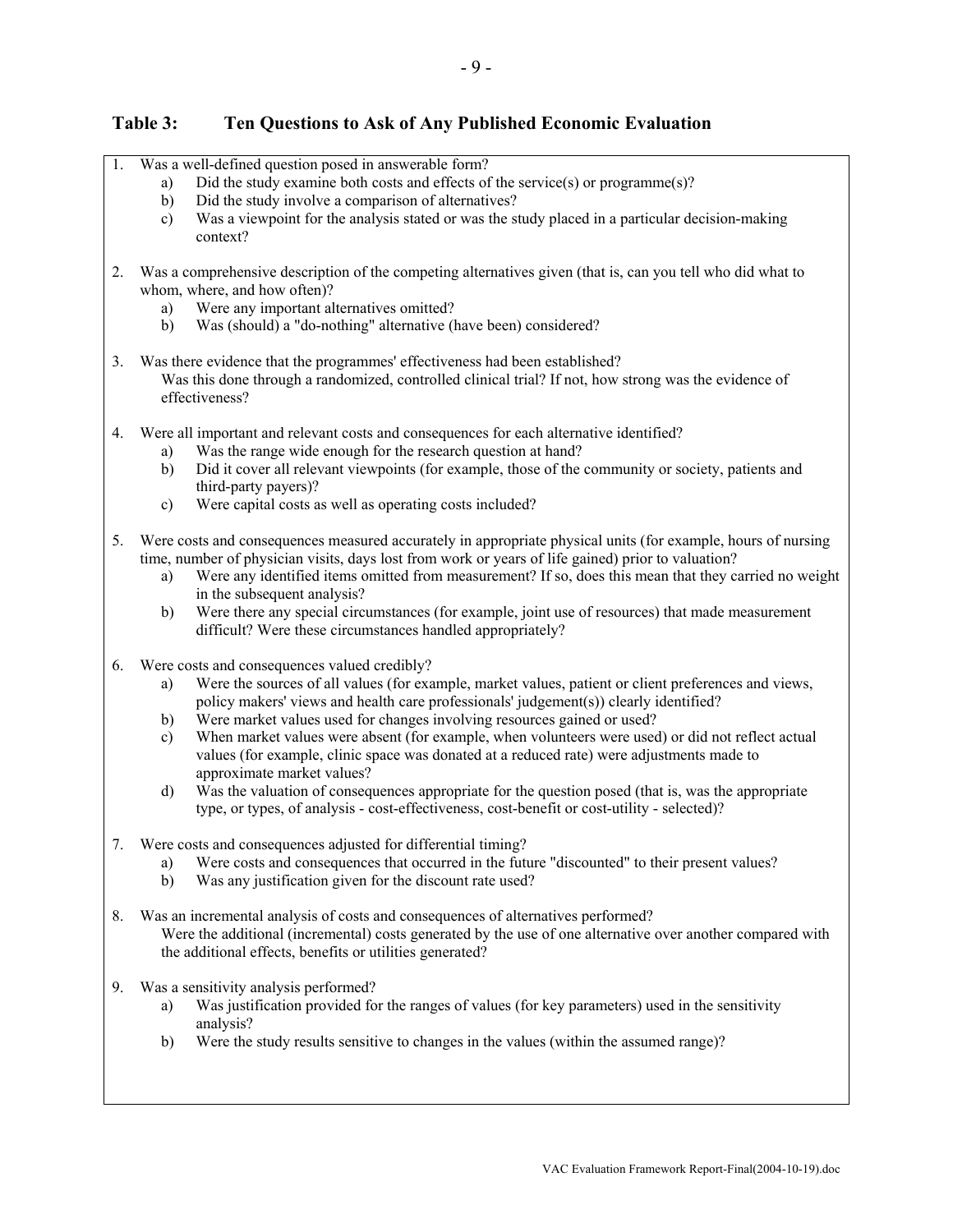10. Did the presentation and discussion of the results of the study include all issues of concern to users?

- a) Were the conclusions of the analysis based on some overall index or ratio of costs to consequences (for example, cost-effectiveness ratio)? If so, was the index interpreted intelligently or in a mechanistic fashion?
- b) Were the results compared with those of other studies that had investigated the same questions?
- c) Did the study discuss the generalizability of the results to other settings and patient/client groups?
- d) Did the study allude to, or take account of, other important factors in the choice or decision under consideration (for example, distribution of costs and consequences of relevant ethical issues)?
- e) Did the study discuss issues of implementation, such as the feasibility of adopting the "preferred" programme, given existing financial or other constraints, and whether any freed resources could be used for other worthwhile programmes?

Source: Adapted from Drummond and Stoddart (1985), p. 365.

### • **Providing empirical support for the adoption of previously under-funded medical programs**

Demonstrating that existing and exciting, but underfunded, programs are particularly cost-effective.

#### • **Exposing noncostworthy care**

Noncostworthy care can be identified through cost-effectiveness analysis. Examples of noncostworthy care include: care that is relatively inefficient when compared to alternative therapies for the same goal; care that, though inexpensive, provides no benefits; and, care that provides definite benefits but at a great expense.

#### **4. DISCUSSION**

The philosophical and methodological foundations of economic analysis have implications for the application of some forms of economic analysis to the longer term care of the elderly. In long term care there may be no clear temporal dimension with a beginning and end point, because this sector of our health system uses a "care" model, not a "cure" model of treatment. The goal is the alleviation of suffering, client satisfaction, and a slowing down of the rate of deterioration in physical and mental functioning. In other words, the care provided is ongoing. The experimental and temporal assumptions of some aspects of economic analysis may not apply. There is generally no time limited intervention such as a kidney transplant, which does or does not produce positive effects over time after the intervention has been applied. To the extent that this is true, it is more difficult, under a number of circumstances, to conduct cost-benefit and cost-utility analyses in the continuing care sector. The most appropriate form of analysis for much of the continuing care sector may be cost-minimization analysis, at least until there are significant improvements in methodology. Providing appropriate care is an equivalent activity, or consequence, for persons at the same level of care, across different settings, for example, care in the home versus care in a long term care facility. Thus, the only matter of interest is the relative cost of each form of care.

If outcomes such as satisfaction with care or differential rates of deterioration in different settings can be quantified, one could engage in other forms of economic analysis, such as cost